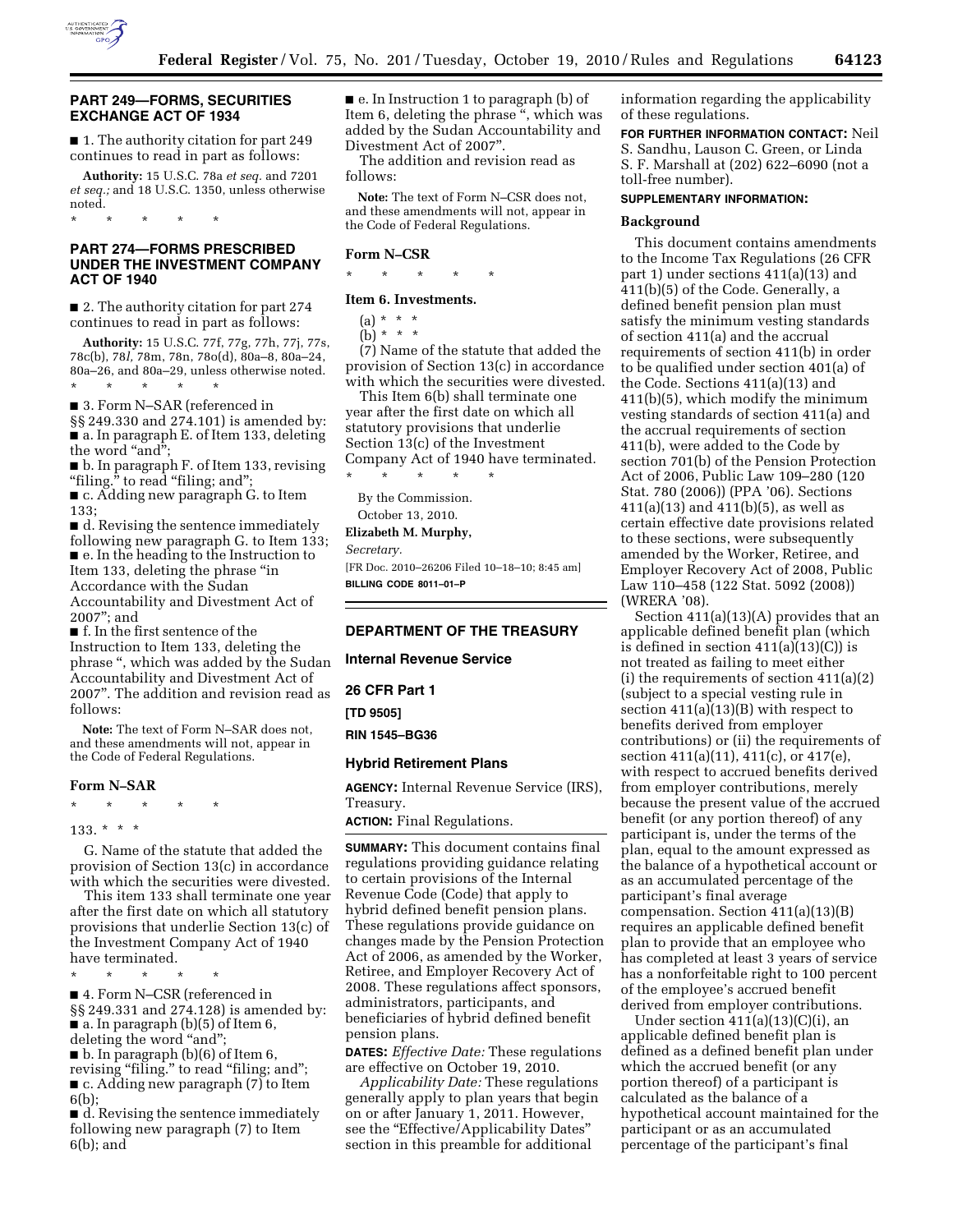average compensation. Under section 411(a)(13)(C)(ii), the Secretary of the Treasury is to issue regulations which include in the definition of an applicable defined benefit plan any defined benefit plan (or portion of such a plan) which has an effect similar to a plan described in section  $411(a)(13)(C)(i).$ 

Section 411(b)(1)(H)(i) provides that a defined benefit plan fails to comply with section 411(b) if, under the plan, an employee's benefit accrual is ceased, or the rate of an employee's benefit accrual is reduced, because of the attainment of any age. Section 411(b)(5), which was added to the Code by section 701(b)(1) of PPA '06, provides additional rules related to section 411(b)(1)(H)(i). Section 411(b)(5)(A) generally provides that a plan is not treated as failing to meet the requirements of section 411(b)(1)(H)(i) if a participant's accrued benefit, as determined as of any date under the terms of the plan, would be equal to or greater than that of any similarly situated, younger individual who is or could be a participant. For this purpose, section  $411(b)(5)(A)(iv)$  provides that the accrued benefit may, under the terms of the plan, be expressed as an annuity payable at normal retirement age, the balance of a hypothetical account, or the current value of the accumulated percentage of the employee's final average compensation. Section 411(b)(5)(G) provides that, for purposes of section 411(b)(5), any reference to the accrued benefit of a participant refers to the participant's benefit accrued to date.

Section 411(b)(5)(B) imposes certain requirements on an applicable defined benefit plan in order for the plan to satisfy section 411(b)(1)(H). Section 411(b)(5)(B)(i) provides that such a plan is treated as failing to meet the requirements of section 411(b)(1)(H) if the terms of the plan provide for an interest credit (or an equivalent amount) for any plan year at a rate that is greater than a market rate of return. Under section  $411(b)(5)(B)(i)(I)$ , a plan is not treated as having an above-market rate merely because the plan provides for a reasonable minimum guaranteed rate of return or for a rate of return that is equal to the greater of a fixed or variable rate of return. Section  $411(b)(5)(B)(i)(II)$ provides that an applicable defined benefit plan is treated as failing to meet the requirements of section  $411(b)(1)(H)$ unless the plan provides that an interest credit (or an equivalent amount) of less than zero can in no event result in the account balance or similar amount being less than the aggregate amount of contributions credited to the account.

Section 411(b)(5)(B)(i)(III) authorizes the Secretary of the Treasury to provide by regulation for rules governing the calculation of a market rate of return for purposes of section 411(b)(5)(B)(i)(I) and for permissible methods of crediting interest to the account (including fixed or variable interest rates) resulting in effective rates of return meeting the requirements of section 411(b)(5)(B)(i)(I).

Section  $411(b)(5)(B)(ii)$ , (iii), and (iv) contains additional requirements that apply if, after June 29, 2005, an applicable plan amendment is adopted. Section  $411(b)(5)(B)(v)(I)$  defines an applicable plan amendment as an amendment to a defined benefit plan which has the effect of converting the plan to an applicable defined benefit plan. Under section 411(b)(5)(B)(ii), if, after June 29, 2005, an applicable plan amendment is adopted, the plan is treated as failing to meet the requirements of section 411(b)(1)(H) unless the requirements of section 411(b)(5)(B)(iii) are met with respect to each individual who was a participant in the plan immediately before the adoption of the amendment. Section 411(b)(5)(B)(iii) specifies that, subject to section  $411(b)(5)(B)(iv)$ , the requirements of section 411(b)(5)(B)(iii) are met with respect to any participant if the accrued benefit of the participant under the terms of the plan as in effect after the amendment is not less than the sum of: (I) The participant's accrued benefit for years of service before the effective date of the amendment, determined under the terms of the plan as in effect before the amendment; plus (II) the participant's accrued benefit for years of service after the effective date of the amendment, determined under the terms of the plan as in effect after the amendment. Section 411(b)(5)(B)(iv) provides that, for purposes of section 411(b)(5)(B)(iii)(I), the plan must credit the participant's account or similar amount with the amount of any early retirement benefit or retirement-type subsidy for the plan year in which the participant retires if, as of such time, the participant has met the age, years of service, and other requirements under the plan for entitlement to such benefit or subsidy.

Section  $411(b)(5)(B)(v)$  sets forth certain provisions related to an applicable plan amendment. Section  $411(b)(5)(B)(v)(II)$  provides that if the benefits under two or more defined benefit plans of an employer are coordinated in such a manner as to have the effect of adoption of an applicable plan amendment, the plan sponsor is treated as having adopted an applicable plan amendment as of the date the

coordination begins. Section 411(b)(5)(B)(v)(III) directs the Secretary of the Treasury to issue regulations to prevent the avoidance of the purposes of section 411(b)(5)(B) through the use of two or more plan amendments rather than a single amendment.

Section 411(b)(5)(B)(vi) provides special rules for determining benefits upon termination of an applicable defined benefit plan. Under section  $411(b)(5)(B)(vi)(I)$ , an applicable defined benefit plan is not treated as satisfying the requirements of section 411(b)(5)(B)(i) (regarding permissible interest crediting rates) unless the plan provides that, upon plan termination, if the interest crediting rate under the plan is a variable rate, the rate of interest used to determine accrued benefits under the plan is equal to the average of the rates of interest used under the plan during the 5-year period ending on the termination date. In addition, under section  $411(b)(5)(B)(vi)(II)$ , the plan must provide that, upon plan termination, the interest rate and mortality table used to determine the amount of any benefit under the plan payable in the form of an annuity payable at normal retirement age is the rate and table specified under the plan for this purpose as of the termination date, except that if the interest rate is a variable rate, the rate used is the average of the rates used under the plan during the 5-year period ending on the termination date.

Section 411(b)(5)(C) provides that a plan is not treated as failing to meet the requirements of section  $411(b)(1)(H)(i)$ solely because the plan provides offsets against benefits under the plan to the extent the offsets are otherwise allowable in applying the requirements of section 401(a). Section  $411(b)(5)(D)$ provides that a plan is not treated as failing to meet the requirements of section 411(b)(1)(H) solely because the plan provides a disparity in contributions or benefits with respect to which the requirements of section 401(l) (relating to permitted disparity for Social Security benefits and related matters) are met.

Section 411(b)(5)(E) provides that a plan is not treated as failing to meet the requirements of section  $411(b)(1)(H)$ solely because the plan provides for indexing of accrued benefits under the plan. Under section 411(b)(5)(E)(iii), indexing means the periodic adjustment of the accrued benefit by means of the application of a recognized investment index or methodology. Section 411(b)(5)(E)(ii) requires that, except in the case of a variable annuity, the indexing not result in a smaller benefit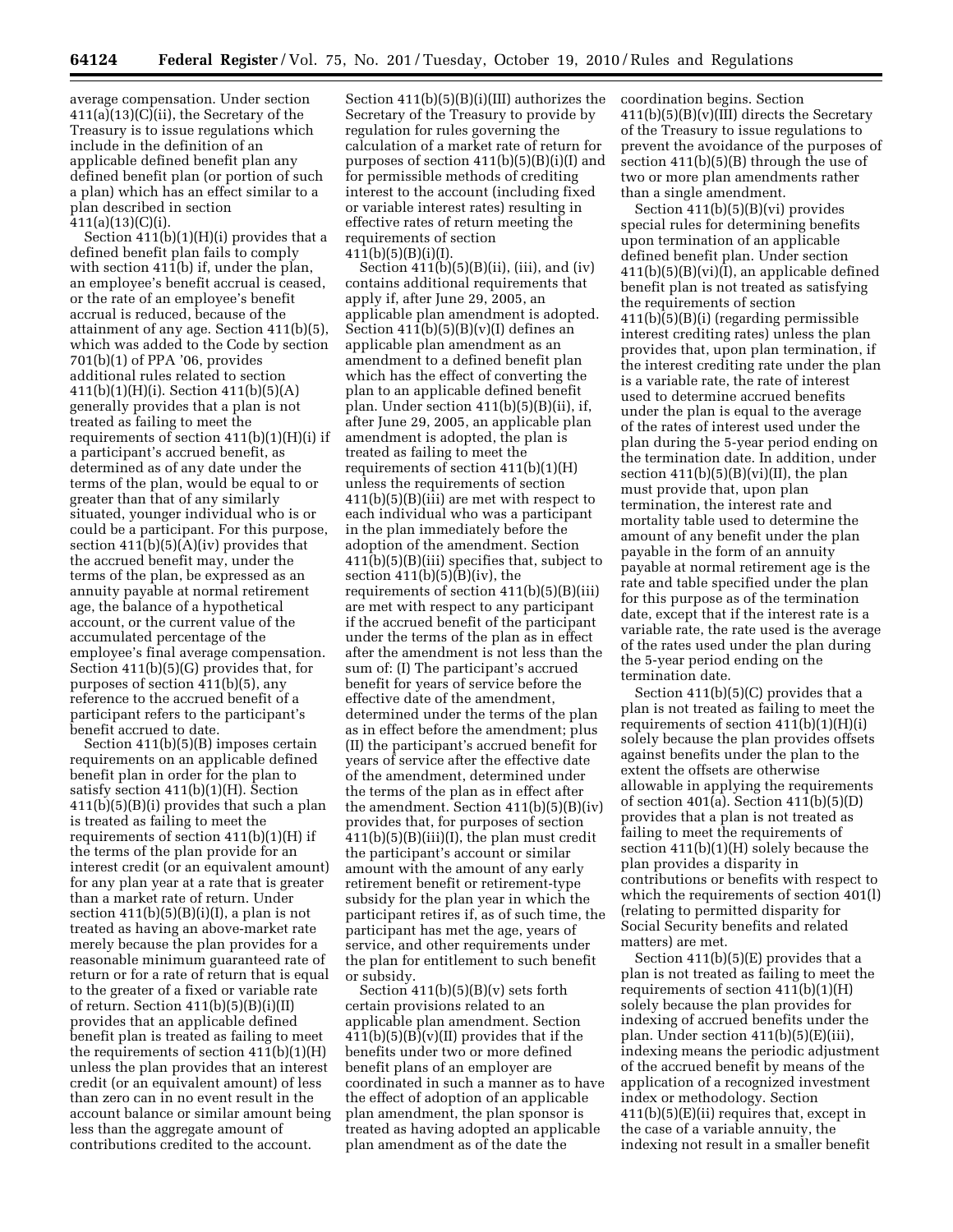than the accrued benefit determined without regard to the indexing.

Section 701(a) of PPA '06 added provisions to the Employee Retirement Income Security Act of 1974, Public Law 93–406 (88 Stat. 829 (1974)) (ERISA), that are parallel to sections 411(a)(13) and 411(b)(5) of the Code. The guidance provided in these regulations with respect to the Code also applies for purposes of the parallel amendments to ERISA made by section 701(a) of PPA '06.1

Section 701(c) of PPA '06 added provisions to the Age Discrimination in Employment Act of 1967, Public Law 90–202 (81 Stat. 602 (1967)) (ADEA), that are parallel to section 411(b)(5) of the Code. Executive Order 12067 requires all Federal departments and agencies to advise and offer to consult with the Equal Employment Opportunity Commission (EEOC) during the development of any proposed rules, regulations, policies, procedures, or orders concerning equal employment opportunity. The Treasury Department and the IRS have consulted with the EEOC prior to the issuance of these regulations.

Section 701(d) of PPA '06 provides that nothing in the amendments made by section 701 should be construed to create an inference concerning the treatment of applicable defined benefit plans or conversions of plans into applicable defined benefit plans under section  $411(b)(1)(H)$ , or concerning the determination of whether an applicable defined benefit plan fails to meet the requirements of section 411(a)(2), 411(c), or 417(e), as in effect before such amendments, solely because the present value of the accrued benefit (or any portion thereof) of any participant is, under the terms of the plan, equal to the amount expressed as the balance of a hypothetical account or as an accumulated percentage of the participant's final average compensation.

Section 701(e) of PPA '06 sets forth the effective date provisions with respect to amendments made by section 701 of PPA '06. Section 701(e)(1) specifies that the amendments made by section 701 generally apply to periods beginning on or after June 29, 2005. Thus, the age discrimination safe harbors under section 411(b)(5)(A) and section 411(b)(5)(E) are effective for periods beginning on or after June 29, 2005. Section 701(e)(2) provides that the special present value rules of section

411(a)(13)(A) are effective for distributions made after August 17, 2006 (the date PPA '06 was enacted).

Under section 701(e) of PPA '06, the 3-year vesting rule under section 411(a)(13)(B) is generally effective for years beginning after December 31, 2007, for a plan in existence on June 29, 2005, while, pursuant to the amendments made by section 107(c) of WRERA '08, this vesting rule is generally effective for plan years ending on or after June 29, 2005, for a plan not in existence on June 29, 2005. The market rate of return limitation under section  $411(b)(5)(B)(i)$  is generally effective for years beginning after December 31, 2007, for a plan in existence on June 29, 2005, while the limitation is generally effective for periods beginning on or after June 29, 2005, for a plan not in existence on June 29, 2005. Section 701(e)(4) of PPA '06 contains special effective date provisions for collectively bargained plans that modify these effective dates.

Under section 701(e)(5) of PPA '06, as amended by WRERA '08, sections  $411(b)(5)(B)(ii)$ , (iii), and (iv) apply to a conversion amendment that is adopted on or after, and takes effect on or after, June 29, 2005.

Under section  $701(e)(6)$  of PPA '06, as added by WRERA '08, the 3-year vesting rule under section 411(a)(13)(B) does not apply to a participant who does not have an hour of service after the date the 3-year vesting rule would otherwise be effective.

Section 702 of PPA '06 provides for regulations to be prescribed by August 16, 2007, addressing the application of rules set forth in section 701 of PPA '06 where the conversion of a defined benefit pension plan into an applicable defined benefit plan is made with respect to a group of employees who become employees by reason of a merger, acquisition, or similar transaction.

Under section 1107 of PPA '06, a plan sponsor is permitted to delay adopting a plan amendment pursuant to statutory provisions under PPA '06 (or pursuant to any regulation issued under PPA '06) until the last day of the first plan year beginning on or after January 1, 2009 (January 1, 2011, in the case of governmental plans). As described in Rev. Proc. 2007–44 (2007–28 IRB 54), this amendment deadline applies to both interim and discretionary amendments that are made pursuant to PPA '06 statutory provisions or any regulation issued under PPA '06. *See*  § 601.601(d)(2)(ii)(*b*).

Section 1107 of PPA '06 also permits certain amendments to reduce or eliminate section 411(d)(6) protected

benefits. Except to the extent permitted under section 1107 of PPA '06 (or under another statutory provision, including section 411(d)(6) and §§ 1.411(d)–3 and 1.411(d)–4), section 411(d)(6) prohibits a plan amendment that decreases a participant's accrued benefits or that has the effect of eliminating or reducing an early retirement benefit or retirementtype subsidy, or eliminating an optional form of benefit, with respect to benefits attributable to service before the amendment. However, an amendment that eliminates or decreases benefits that have not yet accrued does not violate section 411(d)(6), provided that the amendment is adopted and effective before the benefits accrue. If section 1107 of PPA '06 applies to an amendment of a plan, section 1107 provides that the plan does not fail to meet the requirements of section 411(d)(6) by reason of such amendment, except as provided by the Secretary of the Treasury.

Proposed regulations (EE–184–86) under sections 411(b)(1)(H) and 411(b)(2) were published by the Treasury Department and the IRS in the **Federal Register** on April 11, 1988 (53 FR 11876), as part of a package of regulations that also included proposed regulations under sections 410(a), 411(a)(2), 411(a)(8), and 411(c) (relating to the maximum age for participation, vesting, normal retirement age, and actuarial adjustments after normal retirement age, respectively).2

Notice 96–8 (1996–1 CB 359), see § 601.601(d)(2)(ii)(*b*), described the application of sections 411 and 417(e) to a single-sum distribution under a cash balance plan where interest credits under the plan are frontloaded (that is, where the right to future interest credits with respect to an employee's hypothetical account balance is not conditioned upon future service and thus accrues at the same time that the benefits attributable to a hypothetical allocation to the account accrue). Under the analysis set forth in Notice 96–8, in order to comply with sections 411(a) and 417(e) in calculating the amount of

<sup>1</sup>Under section 101 of Reorganization Plan No. 4 of 1978 (43 FR 47713), the Secretary of the Treasury has interpretive jurisdiction over the subject matter addressed by these regulations for purposes of ERISA, as well as the Code.

<sup>2</sup>On December 11, 2002, the Treasury Department and the IRS issued proposed regulations regarding the age discrimination requirements of section 411(b)(1)(H) that specifically addressed cash balance plans as part of a package of regulations that also addressed section 401(a)(4) nondiscrimination cross-testing rules applicable to cash balance plans (67 FR 76123). The  $2002$ proposed regulations were intended to replace the 1988 proposed regulations. In Ann. 2003–22 (2003– 1 CB 847), see § 601.601(d)(2)(ii)(*b*), the Treasury Department and the IRS announced the withdrawal of the 2002 proposed regulations under section 401(a)(4), and in Ann. 2004–57 (2004–2 CB 15), see § 601.601(d)(2)(ii)(*b*), the Treasury Department and the IRS announced the withdrawal of the 2002 proposed regulations relating to age discrimination.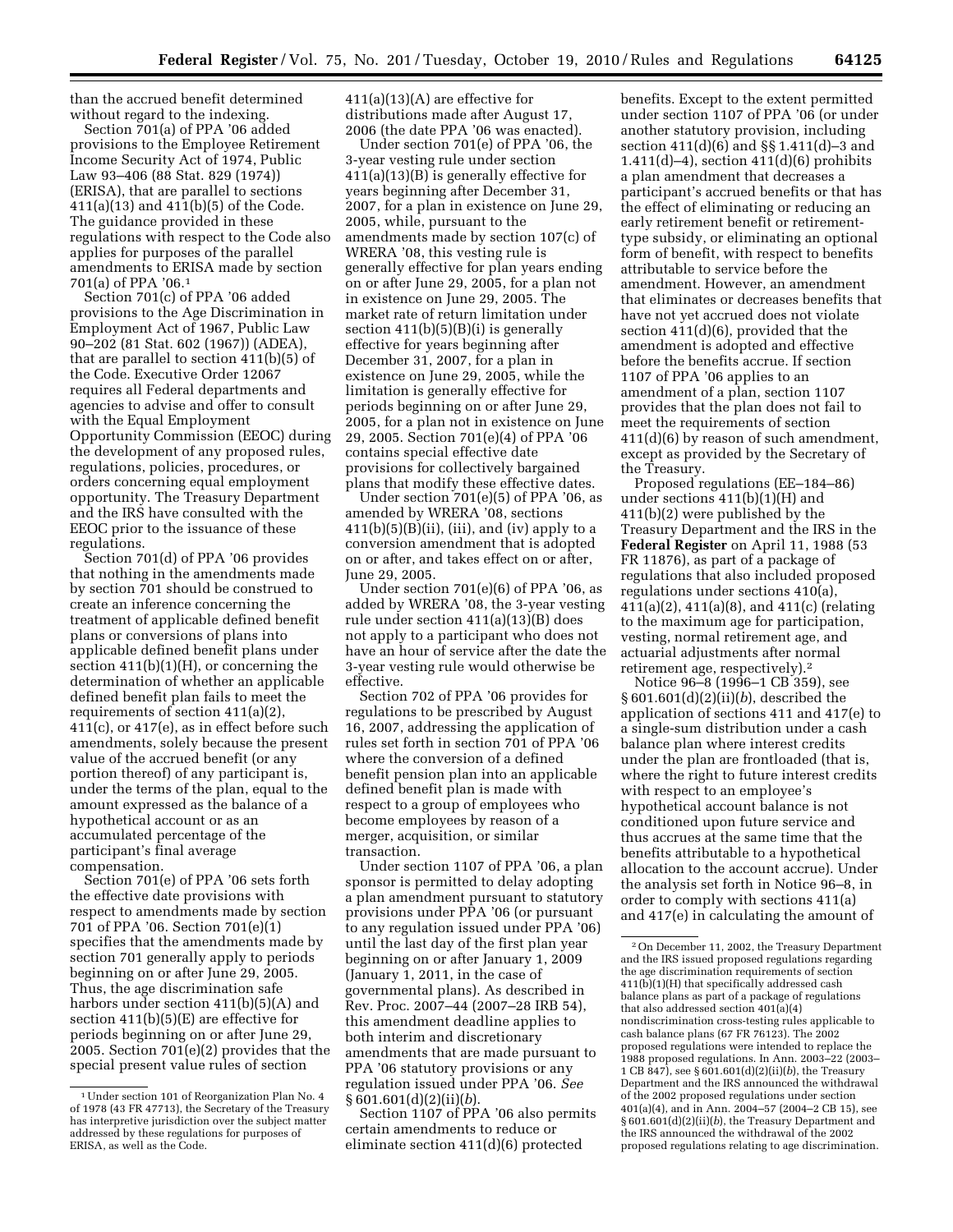a single-sum distribution under a cash balance plan, the balance of an employee's hypothetical account must be projected to normal retirement age and converted to an annuity under the terms of the plan, and then the employee must be paid at least the present value of the projected annuity, determined in accordance with section 417(e). Under that analysis, where a cash balance plan provides frontloaded interest credits using an interest rate that is higher than the section 417(e) applicable interest rate, payment of a single-sum distribution equal to the current hypothetical account balance as a complete distribution of the employee's accrued benefit may result in a violation of section 417(e) or a forfeiture in violation of section 411(a). In addition, Notice 96–8 proposed a safe harbor which provided that, if frontloaded interest credits are provided under a plan at a rate no greater than the sum of identified standard indices and associated margins, no violation of section 411(a) or 417(e) would result if the employee's entire accrued benefit were to be distributed in the form of a single-sum distribution equal to the employee's hypothetical account balance, provided the plan uses appropriate annuity conversion factors. Since the issuance of Notice 96–8, four Federal appellate courts have followed the analysis set out in the Notice: *Esden*  v. *Bank of Boston,* 229 F.3d 154 (2d Cir. 2000), *cert. dismissed,* 531 U.S. 1061 (2001); *West* v. *AK Steel Corp. Ret. Accumulation Pension Plan,* 484 F.3d 395 (6th Cir. 2007), *cert. denied,* 129 S. Ct. 895 (2009); *Berger* v. *Xerox Corp. Ret. Income Guarantee Plan,* 338 F.3d 755 (7th Cir. 2003), *reh'g and reh'g en banc denied,* No. 02–3674, 2003 U.S. App. LEXIS 19374 (7th Cir. Sept. 15, 2003); *Lyons* v. *Georgia-Pacific Salaried Employees Ret. Plan,* 221 F.3d 1235 (11th Cir. 2000), *cert. denied,* 532 U.S. 967 (2001).

Notice 2007–6 (2007–1 CB 272), *see*  § 601.601(d)(2)(ii)(*b*), provides transitional guidance with respect to certain requirements of sections 411(a)(13) and 411(b)(5) and section 701(b) of PPA '06. Notice 2007–6 includes certain special definitions, including: Accumulated benefit, which is defined as a participant's benefit accrued to date under a plan; lump sumbased plan, which is defined as a defined benefit plan under the terms of which the accumulated benefit of a participant is expressed as the balance of a hypothetical account maintained for the participant or as the current value of the accumulated percentage of the participant's final average

compensation; and statutory hybrid plan, which is defined as a lump sumbased plan or a plan which has an effect similar to a lump sum-based plan. Notice 2007–6 provides guidance on a number of issues, including a rule under which a plan that provides for indexed benefits described in section 411(b)(5)(E) is a statutory hybrid plan (because it has an effect similar to a lump sum-based plan), unless the plan either solely provides for postretirement adjustment of the amounts payable to a participant or is a variable annuity plan under which the assumed interest rate used to determine adjustments is at least 5 percent. Notice 2007–6 provides a safe harbor for applying the rules set forth in section 701 of PPA '06 where the conversion of a defined benefit pension plan into an applicable defined benefit plan is made with respect to a group of employees who become employees by reason of a merger, acquisition, or similar transaction. This transitional guidance, along with the other guidance provided in Part III of Notice 2007–6, applies pending the issuance of further guidance and, thus, does not apply for periods to which these final regulations apply.

Proposed regulations (REG–104946– 07) under sections 411(a)(13) and 411(b)(5) (2007 proposed regulations) were published by the Treasury Department and the IRS in the **Federal Register** on December 28, 2007 (72 FR 73680). The Treasury Department and the IRS received written comments on the 2007 proposed regulations and a public hearing was held on June 6, 2008.

Announcement 2009–82 (2009–48 IRB 720) and Notice 2009–97 (2009–52 IRB 972), *see* § 601.601(d)(2)(ii)(*b*), announced certain expected relief with respect to the requirements of section 411(b)(5). In particular, Announcement 2009–82 stated that the rules in the regulations specifying permissible market rates of return are not expected to go into effect before the first plan year that begins on or after January 1, 2011. In addition, Notice 2009–97 stated that, once final regulations under sections 411(a)(13) and 411(b)(5) are issued, it is expected that relief from the requirements of section 411(d)(6) will be granted for a plan amendment that eliminates or reduces a section 411(d)(6) protected benefit, provided that the amendment is adopted by the last day of the first plan year that begins on or after January 1, 2010, and the elimination or reduction is made only to the extent necessary to enable the plan to meet the requirements of section

411(b)(5).3 Notice 2009–97 also extended the deadline for amending cash balance and other applicable defined benefit plans, within the meaning of section  $411(a)(13)(C)$ , to meet the requirements of section 411(a)(13) (other than section 411(a)(13)(A)) and section 411(b)(5), relating to vesting and other special rules applicable to these plans. Under Notice 2009–97, the deadline for these amendments is the last day of the first plan year that begins on or after January 1, 2010.

After consideration of the comments received in response to the 2007 proposed regulations, these final regulations generally adopt the provisions of the 2007 proposed regulations with certain modifications as described under the heading ''Explanation of Provisions.'' In addition, the Treasury Department and the IRS are issuing proposed regulations (2010 proposed regulations) that address certain issues under sections 411(a)(13) and 411(b)(5) that have not been addressed in these final regulations (and that are generally indicated as ''RESERVED'' in these final regulations), and that also address a related issue under section 411(b)(1). The 2010 proposed regulations are being issued at the same time as these final regulations.

### **Explanation of Provisions**

#### *Overview*

In general, these final regulations incorporate the transitional guidance provided under Notice 2007–6 as well as the provisions of the 2007 proposed regulations. The regulations adopt the terminology used in the proposed regulations (such as ''statutory hybrid benefit formula'' and ''lump sum-based benefit formula'') to take into account situations where plans provide more than one benefit formula. These regulations also provide additional guidance with respect to sections 411(a)(13) and 411(b)(5), taking into account comments received in response to the 2007 proposed regulations and also reflecting the enactment of WRERA '08.

# **I. Section 411(a)(13): Applicable Definitions, Relief of Section 411(a)(13)(A), and Special Vesting Rules for Applicable Defined Benefit Plans**

#### *A. Definitions*

The regulations under section 411(a)(13) contain certain definitions

<sup>3</sup>However, see footnote 6 in the preamble to the 2010 proposed regulations described in the next paragraph.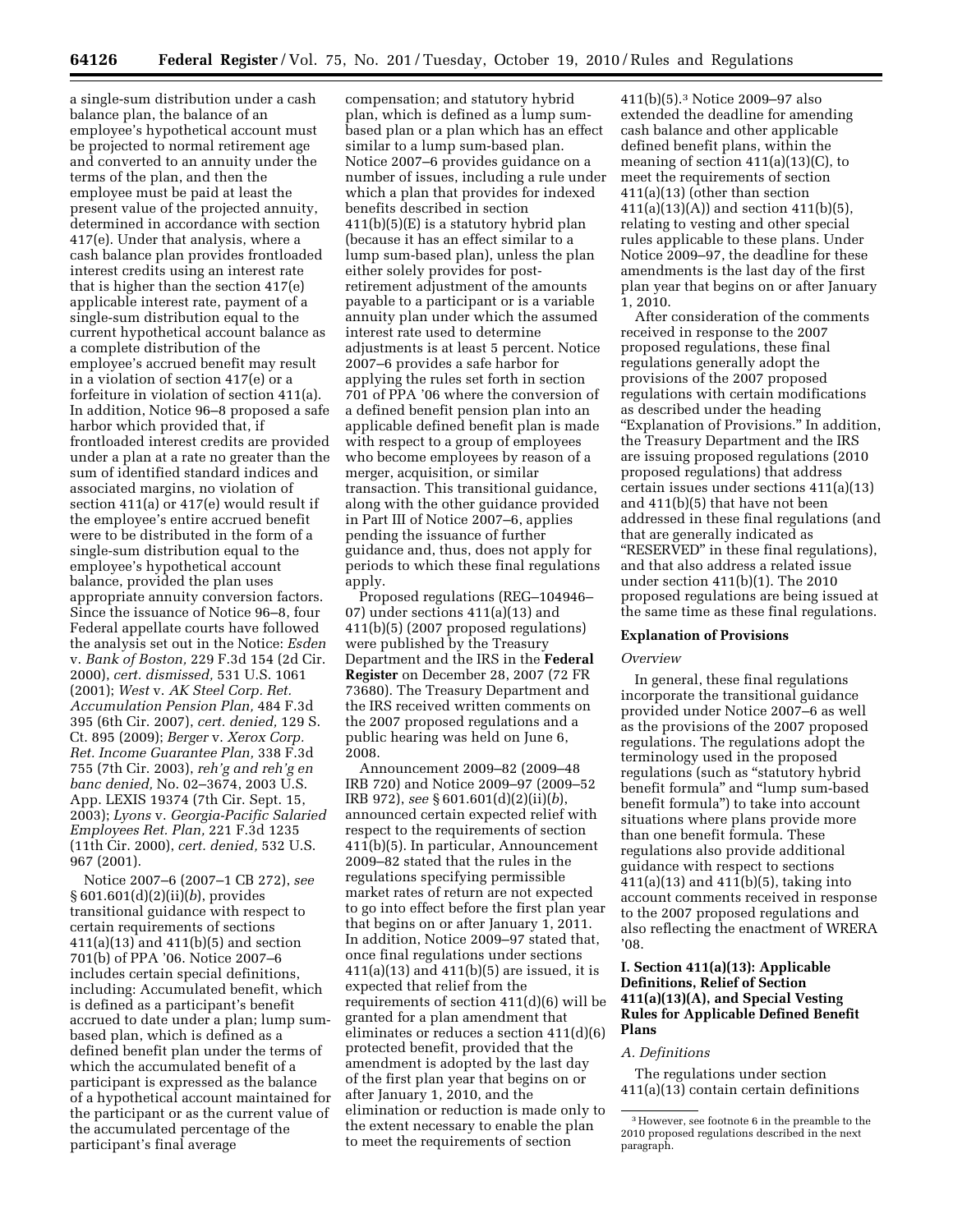that apply both for purposes of the regulations under section 411(a)(13) and the regulations under section 411(b)(5). Section 411(b)(5)(G) provides that, for purposes of section 411(b)(5), any reference to the accrued benefit means the benefit accrued to date. The final regulations refer to this as the "accumulated benefit", which is distinct from the participant's accrued benefit under section 411(a)(7) (an annuity beginning at normal retirement age that is actuarially equivalent to the participant's accumulated benefit). As in the 2007 proposed regulations, the regulations use the term ''statutory hybrid plan'' to refer to an applicable defined benefit plan described in section 411(a)(13)(C). Under the regulations, a statutory hybrid plan is a defined benefit plan that contains a statutory hybrid benefit formula, and a ''statutory hybrid benefit formula'' is a benefit formula that is either a lump sum-based benefit formula or a formula that has an effect similar to a lump sumbased benefit formula.

The regulations define a ''lump sumbased benefit formula'' as a benefit formula used to determine all or any part of a participant's accumulated benefit under which the accumulated benefit provided under the formula is expressed as the current balance of a hypothetical account maintained for the participant or as the current value of the accumulated percentage of the participant's final average compensation. The final regulations adopt the rules of the 2007 proposed regulations whereby the determination as to whether a benefit formula is a lump sum-based benefit formula is made based on how the accumulated benefit of a participant is expressed under the terms of the plan, and does not depend on whether the plan provides an optional form of benefit in the form of a single-sum payment. Similarly, a formula does not fail to be a lump sum-based benefit formula merely because the plan's terms state that the participant's accrued benefit is an annuity at normal retirement age that is actuarially equivalent to the balance of a hypothetical account maintained for the participant.

The preamble to the 2007 proposed regulations asked for comments on plan formulas that calculate benefits as the current value of an accumulated percentage of the participant's final average compensation (often referred to as "pension equity plans" or "PEPs"). Commenters indicated that some of these plans never credit interest, directly or indirectly, some explicitly credit interest after cessation of PEP accruals, and some do not credit interest

explicitly but provide for specific amounts to be payable after cessation of accruals (both immediately and at future dates) based on actuarial equivalence using specified actuarial factors applied after cessation of accruals.

In response to these comments, the final regulations clarify that a benefit formula is expressed as the balance of a hypothetical account maintained for the participant if it is expressed as a current single-sum dollar amount. A lump sum-based benefit formula that credits interest is subject to the market rate of return rules, so that in any case in which a PEP formula provides for interest credits after cessation of PEP accruals, the interest credits are subject to the market rate of return rules.

The 2007 proposed regulations contained a rule whereby a benefit formula would not have been treated as a lump sum-based benefit formula with respect to a participant merely because the participant is entitled to a benefit that is not less than the benefit properly attributable to after-tax employee contributions. In response to comments received that this rule be broadened, the final regulations provide that the benefit properly attributable to after-tax employee contributions, rollover contributions, and other similar employee contributions is disregarded when determining whether a benefit formula is a lump sum-based benefit formula with respect to a participant. Thus, for example, a plan is not a statutory hybrid plan with a lump sumbased benefit formula with respect to a participant merely because the plan provides that the participant's benefit is equal to the sum-of or greater-of the benefit properly attributable to employee contributions and the benefit under a traditional defined benefit formula.

The regulations provide that a benefit is not properly attributable to employee contributions if such contributions are credited with interest at a rate that exceeds a reasonable rate of interest or if the conversion factors used to calculate the benefit based on such employee contributions are not actuarially reasonable. The regulations clarify that section 411(c) merely provides an example of an acceptable methodology for purposes of determining the benefit that is properly attributable to employee contributions.

The 2007 proposed regulations provided that a benefit formula under a defined benefit plan has an effect similar to a lump sum-based benefit formula if the formula provides that a participant's accumulated benefit payable at normal retirement age (or at benefit commencement, if later) is

expressed as a benefit that includes periodic adjustments (including a formula that provides for indexed benefits described in section 411(b)(5)(E)) that are reasonably expected to result in a smaller annual benefit at normal retirement age (or at benefit commencement, if later) for the participant, when compared to a similarly situated, younger individual who is or could be a participant in the plan. A number of commenters suggested that the rule in the 2007 proposed regulations was too broad generally and also suggested that certain types of plans, such as plans described in section 411(b)(5)(E), be exempted entirely. However, the Treasury Department and the IRS believe that a key purpose of sections 411(a)(13) and 411(b)(5) is to address defined benefit plan formulas where younger participants receive a larger annual benefit at normal retirement age when compared to similarly situated, older participants. Therefore, the final regulations do not significantly narrow the definition of a benefit formula that has an effect similar to a lump sumbased benefit formula.

The regulations clarify that a benefit formula under a defined benefit plan has an effect similar to a lump sumbased benefit formula if the formula provides that a participant's accumulated benefit is expressed as a benefit that includes adjustments (including a formula that provides for indexed benefits described in section 411(b)(5)(E)) for a future period and the total dollar amount of the adjustments is reasonably expected to be smaller for the participant, when compared to a similarly situated, younger individual who is or could be a participant in the plan. Thus, a formula that provides that a participant's accumulated benefit is expressed as a benefit that includes the right to periodic adjustments is treated as having an effect similar to a lump sum-based benefit formula based on a comparison of the expected total dollar amount of the adjustments through benefit commencement, rather than the expected total accumulated benefit after application of these adjustments.

As in the 2007 proposed regulations, the regulations provide that a benefit formula under a plan has an effect similar to a lump sum-based benefit formula where the right to future adjustments accrues at the same time as the benefit that is subject to those adjustments. In addition, the regulations provide that a benefit formula that does not include adjustments is nevertheless treated as a formula with an effect similar to a lump sum-based benefit formula where benefits are adjusted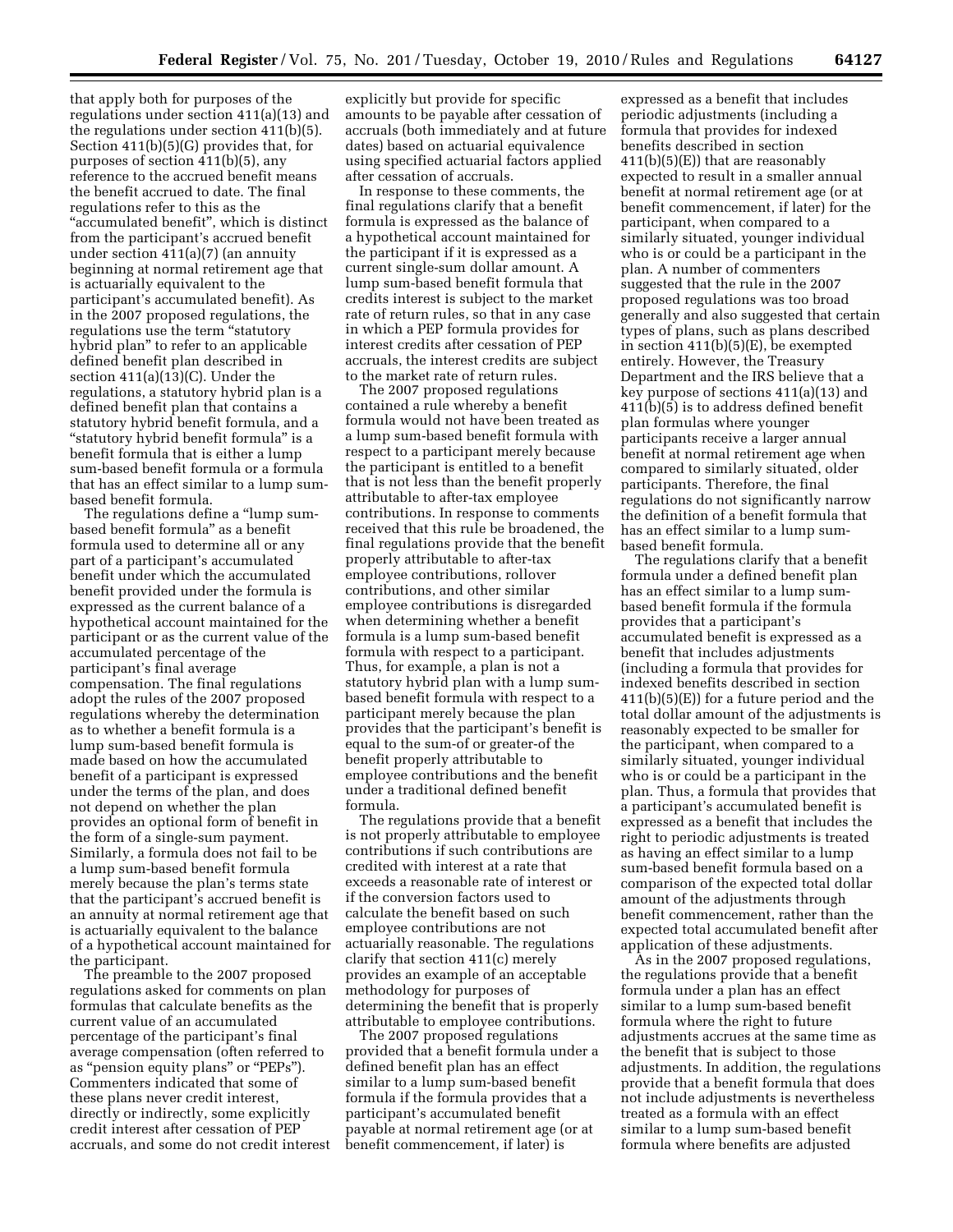pursuant to a pattern of repeated plan amendments and the total dollar amount of those adjustments is reasonably expected to be smaller for the participant than for any similarly situated, younger individual who is or could be a participant. *See* § 1.411(d)–4,  $A-1(c)(1)$ .

Like the 2007 proposed regulations, the regulations provide that certain benefits are disregarded when determining whether a benefit formula has an effect similar to a lump sumbased benefit formula. For example, the regulations provide that, for purposes of determining whether a benefit formula has an effect similar to a lump sumbased benefit formula, indexing that applies to adjust benefits after the annuity starting date (for example, costof-living increases) is disregarded. In addition, benefits properly attributable to certain employee contributions that are disregarded for purposes of determining whether a participant is treated as having a lump-sum based benefit formula are also disregarded for purposes of determining whether a formula has an effect similar to a lump sum-based benefit formula.

The regulations include an example that illustrates that a defined benefit formula is not treated as a statutory hybrid benefit formula merely because the formula provides for actuarial increases after normal retirement age. This is because actuarial increases after normal retirement age do not provide smaller adjustments for older participants when compared to similarly situated, younger participants.

The 2007 proposed regulations provided that variable annuity benefit formulas with assumed interest rates (sometimes referred to as ''hurdle rates'') of at least 5 percent are not treated as having an effect similar to a lump sumbased benefit formula. A number of commenters requested that the regulations extend this rule to variable annuity plans with lower hurdle rates. However, plans with lower hurdle rates are more likely to provide positive adjustments for future periods than plans with higher hurdle rates and, as a result, younger participants are more likely to receive a meaningfully larger total dollar amount of adjustments than older participants under these plans. The Treasury Department and the IRS are concerned that exempting these plans would mean that participants would lose the protections afforded to participants in statutory hybrid plans (including 3-year vesting and conversion protection). Therefore, the final regulations retain the rule whereby adjustments under a variable annuity do not have an effect similar to a lump

sum-based benefit formula if the assumed interest rate used to determine the adjustments is 5 percent or higher. Such an annuity does not have an effect similar to a lump sum-based benefit formula even if post-annuity starting date adjustments are made using a specified assumed interest rate that is less than 5 percent.

# *B. Relief Under Section 411(a)(13)(A)*

The regulations reflect new section  $411(a)(13)(A)$  by providing that a statutory hybrid plan is not treated as failing to meet the requirements of section 411(a)(2), or, with respect to the participant's accrued benefit derived from employer contributions, the requirements of sections 411(a)(11), 411(c), or 417(e), merely because the plan provides that the present value of benefits as determined under a lump sum-based benefit formula is equal to the then-current balance of the hypothetical account maintained for the participant or the then-current value of the accumulated percentage of the participant's final average compensation under that formula. However, section 411(a)(13) does not alter the definition of the accrued benefit under section 411(a)(7)(A) (which generally defines the participant's accrued benefit as the annual benefit commencing at normal retirement age), nor does it alter the definition of the normal retirement benefit under section 411(a)(9) (which generally defines the participant's normal retirement benefit as the benefit under the plan commencing at normal retirement age).

Section 411(a)(13)(A) applies only with respect to a benefit provided under a lump sum-based benefit formula. A statutory hybrid plan that provides benefits under a benefit formula that is a statutory hybrid benefit formula other than a lump sum-based benefit formula (such as a plan that provides for indexing as described in section 411(b)(5)(E)) must comply with the present value rules of section 417(e) with respect to an optional form of benefit that is subject to the requirements of section 417(e).

The regulations do not provide guidance as to how section 411(a)(13)(A) applies with respect to payments that are not made in the form of a single-sum distribution of the hypothetical account balance or accumulated percentage of final average compensation, such as payments made in the form of an annuity. That issue is being addressed in the 2010 proposed regulations.

### *C. Special Vesting Rules for Applicable Defined Benefit Plans*

Pursuant to section 411(a)(13)(B), the regulations provide that, in the case of a participant whose accrued benefit (or any portion thereof) under a defined benefit plan is determined under a statutory hybrid benefit formula, the plan is treated as failing to satisfy the requirements of section 411(a)(2) unless the plan provides that the participant has a nonforfeitable right to 100 percent of the participant's accrued benefit derived from employer contributions if the participant has 3 or more years of service. As in the 2007 proposed regulations, the final regulations provide that this requirement applies on a participant-by-participant basis and applies to the participant's entire benefit derived from employer contributions under a statutory hybrid plan (not just the portion of the participant's benefit that is determined under a statutory hybrid benefit formula). Furthermore, the regulations retain the rule under which, if a participant is entitled to the greater of two (or more) benefit amounts under a plan, where each amount is determined under a different benefit formula (including a benefit determined pursuant to an offset among formulas within the plan or a benefit determined as the greater of a protected benefit under section 411(d)(6) and another benefit amount), at least one of which is a benefit calculated under a statutory hybrid benefit formula, the 3-year vesting requirement applies to that participant's entire accrued benefit under the plan even if the participant's benefit under the statutory hybrid benefit formula is ultimately smaller than under the other formula.

The 2007 proposed regulations requested comments regarding the application of the 3-year vesting requirement to a floor plan that is not a statutory hybrid plan but that is part of a floor-offset arrangement with an independent plan that is a statutory hybrid plan. A number of commenters suggested that the 3-year vesting requirement should apply on a plan-byplan basis, without regard to whether a plan is part of a floor-offset arrangement. In contrast, one commenter suggested that the 3-year vesting requirement should apply to both plans that are part of a floor-offset arrangement even if only one of the plans is a statutory hybrid plan, because the commenter felt that determining the amount of the offset in an arrangement involving plans with different vesting schedules would be inherently difficult. However, this concern is mitigated because, in the view of the Treasury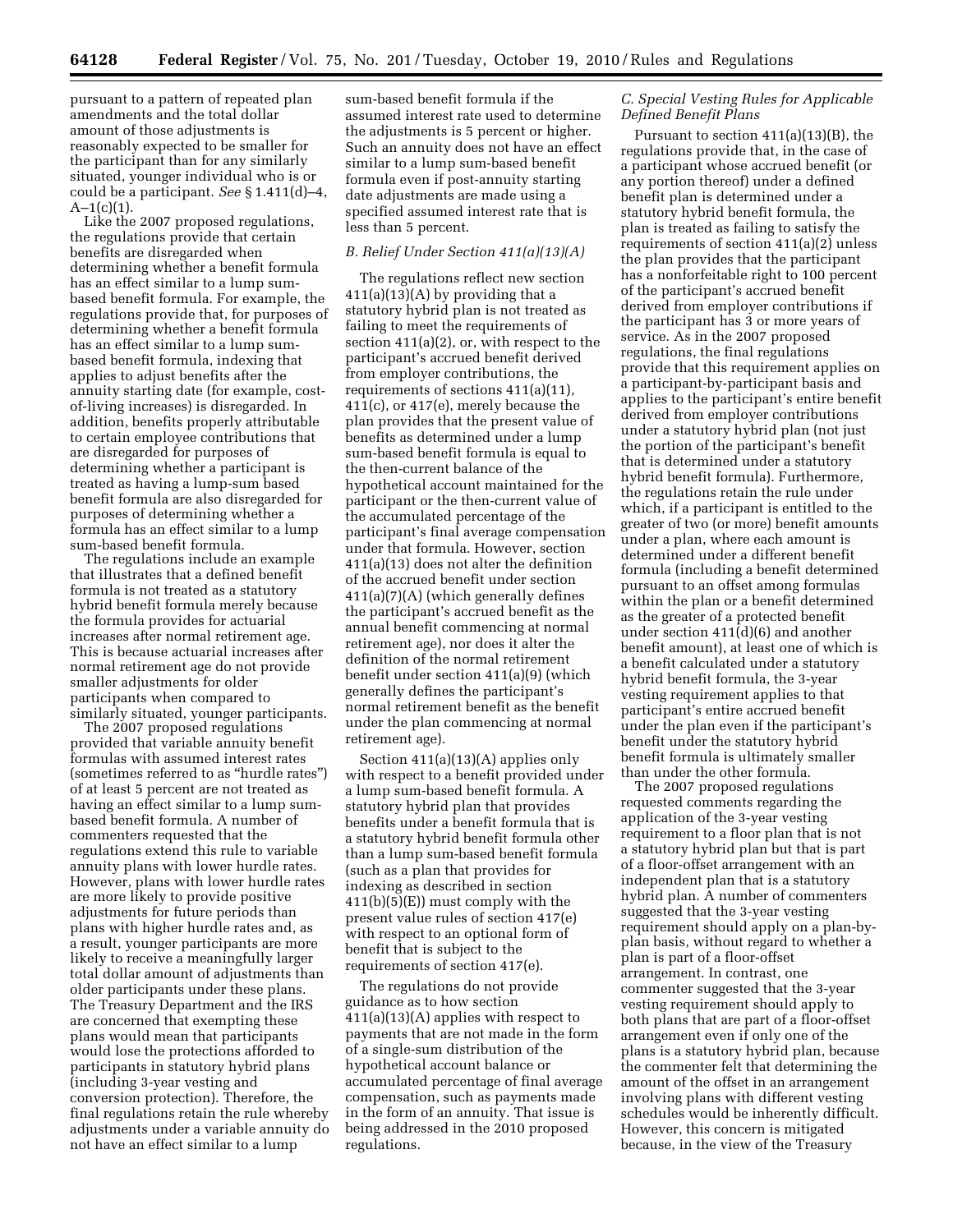Department and the IRS, a floor-offset arrangement where the benefit payable under a floor plan is reduced by the benefit payable under an independent plan is only permissible if the arrangement limits the offset to amounts that are vested under the independent plan.4 Therefore, the regulations retain the rule whereby the 3-year vesting requirement is limited to plans that contain a statutory hybrid benefit formula and provide an example illustrating this rule with respect to a floor-offset arrangement where the benefit payable under a floor plan that does not include a statutory hybrid benefit formula is reduced by the vested accrued benefit payable under an independent plan that includes a statutory hybrid benefit formula.

# **II. Section 411(b)(5): Safe Harbor for Age Discrimination, Conversion Protection, and Market Rate of Return Limitation**

# *A. Safe Harbor for Age Discrimination*

The regulations reflect new section 411(b)(5)(A), which provides that a plan is not treated as failing to meet the requirements of section  $411(b)(1)(H)(i)$ with respect to certain benefit formulas if, as determined as of any date, a participant's accumulated benefit expressed under one of those formulas would not be less than any similarly situated, younger participant's accumulated benefit expressed under the same formula. A plan that does not satisfy this test is required to satisfy the general age discrimination rule of section  $411(b)(1)(H)(i)$ .

As in the 2007 proposed regulations, the regulations provide that the safe harbor standard under section 411(b)(5)(A) is available only where a participant's accumulated benefit under the terms of the plan is expressed as an annuity payable at normal retirement age (or current age, if later), the current balance of a hypothetical account, or the current value of the accumulated percentage of the employee's final average compensation. For this purpose, if the accumulated benefit of a participant is expressed as an annuity payable at normal retirement age (or current age, if later) under the plan terms, then the comparison of benefits is made using such an annuity. Similarly, if the accumulated benefit of a participant is expressed under the plan terms as the current balance of a hypothetical account or the current value of an accumulated percentage of the participant's final average

compensation, then the comparison of benefits is made using the current balance of a hypothetical account or the current value of the accumulated percentage of the participant's final average compensation, respectively.

The regulations require a comparison of the accumulated benefit of each possible participant in the plan to the accumulated benefit of each other similarly situated, younger individual who is or could be a participant in the plan. For this purpose, as in the 2007 proposed regulations, the regulations provide that an individual is similarly situated to another individual if the individual is identical to that other individual in every respect that is relevant in determining a participant's benefit under the plan (including, but not limited to, period of service, compensation, position, date of hire, work history, and any other respect) except for age. In determining whether an individual is similarly situated to another individual, any characteristic that is relevant for determining benefits under the plan and that is based directly or indirectly on age is disregarded. For example, if a particular benefit formula applies to a participant on account of the participant's age, an individual to whom the benefit formula does not apply and who is identical to a participant in all respects other than age is similarly situated to the participant. By contrast, an individual is not similarly situated to a participant if a different benefit formula applies to the individual and the application of the different formula is based neither directly nor indirectly on age. For example, if the benefit formula under a plan is changed from one type to another for employees hired after the effective date of the change, employees hired after the relevant date would not be similarly situated with employees hired before that date because the benefit formula for new hires is not based directly nor indirectly on age.

The comparison of accumulated benefits is made without regard to any subsidized portion of any early retirement benefit that is included in a participant's accumulated benefit. For this purpose, the subsidized portion of an early retirement benefit is the retirement-type subsidy within the meaning of  $\S 1.411(d) - 3(g)(6)$  that is contingent on a participant's severance from employment and commencement of benefits before normal retirement age.

In addition, like the 2007 proposed regulations, the regulations provide that the safe harbor is generally not available with respect to a participant if the benefit of any similarly situated, younger individual is expressed in a

different form than the participant's benefit. Thus, for example, the safe harbor is not available for comparing the accumulated benefit of a participant expressed as an annuity at normal retirement age with the accumulated benefit of a similarly situated, younger participant expressed as the current balance of a hypothetical account.

Like the 2007 proposed regulations, the regulations generally permit a plan that provides the sum-of or the greaterof benefits that are expressed in two or more different forms of benefit to satisfy the safe harbor if the plan would separately satisfy the safe harbor for each separate form of benefit. For purposes of the safe harbor comparisons involving greater-of and sum-of benefit formulas, the 2007 proposed regulations contained a rule where a similarly situated, younger participant would be treated as having an accumulated benefit of zero under a benefit formula that does not apply to the participant. While the sum-of and greater-of provisions are organized differently in these regulations, the regulations effectively retain this rule because sumof and greater-of formulas are eligible for the safe harbor even where older participants receive benefits expressed in a different form than the benefits of similarly situated, younger participants, as long as younger participants are not entitled to benefits expressed in a different form than the benefits of similarly situated, older participants.

Several commenters requested that the regulations clarify that the safe harbor is also available to plans that allow older participants to choose, at the time a new statutory hybrid benefit formula goes into effect, whether to receive a benefit under the statutory hybrid benefit formula or under the preexisting traditional defined benefit formula. In response to such comments, the regulations adopt similar rules as the sum-of and greater-of rules for plans that provide participants with the choice of benefits that are expressed in two or more different forms.

As part of the sum-of, greater-of, and choice-of rules, the regulations reflect the fact that the sum of benefits expressed in two or more forms is never less than the greater of the same benefits and that the greater of benefits expressed in two or more forms is never less than the choice of the same benefits. As a result, the regulations provide that in order for the safe harbor to be available with respect to a participant who is provided with the greater of benefits expressed in two or more different forms, the plan must not provide any similarly situated, younger participant with the sum of the same

<sup>4</sup>*See* Rev. Rul. 76–259 (1976–2 CB 111), *see*  § 601.601(d)(2)(ii)(*b*).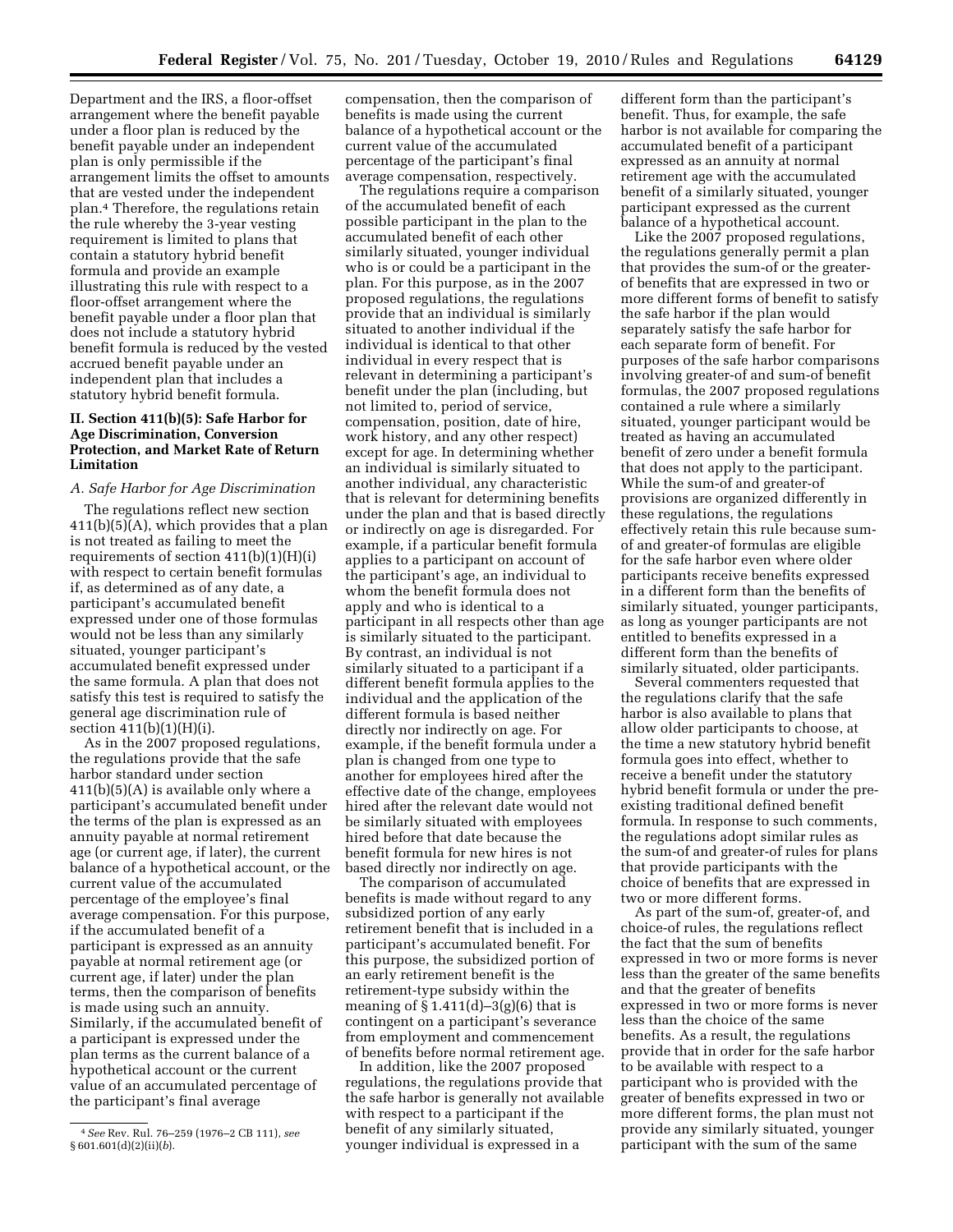benefits. Similarly, the regulations provide that in order for the safe harbor to be available with respect to a participant who is provided with the choice of benefits expressed in two or more different forms, the plan must not provide any similarly situated, younger participant with either the sum of or the greater of the same benefits. In addition, in order for the safe harbor to be available, the plan cannot provide for any other relationship between benefits expressed in different forms other than sum-of, greater-of, or choice-of benefits.

The regulations reflect new section 411(b)(5)(C), which provides that a plan is not treated as failing to meet the requirements of section 411(b)(1)(H) solely because the plan provides offsets of benefits under the plan to the extent such offsets are allowable in applying the requirements under section 401 and the applicable requirements of ERISA and ADEA. The regulations incorporate the provisions of section  $411(b)(5)(D)$ (relating to permitted disparity under section 401(l)) without providing additional guidance. These rules are unchanged from the 2007 proposed regulations.

The regulations contain a number of new examples that illustrate the application of the safe harbor under various fact patterns. One of these examples illustrates that the safe harbor is not satisfied in the case of a plan that contains a suspension of benefits provision that reduces or eliminates interest credits for participants who continue in service after normal retirement age.

The regulations also reflect new section 411(b)(5)(E), which provides for the disregard of certain indexing of benefits for purposes of the age discrimination rules of section  $411(b)(1)(H)$ . As in the 2007 proposed regulations, the regulations limit the disregard of indexing to formulas under defined benefit plans other than lump sum-based formulas. In addition, the regulations clarify that the disregard of indexing is limited to situations in which the extent of the indexing for a participant would not be less than the indexing applicable to a similarly situated, younger participant. Thus, the disregard of indexing is only available if the indexing is neither terminated nor reduced on account of the attainment of any age.

Section 411(b)(5)(E) requires that the indexing be accomplished by application of a recognized investment index or methodology. The 2007 proposed regulations limited a recognized investment index or methodology to an eligible cost-of-living index as described in  $\S 1.401(a)(9)-6$ , A-

14(b), the rate of return on the aggregate assets of the plan, or the rate of return on the annuity contract for the employee issued by an insurance company licensed under the laws of a State. The final regulations expand the list of what constitutes a recognized index or methodology by treating any rate of return that satisfies the market rate of return rules under these regulations as a recognized index or methodology.

As under the 2007 proposed regulations, the section  $411(b)(5)(E)(ii)$ protection against loss (''no-loss'') requirement for an indexed plan (which requires that the indexing not result in a smaller accrued benefit than if no indexing had applied) is implemented under the final regulations by applying the ''preservation of capital'' rule of section 411(b)(5)(B)(i)(II) to indexed plans. (The preservation of capital rule is discussed in section II. C. of this preamble.) The final regulations clarify that variable annuity benefit formulas (as defined in the regulations) are exempt from the no-loss and preservation of capital rules.

#### *B. Conversion Protection*

The regulations provide guidance on the new conversion protections under section  $411(b)(5)(B)(ii)$ , (iii), and (iv) which is similar to the 2007 proposed regulations. Under the regulations, a participant whose benefits are affected by a conversion amendment that was both adopted and effective on or after June 29, 2005, must generally be provided with a benefit after the conversion that is at least equal to the sum of the benefits accrued through the date of the conversion and benefits earned after the conversion, with no permitted interaction between these two portions. This assures participants that there will be no "wear-away" as a result of a conversion, both with respect to the participant's accrued benefits and any early retirement subsidy to which the participant is entitled based on the preconversion benefits.

The 2007 proposed regulations included an alternative mechanism under which a plan could provide for the establishment of an opening hypothetical account balance or opening accumulated percentage of the participant's final average compensation as part of the conversion and keep separate track of (1) the benefit attributable to the opening hypothetical account balance (including interest credits attributable thereto) or attributable to the opening accumulated percentage of the participant's final average compensation and (2) the benefit attributable to post-conversion

service under the post-conversion benefit formula. Comments on this rule were favorable and it is retained under the final regulations. A variety of examples illustrating application of the alternative are included in the regulations. Under this alternative, when a participant commences benefits, it must be determined whether the benefit attributable to the opening hypothetical account or attributable to the opening accumulated percentage that is payable in the particular optional form of benefit selected is greater than or equal to the benefit accrued under the plan prior to the date of conversion and that was payable in the same generalized optional form of benefit (within the meaning of § 1.411(d)– 3(g)(8)) at the same annuity starting date. If the benefit attributable to the opening hypothetical account balance or opening accumulated percentage is greater, then the plan must provide that such benefit is paid in lieu of the preconversion benefit, in addition to the benefit attributable to post-conversion service under the post-conversion benefit formula. If the benefit attributable to the opening hypothetical account balance or opening accumulated percentage is less, then the plan must provide that such benefit will be increased sufficiently to provide the pre-conversion benefit, in addition to the benefit attributable to postconversion service under the postconversion benefit formula.

As in the 2007 proposed regulations, the final regulations provide under this alternative that, if an optional form of benefit is available on the annuity starting date with respect to the benefit attributable to the opening hypothetical account balance or opening accumulated percentage, but no optional form (such as a single-sum distribution) within the same generalized optional form of benefit was available at that annuity starting date under the terms of a plan as in effect immediately prior to the effective date of the conversion amendment, then the comparison must still be made by assuming that the pre-conversion plan had such an optional form of benefit.

The preamble to the 2007 proposed regulations asked for comments on another alternative means of satisfying the conversion requirements that would involve establishing an opening hypothetical account balance, but would not require a comparison of benefits at the annuity starting date if certain requirements are met. Comments on this alternative were favorable, but some commenters requested that the alternative only be available where there was sufficient protection to ensure that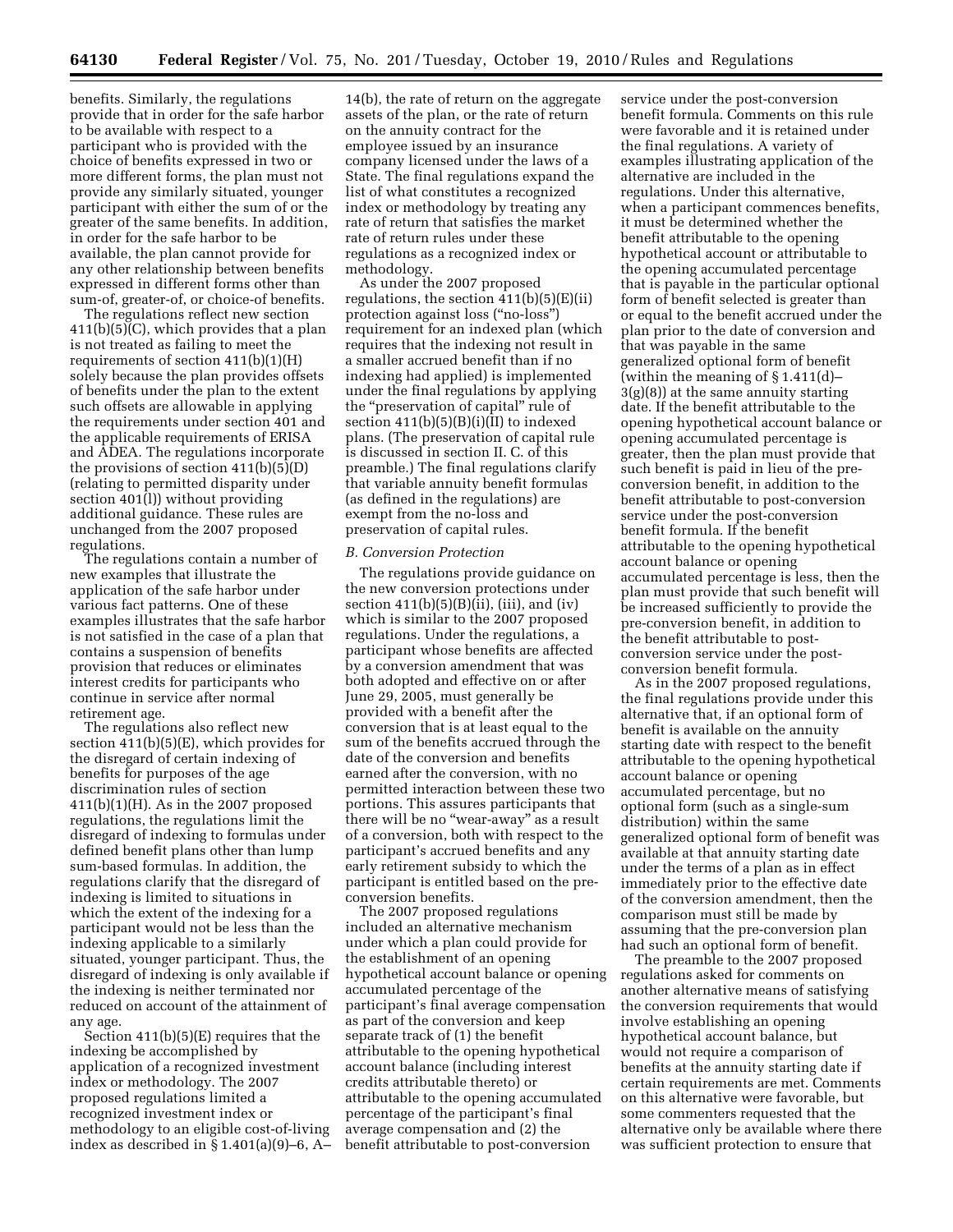participants' benefits would not be less than would apply under the rules in the 2007 proposed regulations. While these final regulations do not permit this additional alternative, it is included in the 2010 proposed regulations.

The regulations also provide guidance that is unchanged from the 2007 proposed regulations on what constitutes a conversion amendment under section  $411(b)(5)(B)(v)$ . Under the final regulations, whether an amendment is a conversion amendment is determined on a participant-byparticipant basis. The regulations provide that an amendment (including multiple amendments) is a conversion amendment with respect to a participant if it meets two criteria: (1) The amendment reduces or eliminates the benefits that, but for the amendment, the participant would have accrued after the effective date of the amendment under a benefit formula that is not a statutory hybrid benefit formula and under which the participant was accruing benefits prior to the amendment; and (2) after the effective date of the amendment, all or a portion of the participant's benefit accruals under the plan are determined under a statutory hybrid benefit formula.

The regulations clarify that only amendments that reduce or eliminate accrued benefits described in section 411(a)(7), or retirement-type subsidies described in section 411(d)(6)(B)(i), that would otherwise accrue as a result of future service are treated as amendments that reduce or eliminate the participant's benefits that would have accrued after the effective date of the amendment under a benefit formula that is not a statutory hybrid benefit formula. As under the 2007 proposed regulations, a plan is treated as having been amended for this purpose if, under the terms of the plan, a change in the conditions of a participant's employment results in a reduction or elimination of the benefits that the participant would have accrued in the future under a benefit formula that is not a statutory hybrid benefit formula (for example, a job transfer from an operating division covered by a nonstatutory hybrid defined benefit plan to an operating division that is covered by a formula expressed as the balance of a hypothetical account). However, in the absence of coordination between the formulas, the special requirements for conversion amendments typically will be satisfied automatically.

A number of commenters recommended that the effective date of a conversion amendment generally be the date accruals begin under a statutory hybrid benefit formula, rather than the

date that future accruals are reduced under the non-statutory hybrid benefit formula. Several commenters suggested that, if this recommendation was not implemented generally, it should nevertheless apply at the effective date of an amendment which provides participants with the greater of benefits under the prior formula and a statutory hybrid benefit formula for a period of time before benefit accruals cease under the prior formula, especially if the amendment applies to a subgroup of existing older, long service employees. However, some comments expressed concern that such a change in the proposed definition of the effective date of a conversion amendment would allow plans to delay the statutory antiwearaway protections by adding a less valuable cash balance benefit for the grandfathered group at a date, even though ''the effect of converting'' (within the meaning of section  $411(b)(5)(B)(v)(I)$ their traditional benefit into a cash balance benefit would occur for them at the later date when their benefit accruals cease under the prior formula.

The Treasury Department and the IRS are concerned that the requested change in the proposed rule would circumvent a key purpose behind the conversion protection requirements by allowing for a delayed wear-away that would occur at the time accruals cease under the prior formula. For example, if a plan were generally converted to a cash balance plan, but the plan were to provide for some class of participants, such as participants who are age 55 or older, to receive the greater of accruals under the prior formula or the new cash balance formula for a period of 5 years, the change requested in the comments would define the effective date of the conversion amendment for all participants to be the date the cash balance formula went into effect (rather than applying a participant by participant rule). As a result, 5 years after the cash balance formula went into effect, the hypothetical account balance for these older participants could provide benefits that are less than the frozen amount under the prior formula, a circumstance that would produce no additional accruals for some period of time after the end of the 5-year period. Therefore, the approach suggested by these comments would allow the type of wear-away the statute was intended to prevent. Accordingly, like the 2007 proposed regulations, the regulations adopt a rule whereby the effective date of a conversion amendment is, with respect to a participant, the date as of which the reduction occurs in the benefits that the participant would have

accrued after the effective date of the amendment under a benefit formula that is not a statutory hybrid benefit formula. In accordance with section 411(d)(6), the regulations provide that the date future benefit accruals are reduced cannot be earlier than the date of adoption of the conversion amendment.

The regulations provide rules, similar to those in the 2007 proposed regulations, prohibiting the avoidance of the conversion protections through the use of multiple plans or multiple employers. Under these rules, an employer is treated as having adopted a conversion amendment if the employer adopts an amendment under which a participant's benefits under a plan that is not a statutory hybrid plan are coordinated with a separate plan that is a statutory hybrid plan, such as through a reduction (offset) of the benefit under the plan that is not a statutory hybrid plan. In addition, if an employee's employer changes as a result of a merger, acquisition, or other transaction described in § 1.410(b)–2(f), then the employee's old and new employers would be treated as a single employer for this purpose. Thus, for example, in an acquisition, if the buyer adopts an amendment to its statutory hybrid plan under which a participant's benefits under the seller's plan (that is not a statutory hybrid plan) are coordinated with benefits under the buyer's plan, such as through a reduction (offset) of the buyer's plan benefits, the seller and buyer would be treated as a single employer and as having adopted a conversion amendment. However, if there is no coordination between the plans, there is no conversion amendment.

The regulations retain the rule from the 2007 proposed regulations under which a conversion amendment also includes multiple amendments that result in a conversion amendment, even if the amendments would not be conversion amendments individually. If an amendment to provide a benefit under a statutory hybrid benefit formula is adopted within 3 years after adoption of an amendment to reduce benefits under a non-statutory hybrid benefit formula, then those amendments would be consolidated in determining whether a conversion amendment has been adopted. In the case of an amendment to provide a benefit under a statutory hybrid benefit formula that is adopted more than 3 years after adoption of an amendment to reduce non-statutory hybrid benefit formula benefits, there is a presumption that the amendments are not consolidated unless the facts and circumstances indicate that adoption of an amendment to provide a benefit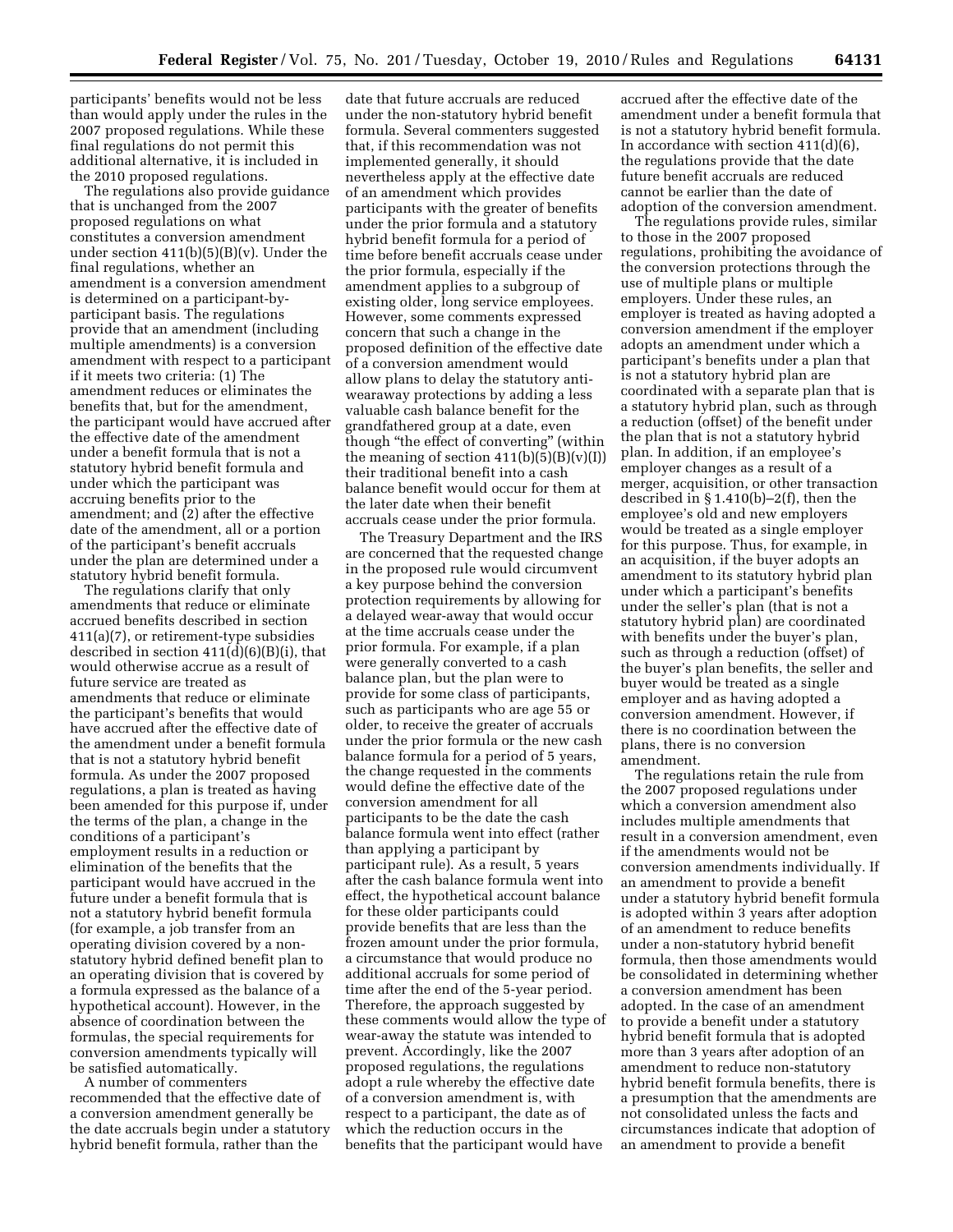under a statutory hybrid benefit formula was intended at the time of the reduction in the non-statutory hybrid benefit formula benefits.

A number of commenters expressed concern that the interaction between employee transfers and the conversion protection effective date provisions was unclear under the 2007 proposed regulations. In response to such comments, the regulations clarify that a conversion amendment must be both adopted on or after June 29, 2005, and be effective on or after June 29, 2005, in order for the conversion protection provisions to apply to such amendment. Therefore, if a transfer provision was adopted before June 29, 2005, an employee transfer is not treated as part of a conversion amendment to which the conversion protection provisions apply, even if the transfer occurs on or after June 29, 2005.

# *C. Market Rate of Return Limitation*

The regulations reflect the rule in section 411(b)(5)(B)(i)(I) under which a statutory hybrid plan is treated as failing to satisfy section  $411(b)(1)(H)$  if it provides an interest crediting rate with respect to benefits determined under a statutory hybrid benefit formula that is in excess of a market rate of return. Several commenters suggested that the definition of interest crediting rate in the 2007 proposed regulations be revised to exclude not only adjustments conditioned on current service but also adjustments made as a result of past and imputed service as well as ad hoc adjustments. In response to the comments, the regulations expand the exclusions from the definition of interest credit to also exclude adjustments made as a result of imputed service, as well as certain one-time adjustments.

The final regulations provide that an interest credit generally means any increase or decrease for a period to a participant's accumulated benefit under a statutory hybrid benefit formula, under the terms of the plan at the beginning of the period, that is calculated by applying a rate of interest or rate of return (including a rate of increase or decrease under an index) to the participant's accumulated benefit (or a portion thereof) as of the beginning of the period, to the extent the increase or decrease is not conditioned on current service and is not made on account of imputed service; as well as any other increase for a period to a participant's accumulated benefit under a statutory hybrid benefit formula, under the terms of the plan at the beginning of the period, to the extent the increase is not conditioned on current service and is

not made on account of imputed service.

Under the regulations, notwithstanding the general rule described in the previous paragraph, an increase to a participant's accumulated benefit is not treated as an interest credit to the extent the increase is made as a result of a plan amendment providing for a one-time adjustment to the participant's accumulated benefit. However, a pattern of repeated plan amendments each of which provides for a one-time adjustment to a participant's accumulated benefit will cause such adjustments to be treated as provided on a permanent basis under the terms of the plan.

The interest crediting rate for a period with respect to a participant generally equals the total amount of interest credits for the period divided by the participant's accumulated benefit at the beginning of the period.

Under the regulations, a principal credit means any increase to a participant's accumulated benefit under a statutory hybrid benefit formula that is not an interest credit. As a result, a principal credit includes an increase to a participant's accumulated benefit to the extent the increase is conditioned on current service or made on account of imputed service. Thus, for example, even if the plan denominates an increase to a hypothetical account balance as an interest credit, the increase is treated as a principal credit to the extent the increase is conditioned on current service. Similarly, a principal credit includes an increase to the current value of an accumulated percentage of the participant's final average compensation. For indexed benefits, a principal credit includes an increase to the participant's accrued benefit other than an increase provided by indexing. In addition, pursuant to the rule set forth earlier, a principal credit generally includes an increase to a participant's accumulated benefit to the extent the increase is made as a result of a plan amendment providing for a one-time adjustment to the participant's accumulated benefit. Thus, for example, a principal credit includes an opening hypothetical account balance or opening accumulated percentage of the participant's final average compensation.

Consistent with the requirement under  $\S 1.401-1(b)(1)(i)$  that a pension plan provide definitely determinable benefits, a plan that credits interest must specify how the plan determines interest credits and must specify how and when interest credits are credited. Under the regulations, a plan must determine the plan's interest crediting

rate that will apply for each plan year (or portion of a plan year) using one of two permitted methods—either using the applicable periodic interest crediting rate that applies over the current period or, for certain rates, using the rate that applied in a specified lookback month with respect to a stability period. For this purpose, the plan's lookback month and stability period must satisfy the rules for selecting the lookback month and stability period under § 1.417(e)–1(d)(4). However, the stability period and lookback month need not be the same as those used under the plan for purposes of section 417(e)(3).

In addition, the regulations require interest credits under a plan to be provided on an annual or more frequent periodic basis and also require interest credits for each period to be credited as of the end of the period. If, under a plan, interest is credited more frequently than annually (for example, daily, monthly or quarterly) based on one of the permissible annual interest rates, then the plan does not provide an above market rate of return if the periodic interest credits are provided under an interest crediting rate that is no greater than a pro rata portion of the applicable annual interest crediting rate. However, the regulations provide a special rule whereby a plan that credits interest daily based on one of these annual rates may credit interest at a rate which is 1/360th of the applicable annual rate (instead of 1/365th) without violating the general rule of the preceding sentence. In addition, the regulations provide that interest credits based on one of these annual rates are not treated as creating an effective rate of return in excess of a market rate of return merely because an otherwise permissible interest crediting rate for a plan year is compounded more frequently than annually. Thus, for example, if a plan's terms provide for interest to be credited monthly and for the interest crediting rate to be equal to the interest rate on long-term investment grade corporate bonds and the applicable annual rate on these bonds for the plan year is 6 percent, then the accumulated benefit at the beginning of each month could be increased as a result of interest credits by as much as 0.5 percent per month during the plan year without resulting in an interest crediting rate that is in excess of a market rate of return. These rules are similar to those in the 2007 proposed regulations.

The 2007 proposed regulations provided that an interest crediting rate is not in excess of a market rate of return if it is always less than a particular interest crediting rate that meets the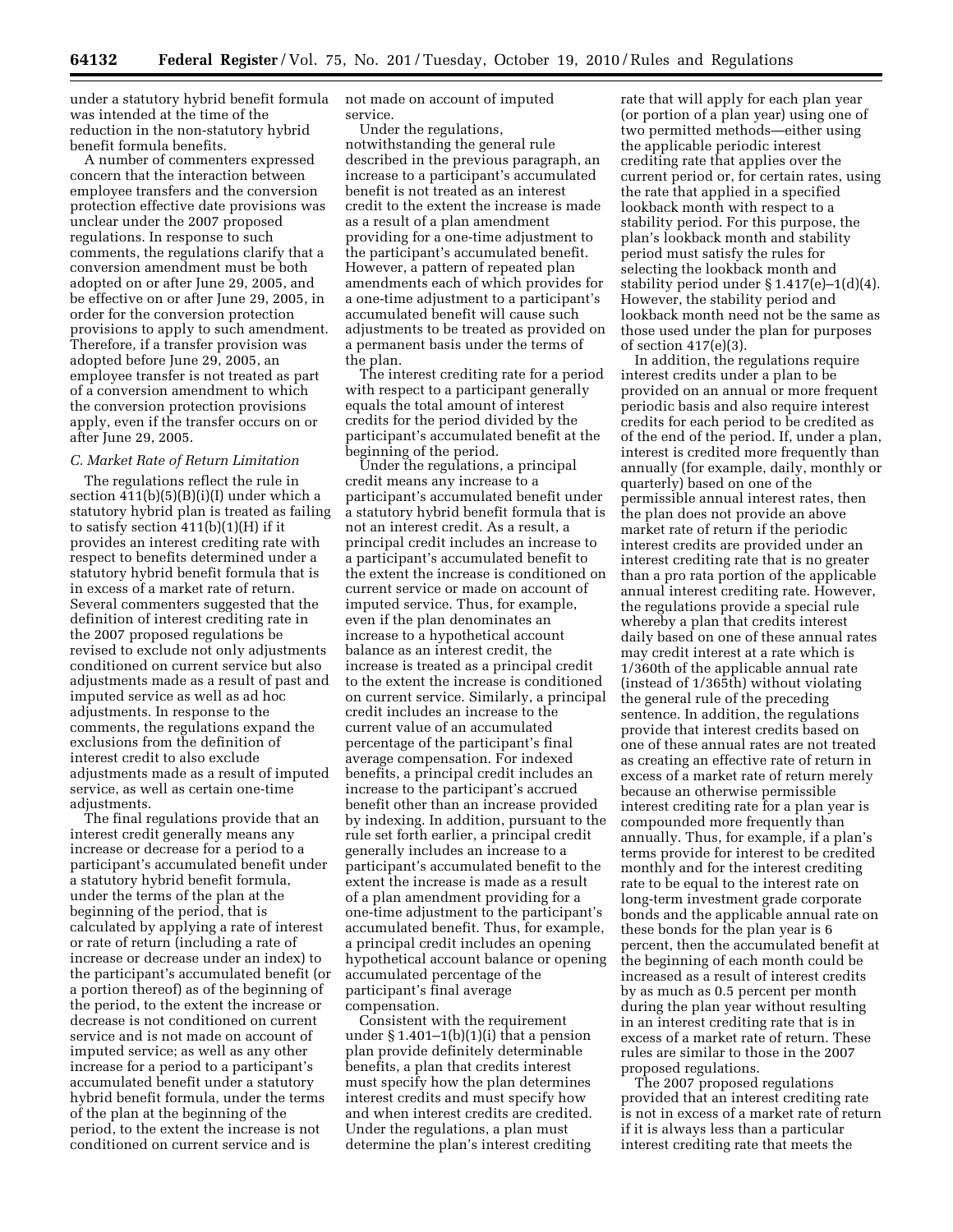market rate of return limitation. A number of commenters suggested that this rule be revised to clarify that rates that may sometimes equal but are never greater than another permissible rate are also permissible. In response to these comments, the final regulations provide that an interest crediting rate is not in excess of a market rate of return if it can never be in excess of a particular rate that meets the market rate of return limitation. Thus, a rate that is a percentage (no greater than 100 percent) of a particular rate that meets the market rate of return limitation is not in excess of a market rate of return and a rate that is a fixed amount less than a particular rate that meets the market rate of return limitation is also not in excess of a market rate of return. Similarly, an interest crediting rate is not in excess of a market rate of return if it always equals the lesser of two or more rates where at least one of the rates meets the market rate of return limitation.

In addition, the regulations clarify that a statutory hybrid plan does not provide an effective interest crediting rate that is in excess of a market rate of return merely because the plan determines an interest credit by applying different rates to different predetermined portions of the accumulated benefit, provided each rate would separately satisfy the market rate of return limitations if the rate applied to the entire accumulated benefit. Thus, under this rule, statutory hybrid plans may, in effect, provide participants with rates that are a blend of two or more rates and may also apply different rates to portions of the benefit attributable to different principal credits. However, as in the 2007 proposed regulations, the final regulations provide that interest credits that are determined by applying the greater of two or more rates generally exceed a market rate of return except under certain limited circumstances.

The regulations provide that an interest crediting rate for a plan year is not in excess of a market rate of return if it is based on the rate of interest provided under one of several specified indices. Like the 2007 proposed regulations, these rates include the rate of interest on long-term investment grade corporate bonds (as described in section  $412(b)(5)(B)(ii)(II)$  prior to amendment by PPA '06 for plan years beginning before January 1, 2008, and the third segment rate used under section 430(h) for subsequent plan years), the interest rate on 30-year Treasury securities, the interest rates on shorter term Treasuries with the associated margins that were safe harbor rates described in Notice 96–8, as well

as certain cost-of-living indices. Several commenters on the 2007 proposed regulations suggested that this list be expanded to also include all of the interest rates permissible under section 417(e). The Treasury Department and the IRS agree with this suggestion and, as a result, the regulations expand the list of safe-harbor rates to include the first and second segment rates, as defined in either section 417(e) or 430(h) and whether calculated with or without regard to the transition rules of section 417(e)(3) or 430(h)(2)(G).

The regulations provide that an interest crediting rate based on a specified index must be adjusted on at least an annual basis. These rates are market yields to maturity on outstanding bonds and, as a result, these rates do not reflect defaults nor do these rates reflect the change in the market value of an outstanding bond as a result of future changes in the interest rate environment or in a bond issuer's risk profile. Because the interest rate does not reflect the change in the market value of an outstanding bond when an issuer becomes higher risk or the bond goes into default, the bonds have been limited to investment grade bonds in the top three quality levels where the risk of default is relatively small.

The regulations also set forth certain interest crediting rates that satisfy the statutory market rate of return requirement but that are not safe harbor rates. The regulations provide that, in the case of indexed benefits as described in section 411(b)(5)(E), an interest crediting rate equal to the actual rate of return on the aggregate assets of the plan, including both positive returns and negative returns, is not in excess of a market rate of return if the plan's assets are diversified so as to minimize the volatility of returns. The regulations further provide that this requirement that plan assets be diversified so as to minimize the volatility of returns does not require greater diversification than is required under section 404(a)(1)(C) of Title I of the Employee Retirement Income Security Act of 1974, Public Law 93–406 (88 Stat. 829 (1974)) with respect to defined benefit pension plans. Furthermore, the regulations provide that the rate of return on the annuity contract for the employee issued by an insurance company licensed under the laws of a State is not in excess of a market rate of return, subject to an antiabuse rule. The 2010 proposed regulations provide that certain additional interest crediting rates satisfy the market rate of return limitation.

The regulations reflect the preservation of capital rule in section  $411(b)(5)(B)(i)(II)$  that requires a

statutory hybrid plan to provide that interest credits will not result in a hypothetical account balance (or similar amount) being less than the aggregate amount of the hypothetical allocations. Under the 2007 proposed regulations, this requirement applied at the participant's annuity starting date. In addition, the 2007 proposed regulations provided that the combination of this preservation of capital protection with a rate of return that otherwise satisfies the market rate of return limitation will not result in an effective interest crediting rate that is in excess of a market rate of return. Responses to these rules were favorable and they are retained in these regulations. Hypothetical allocations are referred to as principal credits in the regulations, as described earlier in this preamble. The regulations clarify that the preservation of capital requirement applies to all principal credits that were credited under the plan as of the annuity starting date, including principal credits that were credited before the statutory effective date of the preservation of capital requirement under section  $411(b)(5)(b)(i)(II)$ .

These regulations do not address section  $411(b)(5)(B)(vi)$ , which requires that a plan's provisions reflect special rules applicable upon plan termination. These plan termination rules are addressed in the 2010 proposed regulations.

Section 123 of WRERA '08 amended ADEA to provide that, in the case of a governmental plan that is described in the first sentence of section 414(d) of the Code,5 a rate of return or a method of crediting interest established pursuant to any provision of Federal, State, or local law is treated as a market rate of return for certain purposes under ADEA as long as such rate or method does not violate any other requirement of ADEA. No changes have been made to these regulations as a result of section 123 of WRERA '08 because that provision does not amend the Internal Revenue Code.

# **III. Section 411(d)(6): Changes in a Plan's Interest Crediting Rate**

The 2007 proposed regulations provided that, to the extent that benefits have accrued under the terms of a statutory hybrid plan that entitle the participant to future interest credits, an amendment to the plan to change the interest crediting rate for such interest credits violates section 411(d)(6) if the revised rate under any circumstances

<sup>5</sup>A governmental plan in the first sentence of section 414(d) means a plan that is established and maintained for its employees by the Government of the United States, by the government of any State or political subdivision thereof, or by an agency or instrumentality of any of the foregoing.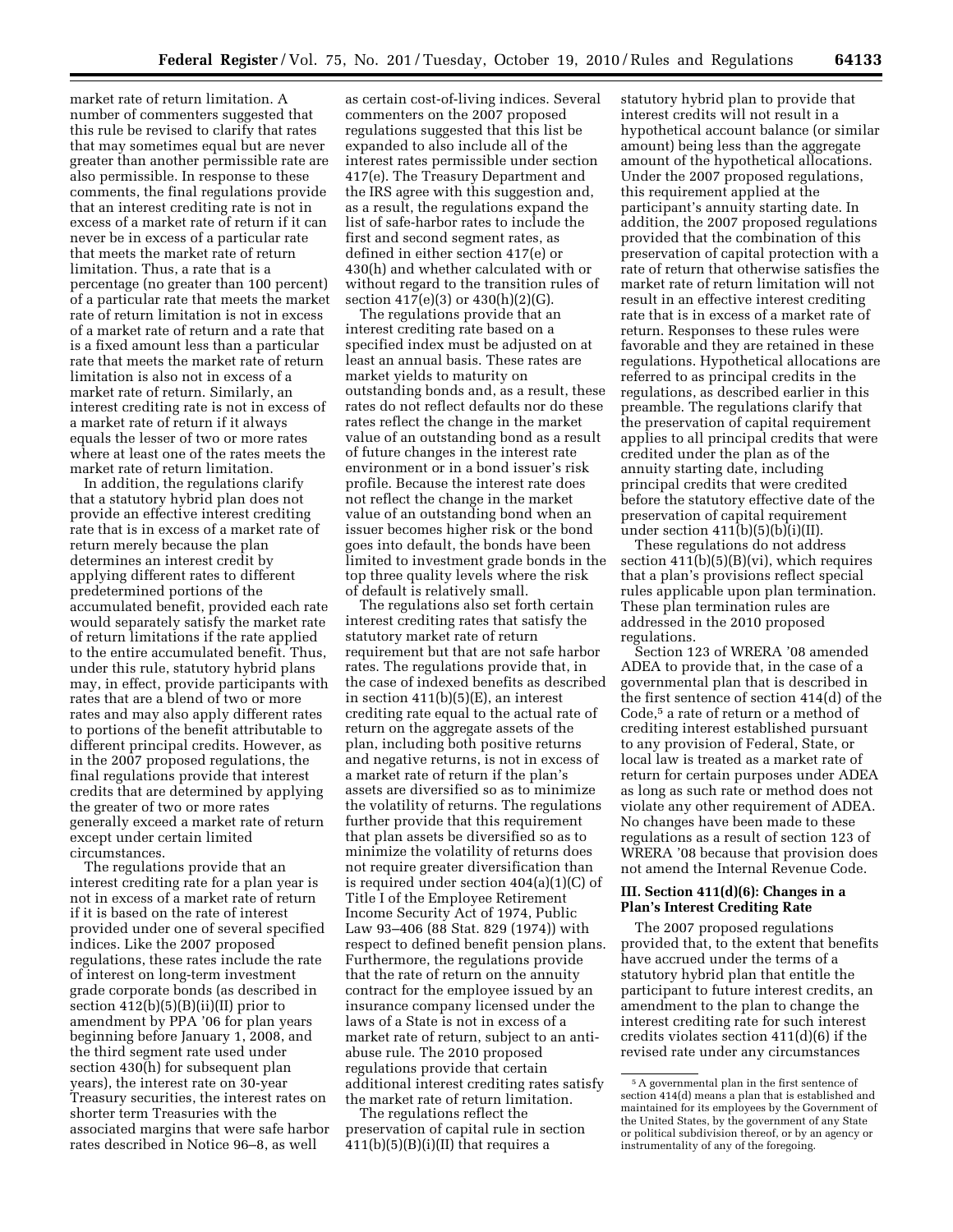could result in a lower interest crediting rate as of any date after the applicable amendment date of the amendment changing the interest crediting rate. Several commenters on the 2007 proposed regulations requested clarification of this rule. In particular, one commenter noted that there are several circumstances in which an amendment that results in a lower interest credit for a particular period after amendment than would have been provided for the same period under the old rate may not result in a reduction under section 411(d)(6), such as where the plan's aggregate interest credits after the applicable amendment date but before the period at issue exceeded the interest credits that would have been provided under the old rate or where the plan was also amended to increase benefits under other provisions, such as providing for larger principal credits than were provided before the change in interest crediting rates.

In response to these comments, the regulations clarify that the right to interest credits in the future that are not conditioned on future service constitutes a section 411(d)(6) protected benefit. Thus, to the extent that benefits have accrued under the terms of a statutory hybrid plan that entitle the participant to future interest credits, an amendment to the plan to change the interest crediting rate must comply with section 411(d)(6) if the revised rate under any circumstances could result in interest credits that are smaller as of any date after the applicable amendment date of the plan amendment than the interest credits that would have been provided without regard to the amendment.

The regulations retain the rule in the 2007 proposed regulations under which a plan is not treated as providing smaller interest credits in the future for purposes of section 411(d)(6) merely because of an amendment that changes the plan's interest crediting rate with respect to future interest credits from one of the safe harbor market rates of interest (for example, a rate based on an eligible cost-of-living index or a rate based on Treasury bonds with the margins specified in the regulations) to the rate of interest on long-term investment grade corporate bonds (the third segment rate under section 417(e) or 430(h)), if certain requirements are satisfied. Under this rule, the change in the interest crediting rates would not result in a reduction in accrued benefits in violation of section 411(d)(6) because it is expected that an interest crediting rate that equals the third segment rate would not provide smaller interest credits as of any date after the

applicable amendment date than the prior safe harbor interest crediting rate, except in rare and unusual circumstances. This special rule is only available if the change applies to interest credits to be credited after the effective date of the amendment, the effective date of the amendment is at least 30 days after adoption and, on the effective date of the amendment, the new interest crediting rate is not lower than the interest crediting rate that would have applied in the absence of the amendment.

The 2010 proposed regulations provide additional guidance with respect to the market rate of return requirements where a plan is amended to change its interest crediting rate in the absence of the application of a special rule under section 411(d)(6). In such a case, in order to satisfy section 411(d)(6), a participant's benefit can never be less than the pre-amendment benefit increased for periods after the amendment using the pre-amendment interest crediting rate, thereby effectively requiring a minimum interest crediting rate.

### **Effective/Applicability Dates**

The regulations reflect the statutory effective dates set forth in section 701(e) of PPA '06. Pursuant to section 701(e)(1) of PPA '06, the amendments made by section 701 of PPA '06 are generally effective for periods beginning on or after June 29, 2005. However, sections 701(e)(2) through 701(e)(6) of PPA '06, as amended by WRERA '08, set forth a number of special effective/applicability date rules that are described earlier in the Background section of the preamble of these regulations.

In addition, these regulations reflect the delayed effective date for collectively bargained plans as set forth in section 701(e)(4) of PPA '06. This rule delays the effective date for section  $411(b)(5)(B)(i)$  with respect to a collectively bargained plan maintained pursuant to one or more collective bargaining agreements between employee representatives and one or more employers ratified on or before August 17, 2006.

The 2007 proposed regulations included a rule for determining whether a plan was collectively bargained if a collective bargaining agreement applies to some, but not all, of the plan participants. Under that rule, a plan would be considered a collectively bargained plan if at least 25 percent of the participants in the plan are members of collective bargaining units for which the benefit levels under the plan are specified under the collective bargaining agreement. The same

proposed rule was included in proposed regulations under section 436 (REG– 113891–07, 72 FR 50544) and, in response to comments, this rule was modified in final regulations under section 436 (TD 9467, 74 FR 53004). Rather than repeat the rule, these regulations incorporate by reference the rule under the final section 436 regulations.

These regulations generally apply to plan years that begin on or after January 1, 2011. However, § 1.411(b)(5)–  $1(d)(1)(iii)$ ,  $(d)(1)(vi)$ , and  $(d)(6)(i)$ , which provide that the regulations set forth the exclusive list of interest crediting rates and combinations of interest crediting rates that satisfy the market rate of return requirement under section 411(b)(5), apply to plan years that begin on or after January 1, 2012. For plan years that begin before January 1, 2012, statutory hybrid plans may utilize a rate that is permissible under these final regulations or the 2010 proposed regulations for purposes of satisfying the statutory market rate of return requirement. In addition, certain paragraphs which are reserved in these regulations (at § 1.411(a)(13)–1(b)(2), (b)(3), and (b)(4) and § 1.411(b)(5)–  $1(c)(3)(iii), (d)(1)(iv)(D), (d)(2)(ii),$  $(d)(4)(iv), (d)(5)(iv), (d)(6)(ii), (d)(6)(iii),$  $(e)(2)$ ,  $(e)(3)(iii)$ , and  $(e)(4)$  are addressed in proposed regulations that are being published at the same time as these regulations and those paragraphs are proposed to apply to plan years that begin on or after January 1, 2012.

The regulations provide that a benefit formula is not treated as having an effect similar to a lump sum-based benefit formula with respect to a participant who does not have an hour of service after the regulatory effective date. In addition, the regulations provide that, with respect to a conversion amendment, where the effective date of the conversion amendment (as defined in the regulations) is on or after the statutory effective date, the conversion protection requirements in the regulations apply only to a participant who has an hour of service on or after the regulatory effective date. As a result, participants who have an hour of service on or after the regulatory effective date must be provided with the minimum benefit required under the regulations beginning as of the effective date of a conversion amendment (as defined in the regulations), even if the effective date of the conversion amendment is before the regulatory effective date.

For periods after the statutory effective date and before the regulatory effective date, the relief of sections 411(a)(13) and 411(b)(5) applies and the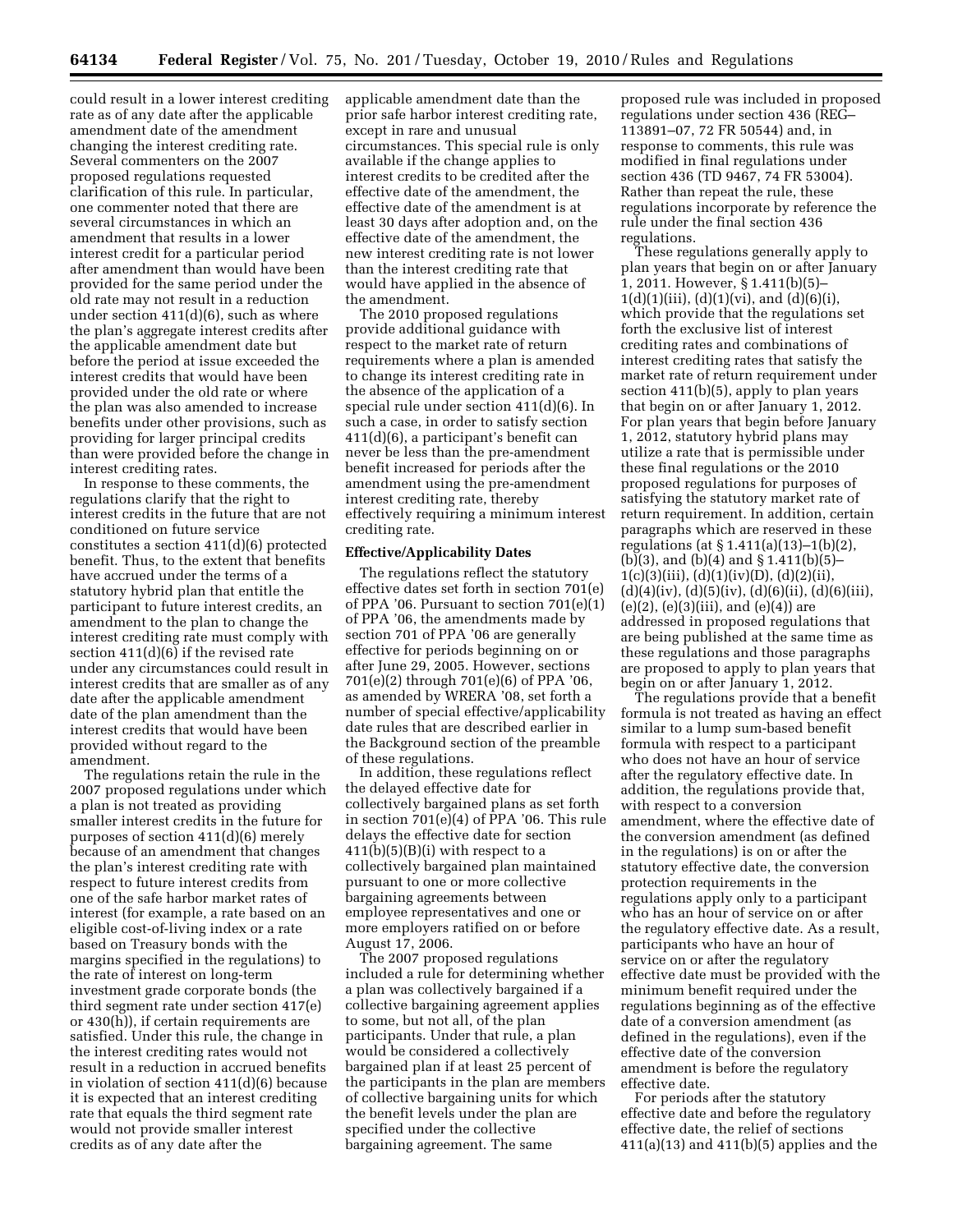requirements of sections 411(a)(13) and 411(b)(5) must be satisfied. During the periods set forth in the preceding sentence, a plan is permitted to rely on the provisions of these regulations for purposes of applying the relief and satisfying the requirements of sections 411(a)(13) and 411(b)(5). Further, for periods after the statutory effective date and before the regulatory effective date, a plan is permitted to rely on the provisions of the 2010 proposed regulations, the 2007 proposed regulations, and Notice 2007–6 for purposes of applying the relief and satisfying the requirements of sections 411(a)(13) and 411(b)(5).

These regulations should not be construed to create any inference concerning the applicable law prior to the effective dates of sections 411(a)(13) and 411(b)(5). See also section 701(d) of PPA '06. In addition, these regulations should not be construed to create any inference concerning sections 411(a)(13) and 411(b)(5) prior to the effective date of the regulations.

#### **Special Analyses**

It has been determined that these regulations are not a significant regulatory action as defined in Executive Order 12866. Therefore, a regulatory assessment is not required. It also has been determined that section 553(b) of the Administrative Procedure Act (5 U.S.C. chapter 5) does not apply to these final regulations and, because the regulation does not impose a collection of information on small entities, the Regulatory Flexibility Act (5 U.S.C. chapter 6) does not apply. Pursuant to section 7805(f) of the Code, the proposed regulations preceding these final regulations were submitted to the Chief Counsel for Advocacy of the Small Business Administration for comment on its impact on small business.

### **Drafting Information**

The principal authors of these regulations are Neil S. Sandhu, Lauson C. Green, and Linda S. F. Marshall, Office of Division Counsel/Associate Chief Counsel (Tax Exempt and Government Entities). However, other personnel from the IRS and the Treasury Department participated in the development of these regulations.

### **List of Subjects in 26 CFR Part 1**

Income taxes, Reporting and recordkeeping requirements.

#### **Adoption of Amendments to the Regulations**

■ Accordingly, 26 CFR part 1 is amended as follows:

#### **PART 1—INCOME TAXES**

■ **Paragraph 1.** The authority citation for part 1 is amended by adding the following entries:

**Authority:** 26 U.S.C. 7805 \* \* \*.

Section 1.411(a)(13)–1 also issued under 26 U.S.C. 411(a)(13).

Section 1.411(b)(5)–1 also issued under 26 U.S.C. 411(b)(5).

\* \* \* \* \* ■ **Par. 2.** Section 1.411(a)(13)–1 is added to read as follows:

#### **§ 1.411(a)(13)–1 Statutory hybrid plans.**

(a) *In general.* This section sets forth certain rules that apply to statutory hybrid plans under section 411(a)(13). Paragraph (b) of this section describes special rules for certain statutory hybrid plans that determine benefits under a lump sum-based benefit formula. Paragraph (c) of this section describes the vesting requirement for statutory hybrid plans. Paragraphs (d) and (e) of this section contain definitions and effective/applicability dates, respectively.

(b) *Calculation of benefit by reference to hypothetical account balance or accumulated percentage*—(1) *Payment of a current balance or current value under a lump sum-based benefit formula.* Pursuant to section 411(a)(13)(A), a statutory hybrid plan that determines any portion of a participant's benefits under a lump sum-based benefit formula is not treated as failing to meet the following requirements solely because, with respect to benefits determined under that formula, the present value of those benefits is, under the terms of the plan, equal to the then-current balance of the hypothetical account maintained for the participant or to the then-current value of the accumulated percentage of the participant's final average compensation under that formula—

(i) Section 411(a)(2); or

(ii) With respect to the participant's accrued benefit derived from employer contributions, section  $411(a)(11)$ ,  $411(c)$ , or 417(e).

(2) *Requirements that lump sumbased benefit formula must satisfy to obtain relief.* [Reserved].

(3) *Alternative forms of distribution under a lump sum-based benefit formula.* [Reserved].

(4) *Rules of application.* [Reserved]. (c) *Three-year vesting requirement*—

(1) *In general.* Pursuant to section 411(a)(13)(B), if any portion of the participant's accrued benefit under a defined benefit plan is determined under a statutory hybrid benefit formula, the plan is treated as failing to

satisfy the requirements of section 411(a)(2) unless the plan provides that the participant has a nonforfeitable right to 100 percent of the participant's accrued benefit if the participant has three or more years of service. Thus, this 3-year vesting requirement applies with respect to the entire accrued benefit of a participant under a defined benefit plan even if only a portion of the participant's accrued benefit under the plan is determined under a statutory hybrid benefit formula. Similarly, if the participant's accrued benefit under a defined benefit plan is, under the plan's terms, the larger of two (or more) benefit amounts, where each amount is determined under a different benefit formula (including a benefit determined pursuant to an offset among formulas within the plan or a benefit determined as the greater of a protected benefit under section 411(d)(6) and another benefit amount) and at least one of those formulas is a statutory hybrid benefit formula, the participant's entire accrued benefit under the defined benefit plan is subject to the 3-year vesting rule of section 411(a)(13)(B) and this paragraph (c). The rule described in the preceding sentence applies even if the larger benefit is ultimately the benefit determined under a formula that is not a statutory hybrid benefit formula.

(2) *Examples.* The provisions of this paragraph (c) are illustrated by the following examples:

*Example 1.* Employer M sponsors Plan X, a defined benefit plan under which each participant's accrued benefit is equal to the sum of the benefit provided under two benefit formulas. The first benefit formula is a statutory hybrid benefit formula, and the second formula is not. Because a portion of each participant's accrued benefit provided under Plan  $\bar{X}$  is determined under a statutory hybrid benefit formula, the 3-year vesting requirement described in paragraph (c)(1) of this section applies to each participant's entire accrued benefit provided under Plan X.

*Example 2.* The facts are the same as in *Example 1,* except that the benefit formulas described in *Example 1* only apply to participants for service performed in Division A of Employer M and a different benefit formula applies to participants for service performed in Division B of Employer M. Pursuant to the terms of Plan X, the accrued benefit of a participant attributable to service performed in Division B is based on a benefit formula that is not a statutory hybrid benefit formula. Therefore, the 3-year vesting requirement described in paragraph (c)(1) of this section does not apply to a participant with an accrued benefit under Plan X if the participant's benefit is solely attributable to service performed in Division B.

*Example 3.* Employer N sponsors defined benefit Plan Y, an independent plan that provides benefits based solely on a lump sum-based benefit formula, and defined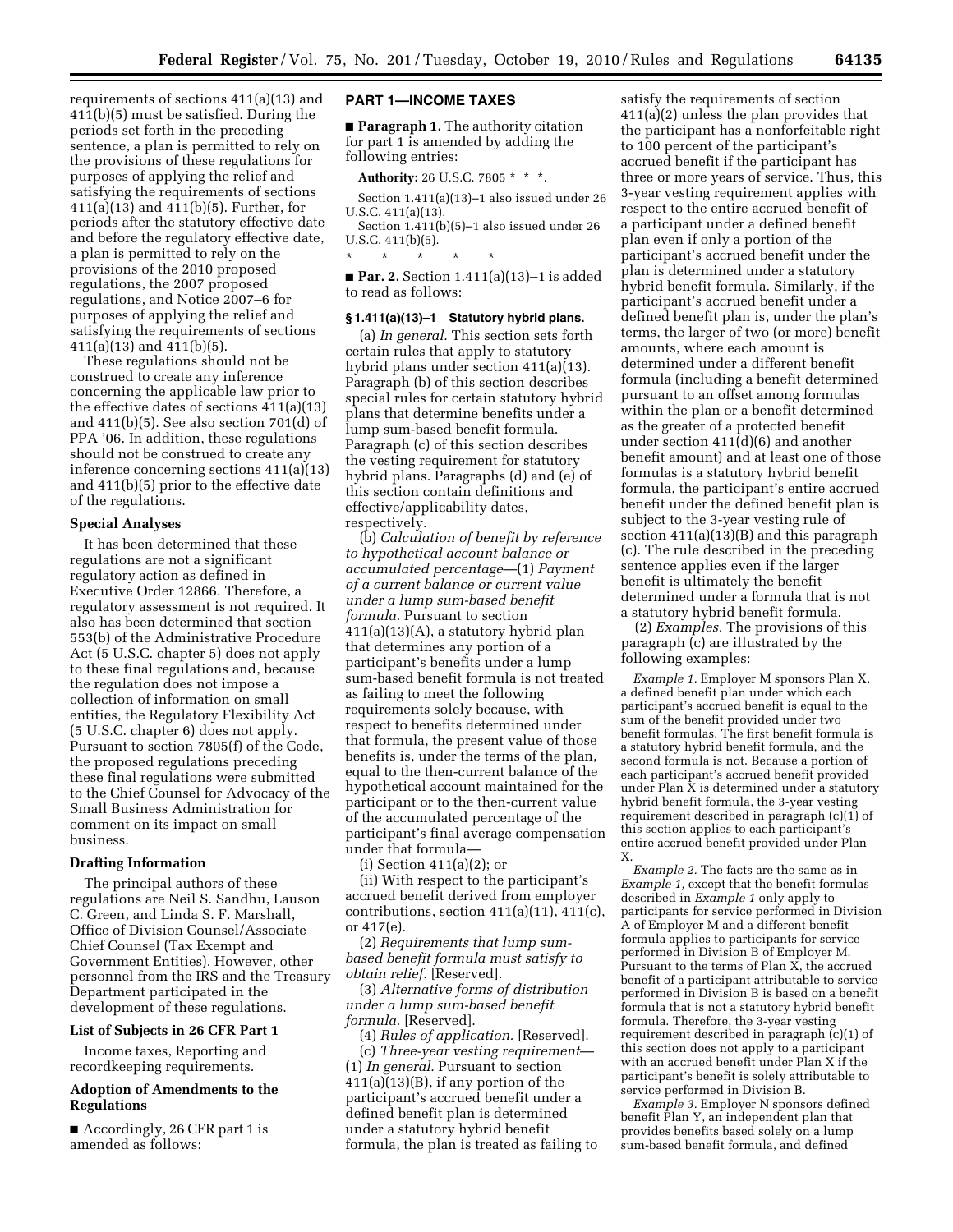benefit Plan Z, which provides benefits based on a formula which is not a statutory hybrid benefit formula, but which is a floor plan that provides for the benefits payable to a participant under Plan Z to be reduced by the amount of the vested accrued benefit payable under Plan Y. The formula under Plan Y is a statutory hybrid benefit formula. Accordingly, Plan Y is subject to the 3-year vesting requirement described in paragraph (c)(1) of this section. The formula provided under Plan Z, even taking into account the offset for vested accrued benefits under Plan Y, is not a statutory hybrid benefit formula. Therefore, Plan Z is not subject to the 3-year vesting requirement in paragraph (c)(1) of this section.

(d) *Definitions*—(1) *In general.* The definitions in this paragraph (d) apply for purposes of this section.

(2) *Accumulated benefit.* A participant's accumulated benefit at any date means the participant's benefit, as expressed under the terms of the plan, accrued to that date. For this purpose, if a participant's benefit is expressed under the terms of the plan as the current balance of a hypothetical account or the current value of an accumulated percentage of the participant's final average compensation, the participant's accumulated benefit is expressed in that manner regardless of how the plan defines the participant's accrued benefit. Thus, for example, the accumulated benefit of a participant may be expressed under the terms of the plan as either the current balance of a hypothetical account or the current value of an accumulated percentage of the participant's final average compensation, even if the plan defines the participant's accrued benefit as an annuity beginning at normal retirement age that is actuarially equivalent to that balance or value.

(3) *Lump sum-based benefit formula*—(i) *In general.* A lump sumbased benefit formula means a benefit formula used to determine all or any part of a participant's accumulated benefit under a defined benefit plan under which the accumulated benefit provided under the formula is expressed as the current balance of a hypothetical account maintained for the participant or as the current value of an accumulated percentage of the participant's final average compensation. A benefit formula is expressed as the current balance of a hypothetical account maintained for the participant if it is expressed as a current single-sum dollar amount. Whether a benefit formula is a lump sum-based benefit formula is determined based on how the accumulated benefit of a participant is expressed under the terms of the plan, and does not depend on

whether the plan provides an optional form of benefit in the form of a singlesum payment.

(ii) *Exception for employee contributions.* For purposes of the definition of a lump sum-based benefit formula in paragraph (d)(3)(i) of this section, the benefit properly attributable to after-tax employee contributions, rollover contributions from eligible retirement plans under section 402(c)(8), and other similar employee contributions (such as repayments of distributions pursuant to section 411(a)(7)(C) and employee contributions that are pickup contributions pursuant to section 414(h)(2)) is disregarded. However, a benefit is not properly attributable to contributions described in this paragraph (d)(3)(ii) if the contributions are credited with interest at a rate that exceeds a reasonable rate of interest or if the conversion factors used to calculate such benefit are not actuarially reasonable. See section 411(c) for an example of a calculation of a benefit that is properly attributable to employee contributions.

(4) *Statutory hybrid benefit formula*— (i) *In general.* A statutory hybrid benefit formula means a benefit formula that is either a lump sum-based benefit formula or a formula that is not a lump sumbased benefit formula but that has an effect similar to a lump sum-based benefit formula.

(ii) *Effect similar to a lump sum-based benefit formula*—(A) *In general.* Except as provided in paragraphs (d)(4)(ii)(B) through (D) of this section, a benefit formula under a defined benefit plan that is not a lump sum-based benefit formula has an effect similar to a lump sum-based benefit formula if the formula provides that a participant's accumulated benefit is expressed as a benefit that includes the right to adjustments (including a formula that provides for indexed benefits under  $§ 1.411(b)(5)-1(b)(2))$  for a future period and the total dollar amount of those adjustments is reasonably expected to be smaller for the participant than for a similarly situated, younger individual (within the meaning of  $\S 1.411(b)(5)$ – 1(b)(5)) who is or could be a participant in the plan. A benefit formula that does not include adjustments for any future period is treated as a formula with an effect similar to a lump sum-based benefit formula if the formula would be described in the preceding sentence except for the fact that the adjustments are provided pursuant to a pattern of repeated plan amendments. *See*   $§ 1.411(d) - 4, A - 1(c)(1).$ 

(B) *Exception for post-retirement benefit adjustments.* Post-annuity starting date adjustments in the amount

payable to a participant (such as cost-ofliving increases) are disregarded in determining whether a benefit formula under a defined benefit plan has an effect similar to a lump sum-based benefit formula.

(C) *Exception for certain variable annuity benefit formulas.* If the assumed interest rate used for purposes of the adjustment of amounts payable to a participant under a variable annuity benefit formula is 5 percent or higher, then the variable annuity benefit formula is not treated as being reasonably expected to provide a smaller total dollar amount of future adjustments for the participant than for a similarly situated, younger individual who is or could be a participant in the plan, and thus such a variable annuity benefit formula does not have an effect similar to a lump sum-based benefit formula.

(D) *Exception for employee contributions.* Benefits that are disregarded under paragraph (d)(3)(ii) of this section (benefits properly attributable to certain employee contributions) are also disregarded for purposes of determining whether a benefit formula has an effect similar to a lump sum-based benefit formula.

(5) *Statutory hybrid plan.* A statutory hybrid plan means a defined benefit plan that contains a statutory hybrid benefit formula.

(6) *Variable annuity benefit formula.*  A variable annuity benefit formula means any benefit formula under a defined benefit plan which provides that the amount payable is periodically adjusted by reference to the difference between the rate of return on plan assets (or specified market indices) and a specified assumed interest rate.

(e) *Effective/applicability date*—(1) *Statutory effective/applicability date*— (i) *In general.* Except as provided in paragraphs (e)(1)(ii) and (e)(1)(iii) of this section, section 411(a)(13) applies for periods beginning on or after June 29, 2005.

(ii) *Calculation of benefits.* Section 411(a)(13)(A) applies to distributions made after August 17, 2006.

(iii) *Vesting*—(A) *Plans in existence on June 29, 2005*—(*1*) *General rule.* In the case of a plan that is in existence on June 29, 2005 (regardless of whether the plan is a statutory hybrid plan on that date), section 411(a)(13)(B) applies to plan years that begin on or after January 1, 2008.

(*2*) *Exception for plan sponsor election. See* § 1.411(b)(5)– 1(f)(1)(iii)(A)(*2*) for a special election for early application of section 411(a)(13)(B).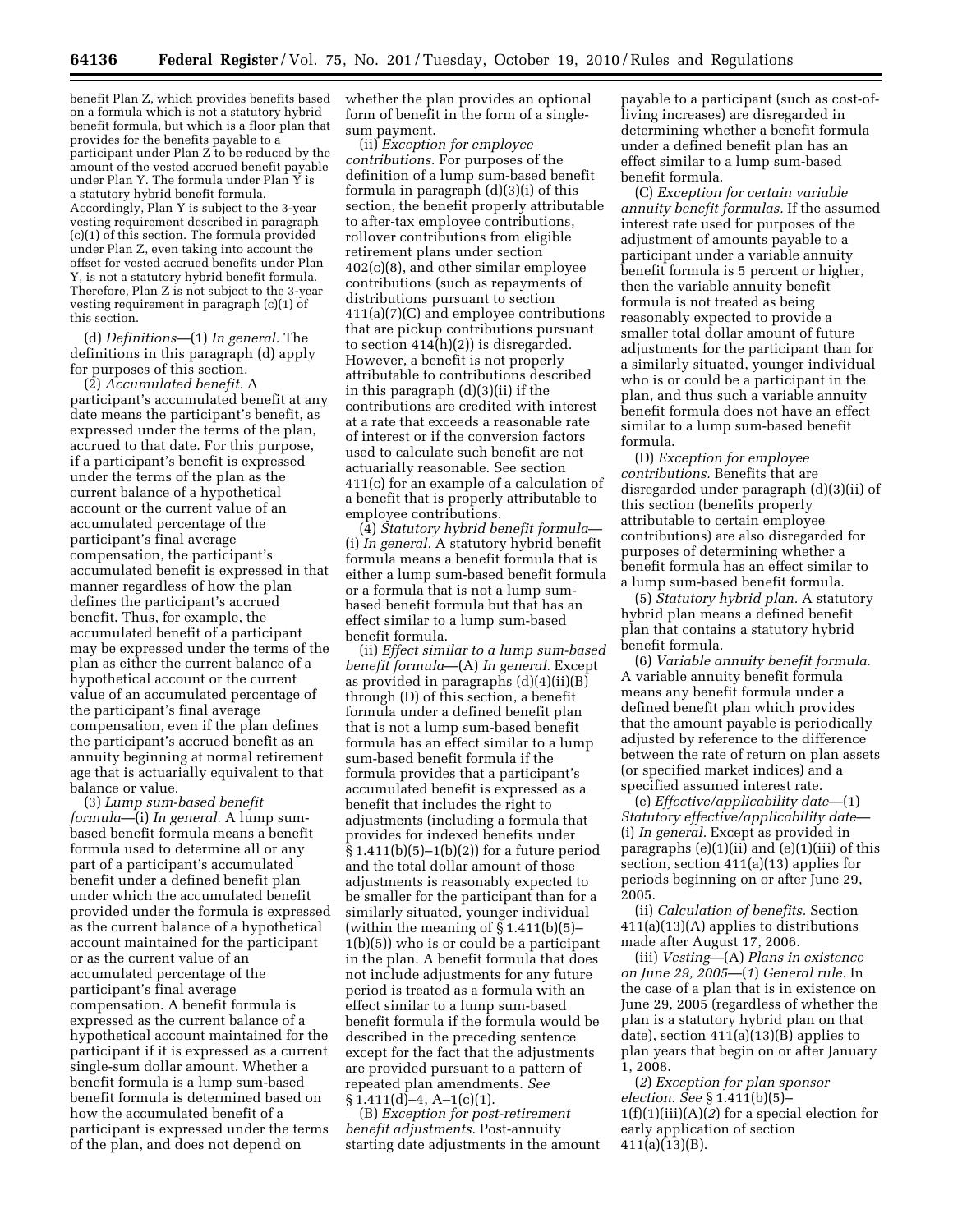(B) *Plans not in existence on June 29, 2005.* In the case of a plan not in existence on June 29, 2005, section 411(a)(13)(B) applies to plan years that end on or after June 29, 2005.

(C) *Collectively bargained plans.*  Notwithstanding paragraphs (e)(1)(iii)(A) and (B) of this section, in the case of a collectively bargained plan maintained pursuant to one or more collective bargaining agreements between employee representatives and one or more employers ratified on or before August 17, 2006, the requirements of section 411(a)(13)(B) do not apply to plan years that begin before the earlier of—

(*1*) The later of—

(*i*) The date on which the last of those collective bargaining agreements terminates (determined without regard to any extension thereof on or after August 17, 2006); or

(*ii*) January 1, 2008; or

(*2*) January 1, 2010.

(D) *Treatment of plans with both collectively bargained and noncollectively bargained employees.* In the case of a plan with respect to which a collective bargaining agreement applies to some, but not all, of the plan participants, the plan is considered a collectively bargained plan for purposes of paragraph (e)(1)(iii)(C) of this section if it is considered a collectively bargained plan under the rules of  $§ 1.436-1(a)(5)(ii)(B).$ 

(E) *Hour of service required.* Section  $411(a)(13)(B)$  does not apply to a participant who does not have an hour of service after section 411(a)(13)(B) but would otherwise apply to the participant under the rules of paragraph  $(e)(1)(iii)(A), (B),$  or  $(C)$  of this section.

(2) *Effective/applicability date of regulations—*(i) *In general.* Except as provided in paragraph (e)(2)(ii) of this section, this section applies to plan years that begin on or after January 1, 2011. For the periods after the statutory effective date set forth in paragraph (e)(1) of this section and before the regulatory effective date set forth in the preceding sentence, the relief of section 411(a)(13)(A) applies and the 3-year vesting requirement of section 411(a)(13)(B) must be satisfied. During these periods, a plan is permitted to rely on the provisions of this section for purposes of applying the relief of section 411(a)(13)(A) and satisfying the requirements of section 411(a)(13)(B).

(ii) *Special effective date.* [Reserved]. (iii) *Hour of service required.* A benefit formula is not treated as having an effect similar to a lump sum-based benefit formula under paragraph  $(d)(4)(ii)$  of this section with respect to a participant who does not have an hour of service after the regulatory effective date set forth in paragraph (e)(2)(i) of this section.

■ **Par. 3.** Section 1.411(b)(5)–1 is added to read as follows:

### **§ 1.411(b)(5)–1 Reduction in rate of benefit accrual under a defined benefit plan.**

(a) *In general*—(1) *Organization of regulation.* This section sets forth certain rules for determining whether a reduction occurs in the rate of benefit accrual under a defined benefit plan because of the attainment of any age for purposes of section  $411(b)(1)(H)(i)$ . Paragraph (b) of this section describes safe harbors for certain plan designs (including statutory hybrid plans) that are deemed to satisfy the age discrimination rules under section  $411(b)(1)(H)$ . Paragraph (c) of this section describes rules relating to statutory hybrid plan conversion amendments. Paragraph (d) of this section describes rules restricting interest credits (or equivalent amounts) under a statutory hybrid plan to a market rate of return. Paragraph (e) of this section contains additional rules related to market rates of return. Paragraph (f) of this section contains effective/applicability dates.

(2) *Definitions.* The definitions of accumulated benefit, lump sum-based benefit formula, statutory hybrid benefit formula, statutory hybrid plan, and variable annuity benefit formula in  $§ 1.411(a)(13)-1(d)$  apply for purposes of this section.

(b) *Safe harbors for certain plan designs*—(1) *Accumulated benefit testing*—(i) *In general.* Pursuant to section  $411(b)(5)(A)$ , and subject to paragraph (b)(1)(ii) of this section, a plan is not treated as failing to meet the requirements of section  $411(b)(1)(H)(i)$ with respect to an individual who is or could be a participant if, as of any date, the accumulated benefit of the individual would not be less than the accumulated benefit of any similarly situated, younger individual who is or could be a participant. Thus, this test involves a comparison of the accumulated benefit of an individual who is or could be a participant in the plan with the accumulated benefit of each similarly situated, younger individual who is or could be a participant in the plan. See paragraph (b)(5) of this section for rules regarding whether a younger individual who is or could be a participant is similarly situated to a participant. The comparison described in this paragraph (b)(1)(i) is based on any one of the following benefit measures, each of which is referred to as a *safe-harbor formula measure:* 

(A) The annuity payable at normal retirement age (or current age, if later) if the accumulated benefit of the participant under the terms of the plan is an annuity payable at normal retirement age (or current age, if later).

(B) The current balance of a hypothetical account maintained for the participant if the accumulated benefit of the participant under the terms of the plan is a balance of a hypothetical account.

(C) The current value of an accumulated percentage of the participant's final average compensation if the accumulated benefit of the participant under the terms of the plan is an accumulated percentage of final average compensation.

(ii) *Benefit formulas for comparison*— (A) *In general.* Except as provided in paragraphs  $(b)(1)(ii)(B)$ ,  $(C)$ , and  $(D)$  of this section, the safe harbor provided by section 411(b)(5)(A) and paragraph (b)(1)(i) of this section is available only with respect to an individual if the individual's accumulated benefit under the plan is expressed in terms of only one safe-harbor formula measure and no similarly situated, younger individual who is or could be a participant has an accumulated benefit that is expressed in terms of any measure other than that same safe-harbor formula measure. Thus, for example, if a plan provides that the accumulated benefit of participants who are age 55 or over is expressed under the terms of the plan as a life annuity payable at normal retirement age (or current age if later) as described in paragraph (b)(1)(i)(A) of this section and the plan provides that the accumulated benefit of participants who are younger than age 55 is expressed as the current balance of a hypothetical account as described in paragraph  $(b)(1)(i)(B)$  of this section, then the safe harbor described in section  $411(b)(5)(A)$  and paragraph  $(b)(1)(i)$  of this section does not apply to individuals who are or could be participants who are age 55 or over.

(B) *Sum-of benefit formulas.* If a plan provides that a participant's accumulated benefit is expressed as the sum of benefits determined in terms of two or more benefit formulas, each of which is expressed in terms of a different safe-harbor formula measure, then the plan is deemed to satisfy paragraph (b)(1)(i) of this section with respect to an individual who is or could be a participant, provided that the plan satisfies the comparison described in paragraph (b)(1)(i) of this section separately for benefits determined in terms of each safe-harbor formula measure and no accumulated benefit of a similarly situated, younger individual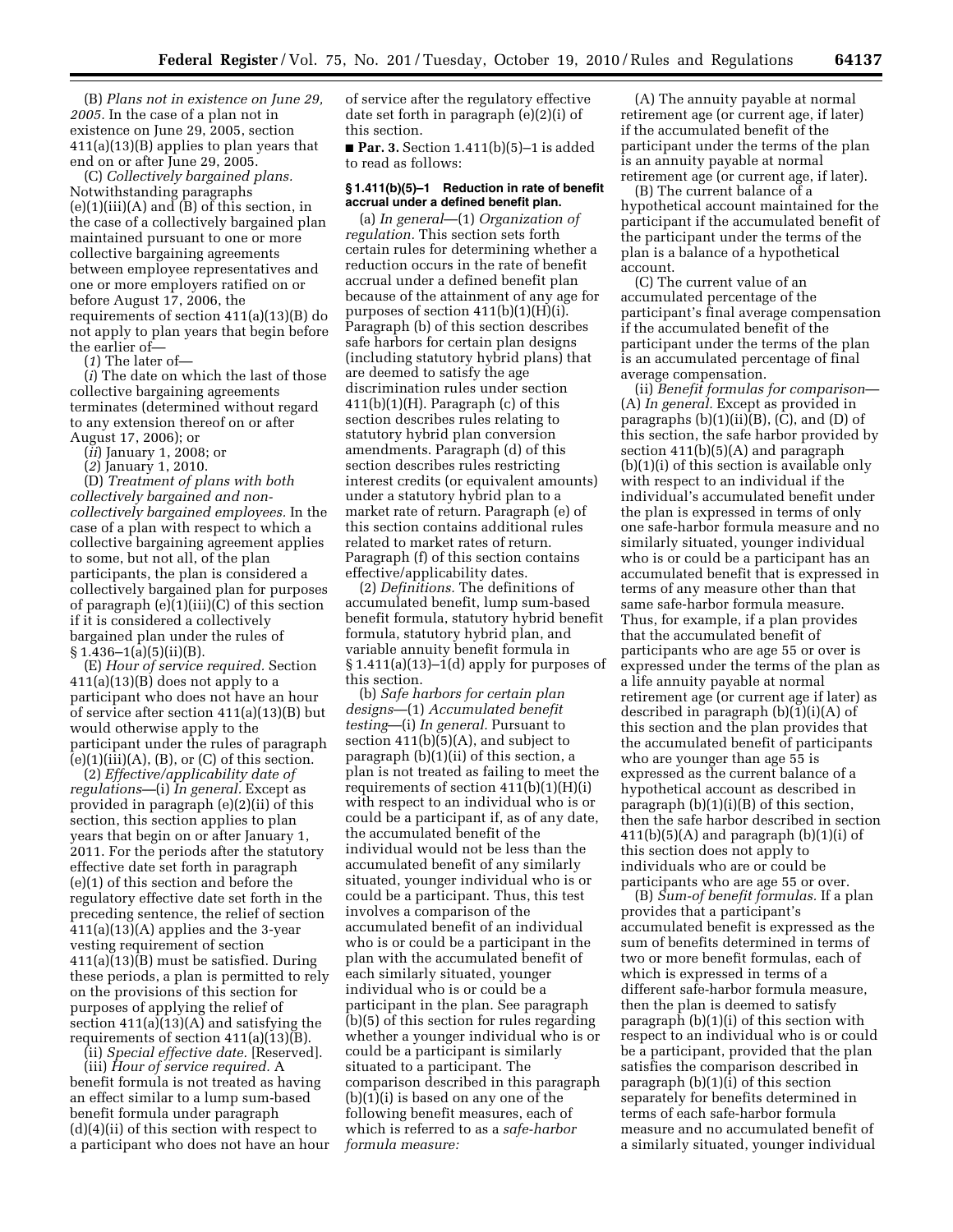who is or could be a participant is expressed other than as—

(*1*) The sum of benefits under two or more benefit formulas, each of which is expressed in terms of one of those same safe-harbor formula measures as is used for the participant's "sum-of" benefit;

(*2*) The greater of benefits under two or more benefit formulas, each of which is expressed in terms of any one of those same safe-harbor formula measures;

(*3*) The choice of benefits under two or more benefit formulas, each of which is expressed in terms of any one of those same safe-harbor formula measures; or

(*4*) A benefit that is determined in terms of only one of those same safeharbor formula measures.

(C) *Greater-of benefit formulas.* If a plan provides that a participant's accumulated benefit is expressed as the greater of benefits under two or more benefit formulas, each of which is determined in terms of a different safeharbor formula measure, then the plan is deemed to satisfy paragraph (b)(1)(i) of this section with respect to an individual who is or could be a participant, provided that the plan satisfies the comparison described in paragraph (b)(1)(i) of this section separately for benefits determined in terms of each safe-harbor formula measure and no accumulated benefit of a similarly situated, younger individual who is or could be a participant is expressed other than as—

(*1*) The greater of benefits determined under two or more benefit formulas, each of which is expressed in terms of one of those same safe-harbor formula measures as is used for the participant's ''greater-of'' benefit;

(*2*) The choice of benefits determined under two or more benefit formulas, each of which is expressed in terms of one of those same safe-harbor formula measures; or

(*3*) A benefit that is determined in terms of only one of those same safeharbor formula measures.

(D) *Choice-of benefit formulas.* If a plan provides that a participant's accumulated benefit is determined pursuant to a choice by the participant between benefits determined in terms of two or more different safe-harbor formula measures, then the plan is deemed to satisfy paragraph (b)(1)(i) of this section with respect to an individual who is or could be a participant, provided that the plan satisfies the comparison described in paragraph (b)(1)(i) of this section separately for benefits determined in terms of each safe-harbor formula measure and no accumulated benefit of a similarly situated, younger individual

who is or could be a participant is expressed other than as—

(*1*) The choice of benefits determined under two or more benefit formulas, each of which is expressed in terms of one of those same safe-harbor formula measures as is used for the participant's ''choice-of'' benefit; or

(*2*) A benefit that is determined in terms of only one of those same safeharbor formula measures.

(iii) *Disregard of certain subsidized benefits.* For purposes of paragraph (b)(1)(i) of this section, any subsidized portion of any early retirement benefit that is included in a participant's accumulated benefit is disregarded. For this purpose, the subsidized portion of an early retirement benefit is the retirement-type subsidy within the meaning of  $\S 1.411(d) - 3(g)(6)$  that is contingent on a participant's severance from employment and commencement of benefits before normal retirement age.

(iv) *Examples.* The provisions of this paragraph (b)(1) are illustrated by the following examples:

*Example 1.* (i) *Facts relating to formulas described in paragraph (b)(1)(i)(A) of this section.* Employer X maintains a defined benefit plan that provides a straight life annuity payable commencing at normal retirement age (which is age 65) equal to 1 percent of the participant's highest 3 consecutive years' compensation times years of service and provides for suspension of benefits as permitted under section 411(a)(3)(B). In the case of a participant whose service continues after normal retirement age, the amount payable is the greater of (i) the benefit payable at normal retirement age, and for each year thereafter, actuarially increased to account for delayed commencement, and (ii) the retirement benefit determined under the formula at the date the employee's service ceases (calculated by including years of service and increases in compensation after normal retirement age).

(ii) *Conclusion.* Under these facts, the plan formula is a formula described in paragraph  $(b)(1)(i)(A)$  of this section. The formula is not a statutory hybrid benefit formula merely because the plan formula includes a benefit that is based on the participant's benefit at normal retirement age (and each year thereafter) that is actuarially increased for commencement after attainment of normal retirement age. In addition, the plan formula would satisfy the comparison under paragraph (b)(1)(i) of this section for each individual who is or could be a participant because, as of any date (including any date after normal retirement age), the accumulated benefit of the individual would not be less than the accumulated benefit of any similarly situated, younger individual who is or could be a participant.

*Example 2.* (i) *Facts relating to formulas described in paragraph (b)(1)(i)(B) of this section.* Employer Y maintains a defined benefit plan that expresses each participant's accumulated benefit as the balance of a

hypothetical account. Under the formula, the hypothetical account balance of each participant is credited monthly with interest at a specified rate and the hypothetical account balance of each employee who is a participant is also credited with a pay credit under the plan equal to 7 percent of the participant's compensation for the month.

(ii) *Conclusion.* The plan formula is a lump sum-based benefit formula described in paragraph  $(b)(1)(i)(B)$  of this section and the formula would satisfy the comparison under paragraph (b)(1)(i) of this section for each individual who is or could be a participant because, as of any date, the hypothetical account balance of the individual would not be less than the hypothetical account balance of any similarly situated, younger individual who is or could be a participant.

*Example 3.* (i) *Facts where plan suspends interest credits after normal retirement age.*  The facts are the same as in *Example 2*  except that the plan provides for suspension of benefits as permitted under section 411(a)(3)(B). Pursuant to the plan's suspension of benefits provision, the plan provides for interest credits to cease during service after normal retirement age or for the amount of the interest credits during this service to be reduced to reflect principal credits credited.

(ii) *Conclusion.* The plan does not satisfy the safe harbor in paragraph (b)(1)(i) of this section. Applying the rule of paragraph (b)(1)(i) of this section, the plan formula would fail to satisfy the safe harbor comparison under paragraph (b)(1)(i) of this section with respect to an individual whose benefits have been suspended because, as of any date after attainment of normal retirement age, the hypothetical account balance of this individual would be less than the hypothetical account balance of one or more similarly situated individuals who have not attained normal retirement age.

*Example 4.* (i) *Facts providing greater-of benefits as described in paragraph (b)(1)(ii)(C) of this section.* Employer Z sponsors a defined benefit plan that provides an accumulated benefit expressed as a straight life annuity commencing at the plan's normal retirement age (age 65), based on a percentage of average annual compensation times the participant's years of service. On November 2, 2011, the plan is amended effective as of January 1, 2012, to provide participants who have attained age 55 by January 1, 2012, with a benefit that is the greater of the benefit under the average annual compensation formula and a benefit that is based on the balance of a hypothetical account, which provides for annual pay credits of a specified percentage of the participant's compensation and annual interest credits based on the third segment rate.

(ii) *Conclusion where plan provides greater-of benefits to older participants.* The plan satisfies the safe harbor of paragraph (b)(1)(i) of this section with respect to all individuals who are or could be participants. Pursuant to the rules of paragraph  $(b)(1)(ii)(C)$ of this section, the plan satisfies the safe harbor with respect to individuals who have attained age 55 by January 1, 2012, because (A) with respect to the benefit described in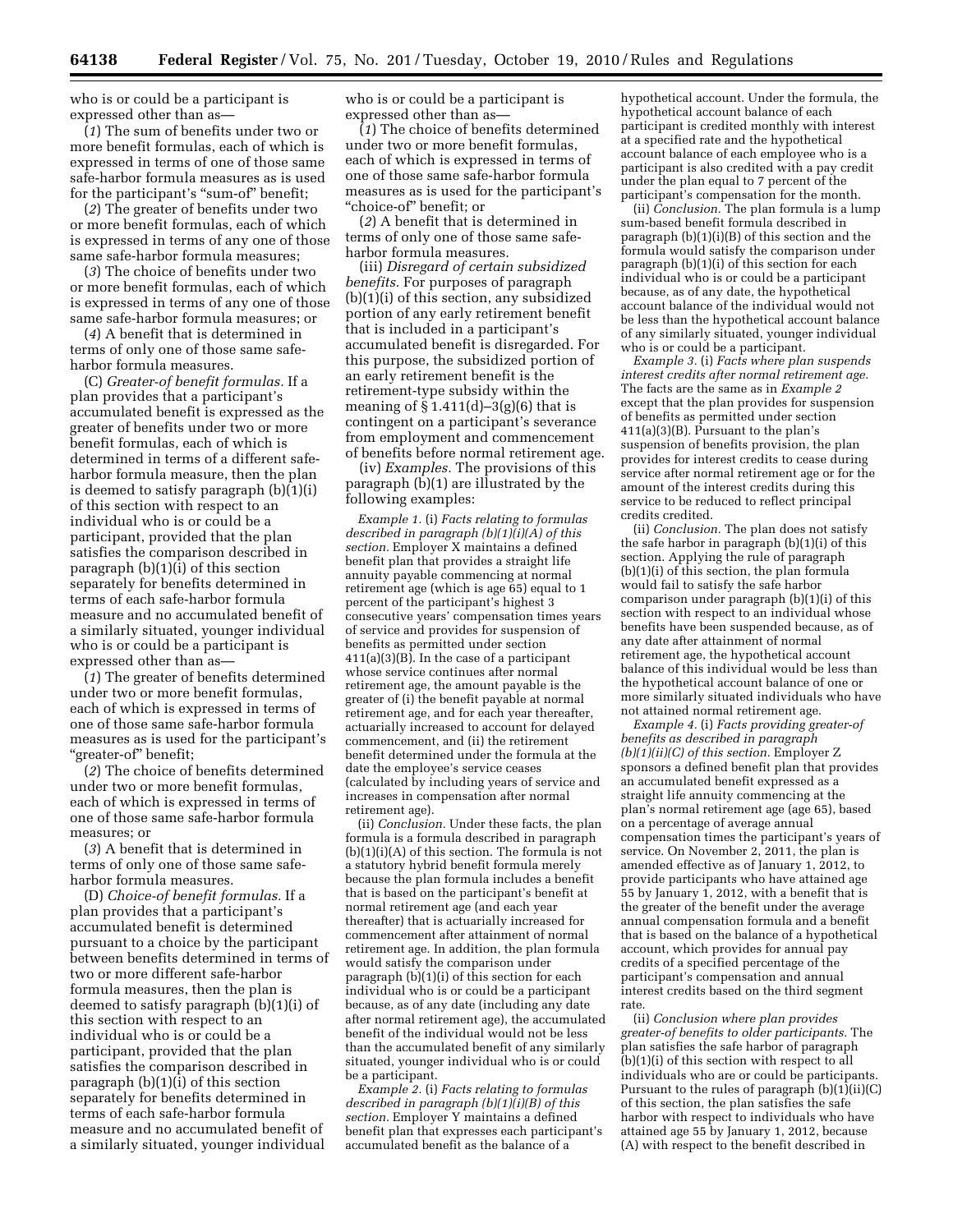paragraph  $(b)(1)(i)(A)$  of this section (the benefit based on average annual compensation, disregarding the benefit based on the balance of a hypothetical account), the accumulated benefit for any individual who is or could be a participant and who is at least age 55 on January 1, 2012, would in no event be less than the accumulated benefit for a similarly situated, younger individual who is or could be participant and who has not yet attained age 55 by January 1, 2012, (B) with respect to the benefit described in paragraph  $(b)(1)(i)(B)$  of this section (the benefit based on the balance of a hypothetical account, disregarding the benefit based on average annual compensation), the accumulated benefit for any individual who is or could be a participant and who is at least age 55 on January 1, 2012, would in no event be less than the accumulated benefit for a similarly situated, younger individual who is or could be a participant and who has not yet attained age 55 by January 1, 2012, and (C) the benefit of any individual who is or could be a participant who has not yet attained age 55 by January 1, 2012, is only expressed as an annuity payable at normal retirement age as described in paragraph  $(b)(1)(i)(A)$  of this section, and this safeharbor formula measure applies also to participants who have attained age 55 by January 1, 2012. Furthermore, the plan satisfies the safe harbor with respect to individuals who have not yet attained age 55 by January 1, 2012, because the benefit of these individuals satisfies the general rule of paragraph (b)(1)(ii)(A) of this section. (iii) *Conclusion where plan provides* 

*greater-of benefits only to younger participants.* If, instead of the facts in paragraph (i) of this *Example 4,* the plan had been amended to provide only participants who have not yet attained age 55 by January 1, 2012, with a benefit that is the greater of the benefit under the average annual compensation formula and a benefit that is based on the balance of a hypothetical account then, the safe harbor would not be satisfied with respect to individuals who have attained age 55 by January 1, 2012. Under paragraph (b)(1)(ii)(A) of this section, except as provided in paragraphs (b)(1)(ii)(B), (C), and (D) of this section, the safe harbor of paragraph (b)(1)(i) of this section is available only with respect to individuals over age 55, whose benefit is expressed in terms of only one safe-harbor formula measure, if no similarly situated, younger individual has an accumulated benefit that is expressed in terms of any measure other than that same safe-harbor formula measure. This is not the case under these facts. The greaterof rule of paragraph (b)(1)(ii)(C) of this section would not apply to individuals who have attained age 55 because the accumulated benefits of these individuals is not equal to the greater of benefits under two or more benefit formulas.

*Example 5.* (i) *Facts where plan provides choice-of benefits to older participants.* The facts are the same as in paragraph (i) of *Example 4,* except that for service after December 31, 2011, the amendment permits participants who have attained age 55 by January 1, 2012, to choose between benefits under the average annual compensation

benefit formula or benefits under the hypothetical account balance formula (but, if a participant chooses the hypothetical account balance formula, his or her benefit under the plan is in no event to be less than the benefit determined under the average annual compensation benefit formula for service before January 1, 2012), while other participants receive benefits solely under the hypothetical account balance formula (but individuals who are participants on December 31, 2011, are in no event to receive less than the benefit determined under the average annual compensation benefit formula for service before January 1, 2012).

(ii) *Conclusion where plan provides choice to older participants.* The plan satisfies the safe harbor with respect to all individuals who are or could be participants. Pursuant to the rule of paragraph (b)(1)(ii)(D) of this section, the plan satisfies the safe harbor of paragraph (b)(1)(i) of this section with respect to individuals who have attained age 55 by January 1, 2012, and, pursuant to the rule of paragraph  $(b)(1)(ii)(A)$ , the plan satisfies the safe harbor with respect to individuals who have not yet attained 55 by January 1, 2012.

(iii) *Conclusion where plan provides choice-of benefits to older workers and greater-of benefits to younger participants.* If, in addition to the facts in paragraph (i) of this *Example 5,* the plan were also to provide participants who had not yet attained age 55 by January 1, 2012, the greater of the benefits under the average annual compensation benefit formula or the benefits under the hypothetical account balance formula, then pursuant to the rules of paragraph  $(b)(1)(ii)(A)$  and  $(D)$  of this section, the safe harbor would not be satisfied with respect to participants who have attained age 55 by January 1, 2012.

(2) *Indexed benefits*—(i) *In general.*  Except as provided in paragraph (b)(2)(iii) of this section, pursuant to section 411(b)(5)(E) and this paragraph (b)(2)(i), a defined benefit plan is not treated as failing to meet the requirements of section 411(b)(1)(H) with respect to a participant solely because a benefit formula (other than a lump sum-based benefit formula) under the plan provides for the periodic adjustment of the participant's accrued benefit under the plan by means of the application of a recognized index or methodology. For purpose of the preceding sentence, a rate that does not exceed a market rate of return, as defined in paragraph (d) of this section, is deemed to be a recognized index or methodology. However, such a plan must satisfy the qualification requirements otherwise applicable to statutory hybrid plans, including the requirements of § 1.411(a)(13)–1(c) (relating to minimum vesting standards) and paragraph (c) of this section (relating to plan conversion amendments).

(ii) *Similarly situated participant test.*  Paragraph (b)(2)(i) of this section does

not apply unless the aggregate adjustments made to a participant's accrued benefit under the plan (determined as a percentage of the unadjusted accrued benefit) in a period would not be less than the aggregate adjustments for any similarly situated, younger participant. This test requires a comparison, for each period, of the aggregate adjustments for each individual who is or could be a participant in the plan for the period with the aggregate adjustments of each other similarly situated, younger individual who is or could be a participant in the plan for that period. See paragraph (b)(5) of this section for rules regarding whether each younger individual who is or could be a participant is similarly situated to a participant.

(iii) *Protection against loss*—(A) *In general.* Paragraph (b)(2)(i) of this section does not apply unless the plan satisfies section  $411(b)(5)(E)(ii)$  and paragraph (d)(2) of this section (relating to preservation of capital).

(B) *Exception for variable annuity benefit formulas.* The requirement to satisfy section  $411(b)(5)(B)(i)(II)$ , as set forth in paragraph (d)(2) of this section, as well as section  $411(b)(5)(E(ii))$ , as set forth in this paragraph (b)(2)(iii), does not apply in the case of a benefit provided under a variable annuity benefit formula as defined in  $§ 1.411(a)(13)-1(d)(6).$ 

(3) *Certain offsets permitted.* A plan is not treated as failing to meet the requirements of section  $411(b)(1)(H)$ solely because the plan provides offsets against benefits under the plan to the extent the offsets are allowable in applying the requirements of section 401(a) and the applicable requirements of the Employee Retirement Income Security Act of 1974, Public Law 93– 406 (88 Stat. 829 (1974)), and the Age Discrimination in Employment Act of 1967, Public Law 90–202 (81 Stat. 602 (1967)).

(4) *Permitted disparities in plan contributions or benefits.* A plan is not treated as failing to meet the requirements of section  $411(b)(1)(H)$ solely because the plan provides a disparity in contributions or benefits with respect to which the requirements of section 401(l) are met.

(5) *Definition of similarly situated.*  For purposes of paragraphs (b)(1) and (b)(2) of this section, an individual is similarly situated to another individual if the individual is identical to that other individual in every respect that is relevant in determining a participant's benefit under the plan (including period of service, compensation, position, date of hire, work history, and any other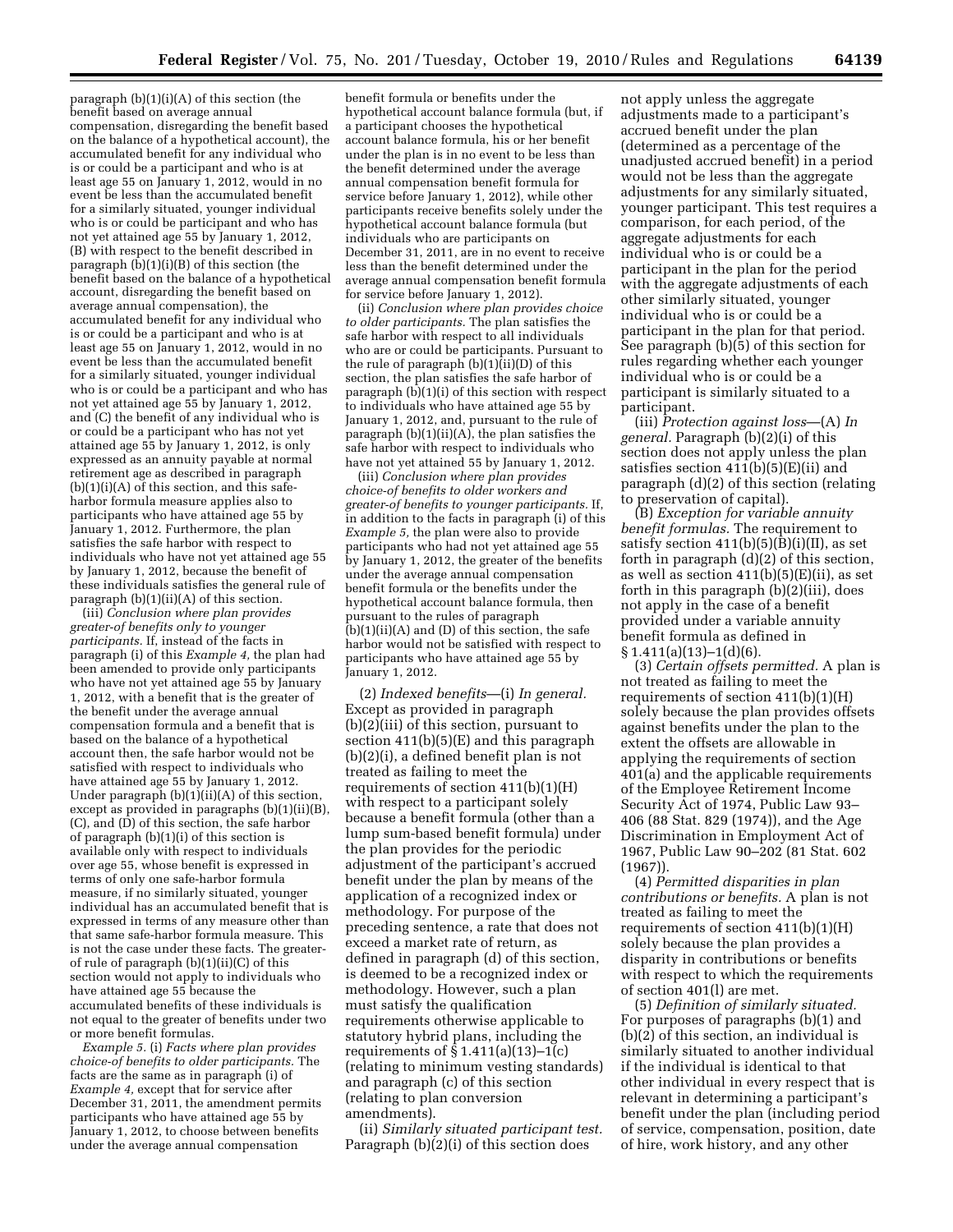respect) except for age. In determining whether an individual is similarly situated to another individual, any characteristic that is relevant for determining benefits under the plan and that is based directly or indirectly on age is disregarded. For example, if a particular benefit formula applies to a participant on account of the participant's age, an individual to whom the benefit formula does not apply and who is identical to the participant in all other respects is similarly situated to the participant. By contrast, an individual is not similarly situated to a participant if a different benefit formula applies to the individual and the application of the different formula is not based directly or indirectly on age.

(c) *Special rules for plan conversion amendments*—(1) *In general.* Pursuant to section  $411(b)(5)(B)(ii)$ , (iii), and (iv), if there is a conversion amendment within the meaning of paragraph (c)(4) of this section with respect to a defined benefit plan, then the plan is treated as failing to meet the requirements of section 411(b)(1)(H) unless the plan, after the amendment, satisfies the requirements of paragraph (c)(2) of this section.

(2) *Separate calculation of postconversion benefit*—(i) *In general.* A statutory hybrid plan satisfies the requirements of this paragraph (c)(2) if the plan provides that, in the case of an individual who was a participant in the plan immediately before the date of adoption of the conversion amendment, the participant's benefit at any subsequent annuity starting date is not less than the sum of—

(A) The participant's section 411(d)(6) protected benefit (as defined in § 1.411(d)–3(g)(14)) with respect to service before the effective date of the conversion amendment, determined under the terms of the plan as in effect immediately before the effective date of the conversion amendment; and

(B) The participant's section 411(d)(6) protected benefit with respect to service on and after the effective date of the conversion amendment, determined under the terms of the plan as in effect after the effective date of the conversion amendment.

(ii) *Rules of application.* For purposes of this paragraph (c)(2), except as provided in paragraph (c)(3) of this section, the benefits under paragraphs  $(c)(2)(i)(A)$  and  $(c)(2)(i)(B)$  of this section must each be determined in the same manner as if they were provided under separate plans that are independent of each other (for example, without any benefit offsets), and, except to the extent permitted under § 1.411(d)–3 or § 1.411(d)–4 (or other applicable law),

each optional form of payment provided under the terms of the plan with respect to a participant's section 411(d)(6) protected benefit as in effect before the conversion amendment must be available thereafter to the extent of the plan's benefits for service prior to the effective date of the conversion amendment.

(3) *Establishment of opening hypothetical account balance or opening accumulated percentage*—(i) *In general.* Provided that the requirements of paragraph  $(c)(3)(ii)$  or  $(c)(3)(iii)$  of this section are satisfied, a statutory hybrid plan under which an opening hypothetical account balance or opening accumulated percentage of the participant's final average compensation is established as of the effective date of the conversion amendment does not fail to satisfy the requirements of paragraph (c)(2) of this section merely because benefits attributable to that opening hypothetical account balance or opening accumulated percentage (that is, benefits that are not described in paragraph (c)(2)(i)(B) of this section) are substituted for benefits described in paragraph  $(c)(2)(i)(A)$  of this section.

(ii) *Comparison of benefits at annuity starting date*—(A) *Testing requirement.*  The requirements of this paragraph (c)(3)(ii) are satisfied with respect to an optional form of benefit payable at an annuity starting date only if the plan provides that the amount of the benefit payable in that optional form under the lump sum-based benefit formula that is attributable to the opening hypothetical account balance or opening accumulated percentage as described in paragraph (c)(3)(i) of this section is not less than the benefit under the comparable optional form of benefit under paragraph  $(c)(2)(i)(A)$  of this section. To satisfy this requirement, if the benefit under the optional form attributable to the opening hypothetical account balance or opening accumulated percentage is less than the benefit under the comparable optional form of benefit described in paragraph  $(c)(2)(i)(A)$  of this section, then the benefit attributable to the opening hypothetical account balance or opening accumulated percentage must be increased to the extent necessary to provide the minimum benefit described in this paragraph (c)(3)(ii). Thus, if a plan is using the option under this paragraph (c)(3)(ii) to satisfy paragraph (c)(2) of this section with respect to a participant, the participant must receive a benefit equal to not less than the sum of—

(*1*) The benefit described in paragraph (c)(2)(i)(B) of this section; and

(*2*) The greater of—

(*i*) The benefit attributable to the opening hypothetical account balance or attributable to the opening accumulated percentage of the participant's final average compensation as described in this paragraph (c)(3)(ii); or

(*ii*) The benefit described in paragraph  $(c)(2)(i)(A)$  of this section.

(B) *Comparable optional form of benefit.* If there was an optional form of benefit within the same generalized optional form of benefit (within the meaning of  $\S 1.411(d) - 3(g)(8)$  that would have been available to the participant at that annuity starting date under the terms of the plan as in effect immediately before the effective date of the conversion amendment, then that optional form of benefit is the comparable optional form of benefit.

(C) *Special rule for new postconversion optional forms of benefit.* If an optional form of benefit is available on the annuity starting date with respect to the benefit attributable to the opening hypothetical account balance or opening accumulated percentage, but no optional form within the same generalized optional form of benefit (within the meaning of § 1.411(d)– 3(g)(8)) was available at that annuity starting date under the terms of the plan as in effect immediately prior to the effective date of the conversion amendment, then, for purposes of this paragraph (c)(3)(ii), the plan is treated as if such an optional form of benefit were available immediately prior to the effective date of the conversion amendment for purposes of this paragraph (c)(3)(ii). Thus, for example, if a single-sum optional form of payment is not available under the plan terms applicable to the accrued benefit described in paragraph (c)(2)(i)(A) of this section, but a single-sum optional form of payment is available with respect to the benefit attributable to the opening hypothetical account balance or opening accumulated percentage as of the annuity starting date, then, for purposes of this paragraph (c)(3)(ii), the plan is treated as if a single sum (which satisfies the requirements of section 417(e)(3)) were available under the terms of the plan as in effect immediately prior to the effective date of the conversion amendment.

(iii) *Comparison of benefits at effective date of conversion amendment.*  [Reserved].

(4) *Conversion amendment*—(i) *In general.* An amendment is a conversion amendment that is subject to the requirements of this paragraph (c) with respect to a participant if—

(A) The amendment reduces or eliminates the benefits that, but for the amendment, the participant would have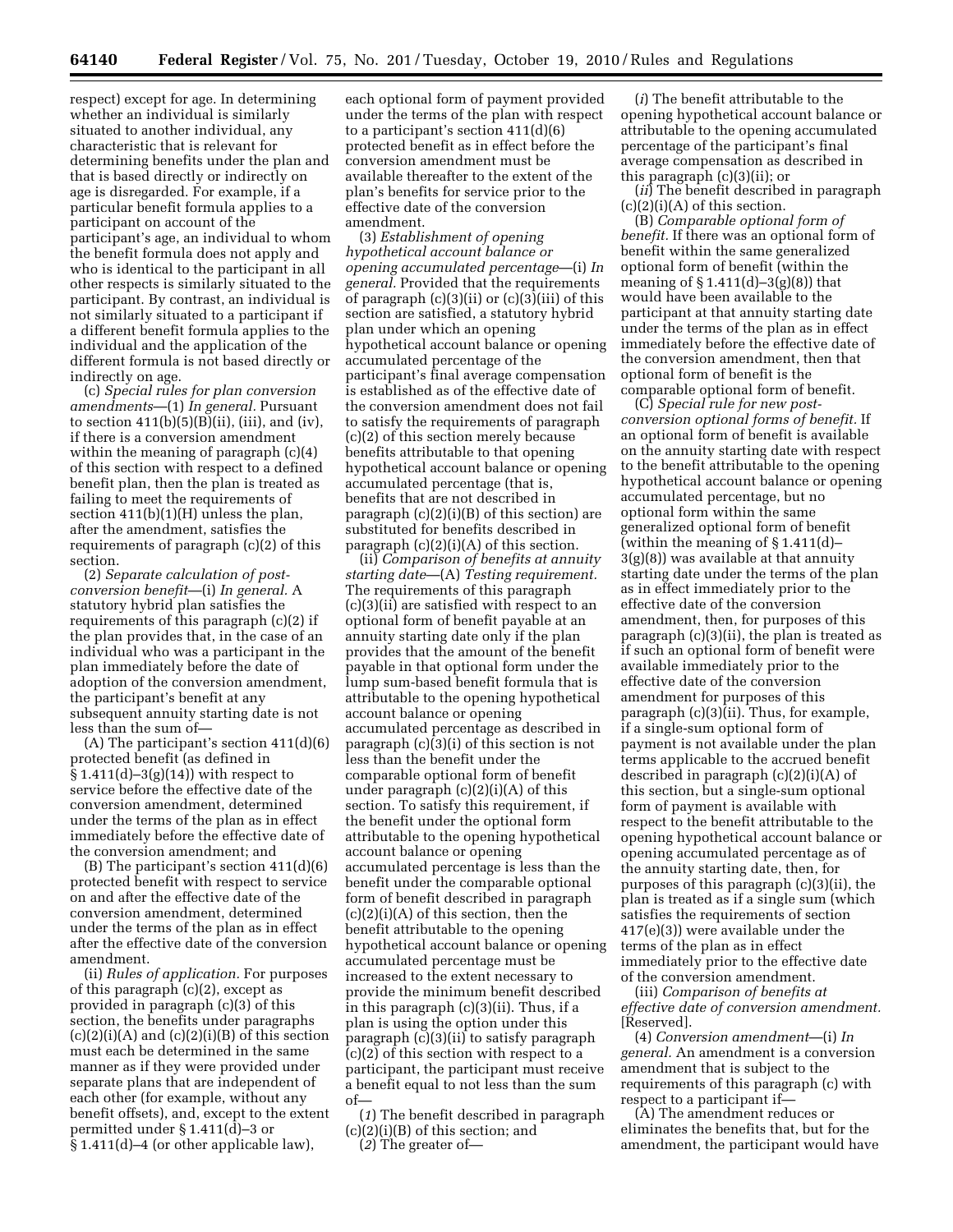accrued after the effective date of the amendment under a benefit formula that is not a statutory hybrid benefit formula (and under which the participant was accruing benefits prior to the amendment); and

(B) After the effective date of the amendment, all or a portion of the participant's benefit accruals under the plan are determined under a statutory hybrid benefit formula.

(ii) *Rules of application*—(A) *In general.* Paragraphs (c)(4)(iii), (iv), and (v) of this section describe special rules that treat certain arrangements as conversion amendments. The rules described in those paragraphs apply both separately and in combination. Thus, for example, in an acquisition described in § 1.410(b)–2(f), if the buyer adopts an amendment under which a participant's benefits under the seller's plan that is not a statutory hybrid plan are coordinated with a separate plan of the buyer that is a statutory hybrid plan, such as through an offset of the participant's benefit under the buyer's plan by the participant's benefit under the seller's plan, the seller and buyer are treated as a single employer under paragraph  $(c)(4)(iv)$  of this section and they are treated as having adopted a conversion amendment under paragraph (c)(4)(iii) of this section. However, pursuant to paragraph (c)(4)(iii) of this section, if there is no coordination between the two plans, there is no conversion amendment.

(B) *Covered amendments.* Only amendments that eliminate or reduce accrued benefits described in section 411(a)(7), or a retirement-type subsidy described in section 411(d)(6)(B)(i), that would otherwise accrue as a result of future service are treated as amendments described in paragraph  $(c)(4)(i)(A)$  of this section.

(C) *Operation of plan terms treated as covered amendment.* If, under the terms of a plan, a change in the conditions of a participant's employment results in a reduction of the participant's benefits that would have accrued in the future under a benefit formula that is not a statutory hybrid benefit formula, the plan is treated for purposes of this paragraph (c)(4) as if such plan terms constitute an amendment that reduces the participant's benefits that would have accrued after the effective date of the change under a benefit formula that is not a statutory hybrid benefit formula. Thus, for example, if a participant transfers from an operating division that is covered by a non-statutory hybrid benefit formula to an operating division that is covered by a statutory hybrid benefit formula, there has been a conversion amendment and the effective

date of the conversion amendment is the date of the transfer. For purposes of applying the effective date rule of paragraph (f)(1)(ii) of this section, the date that the relevant plan terms were adopted is treated as the adoption date of the amendment.

(iii) *Multiple plans.* An employer is treated as having adopted a conversion amendment if the employer adopts an amendment under which a participant's benefits under a plan that is not a statutory hybrid plan are coordinated with a separate plan that is a statutory hybrid plan, such as through a reduction (offset) of the benefit under the plan that is not a statutory hybrid plan.

(iv) *Multiple employers.* If the employer of an employee changes as a result of a transaction described in § 1.410(b)–2(f), then the two employers are treated as a single employer for purposes of this paragraph (c)(4).

(v) *Multiple amendments*—(A) *In general*—(*1*) *General rule.* For purposes of this paragraph (c)(4), a conversion amendment includes multiple amendments that result in a conversion amendment even if the amendments are not conversion amendments individually. For example, an employer is treated as having adopted a conversion amendment if the employer first adopts an amendment described in paragraph  $(c)(4)(i)(A)$  of this section and, at a later date, adopts an amendment that adds a benefit under a statutory hybrid benefit formula as described in paragraph (c)(4)(i)(B) of this section, if they are consolidated under paragraph (c)(4)(v)(A)(*2*) of this section.

(*2*) *Delay between plan amendments.*  In determining whether a conversion amendment has been adopted, an amendment to provide a benefit under a statutory hybrid benefit formula is consolidated with a prior amendment to reduce non-statutory hybrid benefit formula benefits if the amendment providing benefits under a statutory hybrid benefit formula is adopted within three years after adoption of the amendment reducing non-statutory hybrid benefit formula benefits. Thus, the later adoption of the statutory hybrid benefit formula will cause the earlier amendment to be treated as part of a conversion amendment. In the case of an amendment to provide a benefit under a statutory hybrid benefit formula that is adopted more than three years after adoption of an amendment to reduce benefits under a non-statutory hybrid benefit formula, there is a presumption that the amendments are not consolidated unless the facts and circumstances indicate that adoption of

the amendment to provide a benefit under a statutory hybrid benefit formula was intended at the time of reduction in the non-statutory hybrid benefit formula.

(B) *Multiple conversion amendments.*  If an employer adopts multiple amendments reducing benefits described in paragraph (c)(4)(i)(A) of this section, each amendment is treated as a separate conversion amendment, provided that paragraph (c)(4)(i)(B) of this section is applicable at the time of the amendment (taking into account the rules of this paragraph (c)(4)).

(vi) *Effective date of a conversion amendment.* The effective date of a conversion amendment is, with respect to a participant, the date as of which the reduction of the participant's benefits described in paragraph (c)(4)(i)(A) of this section occurs. In accordance with section 411(d)(6), the date of a reduction of those benefits cannot be earlier than the date of adoption of the conversion amendment.

(5) *Examples.* The following examples illustrate the application of this paragraph (c):

*Example 1.* (i) *Facts where plan does not establish opening hypothetical account balance for participants and participant elects life annuity at normal retirement age.*  Employer N sponsors Plan E, a defined benefit plan that provides an accumulated benefit, payable as a straight life annuity commencing at age 65 (which is Plan E's normal retirement age), based on a percentage of highest average compensation times the participant's years of service. Plan E permits any participant who has had a severance from employment to elect payment in the following optional forms of benefit (with spousal consent if applicable), with any payment not made in a straight life annuity converted to an equivalent form based on reasonable actuarial assumptions: A straight life annuity; and a 50 percent, 75 percent, or 100 percent joint and survivor annuity. The payment of benefits may commence at any time after attainment of age 55, with an actuarial reduction if the commencement is before normal retirement age. In addition, the plan offers a single-sum payment after attainment of age 55 equal to the present value of the normal retirement benefit using the applicable interest rate and mortality table under section 417(e)(3) in effect under the terms of the plan on the annuity starting date.

(ii) *Facts relating to the conversion amendment.* On January 1, 2012, Plan E is amended to eliminate future accruals under the highest average compensation benefit formula and to base future benefit accruals under a hypothetical account balance formula. For service on or after January 1, 2012, each participant's hypothetical account balance is credited monthly with a pay credit equal to a specified percentage of the participant's compensation during the month and also with interest based on the third segment rate described in section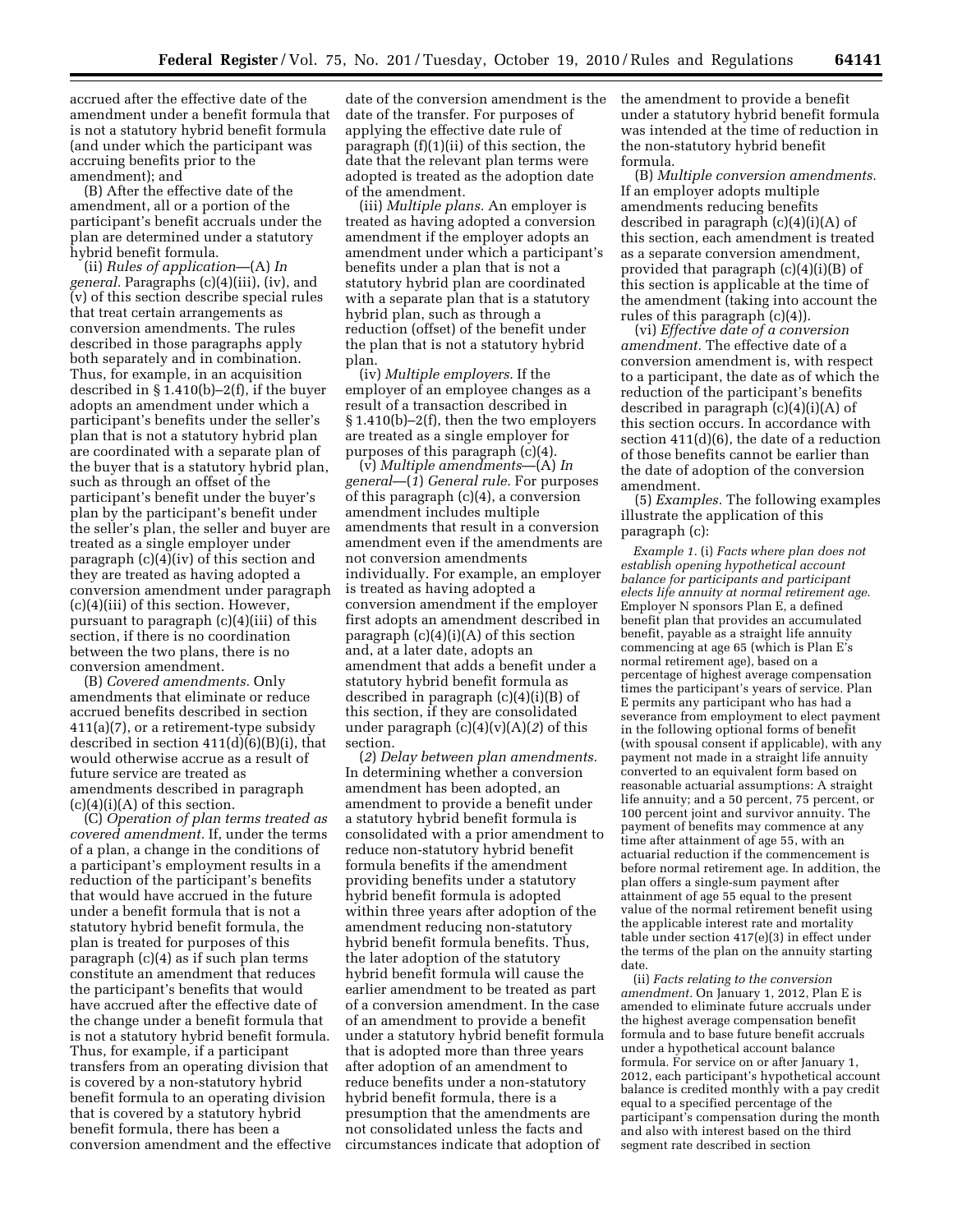$430(h)(2)(C)(iii)$ . With respect to benefits under the hypothetical account balance attributable to service on and after January 1, 2012, a participant is permitted to elect (with spousal consent if applicable) payment in the same generalized optional forms of benefit (even though different actuarial factors apply) as under the terms of the plan in effect before January 1, 2012, and also as a singlesum distribution. The plan provides for the benefit attributable to service before January 1, 2012, to be determined under the terms of the plan as in effect immediately before the effective date of the amendment, and the benefit attributable to service on and after January 1, 2012, to be determined separately, under the terms of the plan as in effect after the effective date of the amendment, with neither benefit offsetting the other in any manner. Thus, each participant's benefit is equal to the sum of the benefit attributable to service before January 1, 2012 (to be determined under the terms of the plan as in effect immediately before the effective date of the amendment), plus the benefit attributable to the participant's hypothetical account balance.

(iii) *Facts relating to an affected participant.* Participant A is age 62 on January 1, 2012. On December 31, 2011, A's benefit for years of service before January 1, 2012, payable as a straight life annuity commencing at A's normal retirement age (age 65), which is January 1, 2015, is \$1,000 per month. On January 1, 2015, when Participant A has a severance from employment, the then-current hypothetical account balance, with pay credits and interest from January 1, 2012, to January 1, 2015, is \$11,000. Using the conversion factors applicable under the plan on January 1, 2015, that balance is equivalent to a straight life annuity of \$100 per month commencing on January 1, 2015. This benefit is in addition to the benefit attributable to service before January 1, 2012. Participant A elects (with spousal consent) a straight life annuity of \$1,100 per month commencing January 1, 2015.

(iv) *Conclusion.* Participant A's benefit satisfies the requirements of paragraph (c) of this section because Participant A's benefit is not less than the sum of Participant A's section 411(d)(6) protected benefit (as defined in  $\S 1.411(d) - 3(g)(14)$  with respect to service before the effective date of the conversion amendment, determined under the terms of the plan as in effect immediately before the effective date of the amendment, and Participant A's section 411(d)(6) protected benefit with respect to service on and after the effective date of the conversion amendment, determined under the terms of the plan as in effect after the effective date of the amendment.

*Example 2.* (i) *Facts involving plan's establishment of opening hypothetical account balance and payment of preconversion accumulated benefit in life annuity at normal retirement age.* Except as indicated in this *Example 2,* the facts are the same as the facts under paragraph (i) of *Example 1.* 

(ii) *Facts relating to the conversion amendment.* On January 1, 2012, Plan E is amended to eliminate future accruals under

the highest average compensation benefit formula and to provide future benefit accruals under a hypothetical account balance formula. An opening hypothetical account balance is established for each participant, and, under the plan's terms, that balance is equal to the present value of the participant's accumulated benefit on December 31, 2011 (payable as a straight life annuity at normal retirement age or immediately, if later), using the applicable interest rate and applicable mortality table under section  $417(e)(3)$  on January 1, 2012. Under Plan E, the account based on this opening hypothetical account balance is maintained as a separate account from the account for accruals on or after January 1, 2012. The hypothetical account balance maintained for each participant for accruals on or after January 1, 2012, is credited monthly with a pay credit equal to a specified percentage of the participant's compensation during the month. A participant's hypothetical account balance (including both of the separate accounts) is credited monthly with interest based on the third segment rate described in section  $430(h)(2)(C)(iii)$ .

(iii) *Facts relating to optional forms of benefit.* Following severance from employment and attainment of age 55, a participant is permitted to elect (with spousal consent, if applicable) payment in the same generalized optional forms of benefit as under the plan in effect prior to January 1, 2012, with the amount payable calculated based on the hypothetical account balance on the annuity starting date and the applicable interest rate and applicable mortality table on the annuity starting date. The single-sum distribution is equal to the hypothetical account balance.

(iv) *Facts relating to conversion protection.*  The plan provides that, as of a participant's annuity starting date, the plan will determine whether the benefit attributable to the opening hypothetical account payable in the particular optional form of benefit selected is equal to or greater than the benefit accrued under the plan through the date of conversion and payable in the same generalized optional form of benefit with the same annuity starting date. If the benefit attributable to the opening hypothetical account balance is equal to or greater than the pre-conversion benefit, the plan provides that such benefit is paid in lieu of the preconversion benefit, together with the benefit attributable to post-conversion pay-based principal credits. If the benefit attributable to the opening hypothetical account balance is less than the pre-conversion benefit, the plan provides that such benefit is increased sufficiently to provide the pre-conversion benefit, together with the benefit attributable to post-conversion pay-based principal credits.

(v) *Facts relating to an affected participant.*  On January 1, 2012, the opening hypothetical account balance established for Participant A is \$80,000, which is the present value of Participant A's straight life annuity of \$1,000 per month commencing at January 1, 2015, using the applicable interest rate and applicable mortality table under section  $417(e)(3)$  in effect on January 1, 2012. On

January 1, 2012, the applicable interest rate for Participant A is equivalent to a level rate of 5.5 percent. Thereafter, Participant A's hypothetical account balance for subsequent accruals is credited monthly with a pay credit equal to a specified percentage of the participant's compensation during the month. In addition, Participant A's hypothetical account balance (including both of the separate accounts) is credited monthly with interest based on the third segment rate described in section 430(h)(2)(C)(iii).

(vi) *Facts relating to calculation of the participant's benefit.* Participant A has a severance from employment on January 1, 2015 at age 65, and elects (with spousal consent) a straight life annuity commencing January 1, 2015. On January 1, 2015, the opening hypothetical account balance, with interest credits from January 1, 2012, to January 1, 2015, has become \$95,000, which, using the conversion factors under the plan on January 1, 2015, is equivalent to a straight life annuity of \$1,005 per month commencing on January 1, 2015 (which is greater than the \$1,000 a month payable at age 65 under the terms of the plan in effect before January 1, 2012). This benefit is in addition to the benefit determined using the hypothetical account balance for service after January 1, 2012.

(vii) *Conclusion.* The benefit satisfies the requirements of paragraph (c)(3)(ii)(A) of this section with respect to Participant A because A's benefit is not less than the sum of (A) the greater of Participant A's benefits attributable to the opening hypothetical account balance and A's section 411(d)(6) protected benefit (as defined in  $\S 1.411(d) - 3(g)(14)$ ) with respect to service before the effective date of the conversion amendment, determined under the terms of the plan as in effect immediately before the effective date of the amendment, and (B) Participant A's section 411(d)(6) protected benefit with respect to service on and after the effective date of the conversion amendment, determined under the terms of the plan as in effect after the effective date of the amendment.

*Example 3.* (i) *Facts involving a subsequent decrease in interest rates.* The facts are the same as in *Example 2,* except that, because of a decrease in bond rates after January 1, 2012, and before January 1, 2015, the rate of interest credited in that period averages less than 5.5 percent, and, on January 1, 2015, the effective applicable interest rate under section  $417(e)(3)$  under the plan's terms is 4.7 percent. As a result, Participant A's opening hypothetical account balance plus attributable interest credits has increased to only \$87,000 on January 1, 2015, and, using the conversion factors under the plan on January 1, 2015, is equivalent to a straight life annuity commencing on January 1, 2015, of \$775 per month. Under the terms of Plan E, the benefit attributable to A's opening account balance is increased so that A's straight life annuity commencing on January 1, 2015, is \$1,000 per month. This benefit is in addition to the benefit attributable to the hypothetical account balance for service after January 1, 2012.

(ii) *Conclusion.* The benefit satisfies the requirements of paragraph  $(c)(3)(ii)(A)$  of this section with respect to Participant A because A's benefit is not less than the sum of—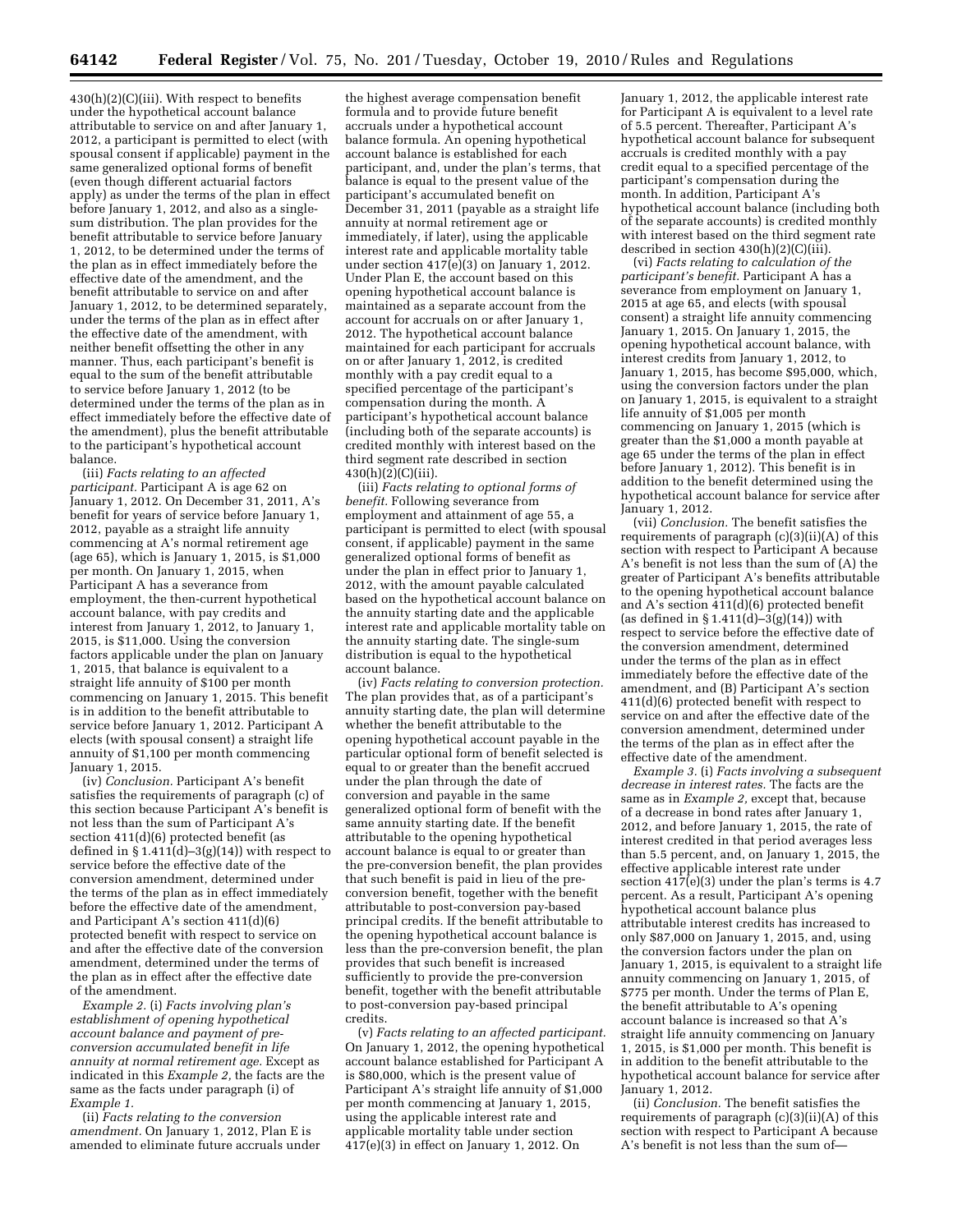(A) The greater of A's benefits attributable to the opening hypothetical account balance and A's section 411(d)(6) protected benefit (as defined in § 1.411(d)–3(g)(14)) with respect to service before the effective date of the conversion amendment, determined under the terms of the plan as in effect immediately before the effective date of the amendment; and

(B) A's section 411(d)(6) protected benefit with respect to service on and after the effective date of the conversion amendment, determined under the terms of the plan as in effect after the effective date of the amendment.

*Example 4.* (i) *Facts involving payment of a subsidized early retirement benefit.* The facts are the same as in *Example 2,* except that under the terms of Plan E on December 31, 2011, a participant who retires before age 65 and after age 55 with 30 years of service has only a 3 percent per year actuarial reduction. Participant A has a severance from employment on January 1, 2013, when A is age 63 and has 30 years of service. On January 1, 2013, A's opening hypothetical account balance, with interest from January 1, 2012, to January 1, 2013, has become \$86,000, which, using the conversion factors under the plan (as amended) on January 1, 2013, is equivalent to a straight life annuity commencing on January 1, 2013, of \$850 per month.

(ii) *Facts relating to calculation of the participant's benefit.* Under the terms of Plan E on December 31, 2011, Participant A is entitled to a straight life annuity commencing on January 1, 2013, equal to at least \$940 per month (\$1,000 reduced by 3 percent for each of the 2 years that A's benefits commence before normal retirement age). Under the terms of Plan E, the benefit attributable to A's opening account balance is increased so that A is entitled to a straight life annuity of \$940 per month commencing on January 1, 2015. This benefit is in addition to the benefit determined using the hypothetical account balance for service after January 1, 2012.

(iii) *Conclusion.* The benefit satisfies the requirements of paragraph (c)(3)(ii)(A) of this section with respect to Participant A because A's benefit is not less than the sum of—

(A) The greater of Participant A's benefits attributable to the opening hypothetical account balance (increased by attributable interest credits) and A's section 411(d)(6) protected benefit (as defined in § 1.411(d)– 3(g)(14)) with respect to service before the effective date of the conversion amendment, determined under the terms of the plan as in effect immediately before the effective date of the amendment; and

(B) Participant A's section 411(d)(6) protected benefit with respect to service on and after the effective date of the conversion amendment, determined under the terms of the plan as in effect after the effective date of the amendment.

*Example 5.* (i) *Facts involving addition of a single-sum payment option.* The facts are the same as in *Example 2,* except that, before January 1, 2012, Plan E did not offer payment in a single-sum distribution for amounts in excess of \$5,000. Plan E, as amended on January 1, 2012, offers payment in any of the available annuity distribution forms

commencing at any time following severance from employment as were provided under Plan E before January 1, 2012. In addition, Plan E, as amended on January 1, 2012, offers payment in the form of a single sum attributable to service before January 1, 2012, which is the greater of the opening hypothetical account balance (increased by attributable interest credits) or a single-sum distribution of the straight life annuity payable at age 65 using the same actuarial factors as are used for mandatory cashouts for amounts equal to \$5,000 or less under the terms of the plan on December 31, 2011. Participant B is age 40 on January 1, 2012, and B's opening hypothetical account balance (increased by attributable interest credits) is \$33,000 (which is the present value, using the conversion factors under the plan (as amended) on January 1, 2012, of Participant B's straight life annuity of \$1,000 per month commencing at January 1, 2037, which is when B will be age 65). Participant B has a severance from employment on January 1, 2015, and elects (with spousal consent) an immediate single-sum distribution. Participant B's opening hypothetical account balance (increased by attributable interest) on January 1, 2015, is \$45,000. The present value, on January 1, 2015, of Participant B's benefit of \$1,000 per month, commencing immediately using the actuarial factors for mandatory cashouts under the terms of the plan on December 31, 2011, would result in a single-sum payment of \$44,750. Participant B is paid a single-sum distribution equal to the sum of \$45,000 plus an amount equal to B's January 1, 2015, hypothetical account balance for benefit accruals for service after January 1, 2012.

(ii) *Conclusion.* Because, under Plan E, Participant B is entitled to the sum of—

(A) The greater of the \$45,000 opening hypothetical account balance (increased by attributable interest credits) and \$44,750 (present value of the benefit with respect to service prior to January 1, 2012, using the actuarial factors for mandatory cashout distributions under the terms of the plan on December 31, 2011); and

(B) An amount equal to B's hypothetical account balance for benefit accruals for service after January 1, 2012, the benefit satisfies the requirements of paragraph (c)(3)(ii)(A) of this section with respect to Participant B. If Participant B's hypothetical account balance under Plan E was instead less than \$44,750 on January 1, 2015, Participant B would be entitled to a singlesum payment equal to the sum of \$44,750 and an amount equal to B's hypothetical account balance for benefit accruals for service after January 1, 2012.

*Example 6.* (i) *Facts involving addition of new annuity optional form of benefit.* The facts are the same as in *Example 2,* except that, after December 31, 2011, and before January 1, 2015, Plan E is amended to offer payment in a 5-, 10-, or 15-year term certain and life annuity, using the same actuarial assumptions that apply for other optional forms of distribution. When Participant A has a severance from employment on January 1, 2015, A elects (with spousal consent) a 5-year term certain and life annuity commencing immediately equal to \$935 per month.

Application of the same actuarial assumptions to Participant A's benefit of \$1,000 per month (under Plan E as in effect on December 31, 2011), commencing immediately on January 1, 2015, would result in a 5-year term certain and life annuity commencing immediately equal to \$955 per month. Under the terms of Plan E, the benefit attributable to A's opening account balance is increased so that, using the conversion factors under the plan (as amended) on January 1, 2015, A's opening hypothetical account balance (increased by attributable interest credits) produces a 5-year term certain and life annuity commencing immediately equal to \$955 per month commencing on January 1, 2015. This benefit is in addition to the benefit determined using the January 1, 2015, hypothetical account balance for service after January 1, 2012.

(ii) *Conclusion.* This benefit satisfies the requirements of paragraph (c)(3)(ii)(A) of this section with respect to Participant A.

*Example 7.* (i) *Facts involving addition of distribution option before age 55.* The facts are the same as in *Example 5,* except that Participant B (age 43) elects (with spousal consent) a straight life annuity commencing immediately on January 1, 2015. Under Plan E, the straight life annuity attributable to Participant B's opening hypothetical account balance at age 43 is \$221 per month. Application of the same actuarial assumptions to Participant B's benefit of \$1,000 per month commencing at age 65 (under Plan E as in effect on December 31, 2011) would result in a straight life annuity commencing immediately on January 1, 2015, equal to \$219 per month.

(ii) *Conclusion.* Because, under its terms, Plan E provides that Participant B is entitled to an amount not less than the present value (using the same actuarial assumptions as apply on January 1, 2015, in converting the \$45,000 hypothetical account balance attributable to the opening hypothetical account balance to the \$221 straight life annuity) of Participant B's straight life annuity of \$1,000 per month commencing at age 65, and the \$221 straight life annuity is in addition to the benefit accruals for service after January 1, 2012, payment of the \$221 monthly annuity would satisfy the requirements of paragraph (c)(3)(ii)(A) of this section with respect to Participant B.

(d) *Market rate of return*—(1) *In general*—(i) *Basic test.* Subject to the rules of paragraph (e) of this section, a statutory hybrid plan satisfies the requirements of section 411(b)(1)(H) and this paragraph (d) only if, for any plan year, the interest crediting rate with respect to benefits determined under a statutory hybrid benefit formula is not greater than a market rate of return.

(ii) *Definitions relating to market rate of return*—(A) *Interest credit.* Subject to other rules in this paragraph (d), an interest credit for purposes of this paragraph (d) and section 411(b)(5)(B) means the following adjustments to a participant's accumulated benefit under a statutory hybrid benefit formula, to the extent not conditioned on current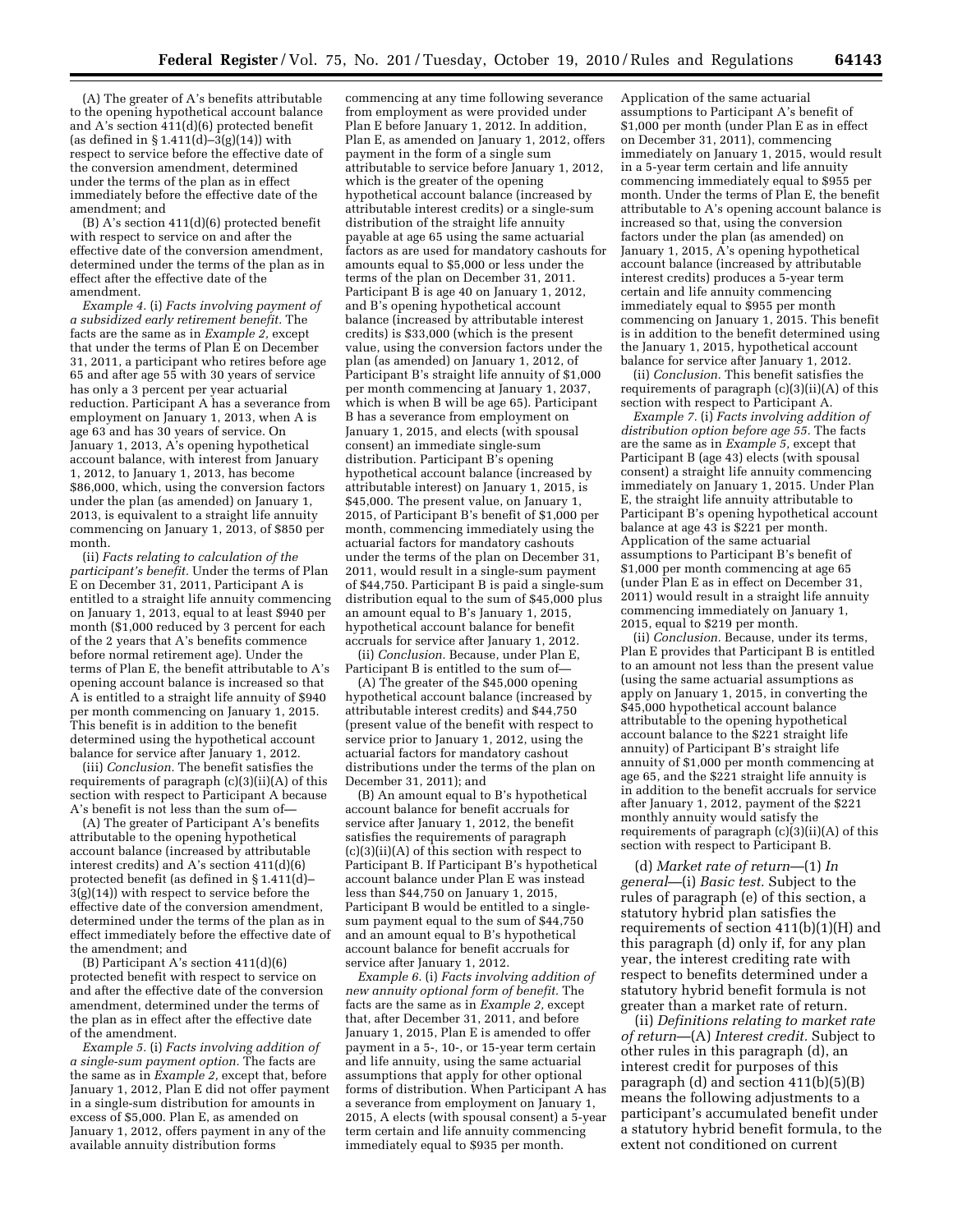service and not made on account of imputed service (as defined in  $\S 1.401(a)(4)-11(d)(3)(ii)(B)$ 

(*1*) Any increase or decrease for a period, under the terms of the plan at the beginning of the period, that is calculated by applying a rate of interest or rate of return (including a rate of increase or decrease under an index) to the participant's accumulated benefit (or a portion thereof) as of the beginning of the period; and

(*2*) Any other increase for a period, under the terms of the plan at the beginning of the period.

(B) *Treatment of plan amendments.*  An increase to a participant's accumulated benefit is not treated as an interest credit to the extent the increase is made as a result of a plan amendment providing for a one-time adjustment to the participant's accumulated benefit. However, a pattern of repeated plan amendments each of which provides for a one-time adjustment to a participant's accumulated benefit will cause such adjustments to be treated as provided on a permanent basis under the terms of the plan. *See* § 1.411(d)–4, A–1(c)(1).

(C) *Interest crediting rate.* Except as otherwise provided in this paragraph (d), the interest crediting rate, or effective rate of return, for a period with respect to a participant equals the total amount of interest credits for the period divided by the participant's accumulated benefit at the beginning of the period.

(D) *Principal credit.* For purposes of this paragraph (d), a principal credit means any increase to a participant's accumulated benefit under a statutory hybrid benefit formula that is not an interest credit. Thus, for example, a principal credit includes an increase to a participant's accumulated benefit to the extent the increase is conditioned on current service or made on account of imputed service. As a result, a principal credit includes an increase to the value of an accumulated percentage of the participant's final average compensation. For indexed benefits described in paragraph (b)(2) of this section, a principal credit includes an increase to the participant's accrued benefit other than an increase provided by indexing. In addition, pursuant to the rule in paragraph  $(d)(1)(ii)(B)$  of this section, a principal credit generally includes an increase to a participant's accumulated benefit to the extent the increase is made as a result of a plan amendment providing for a one-time adjustment to the participant's accumulated benefit. As a result, a principal credit includes an opening hypothetical account balance or opening accumulated percentage of the

participant's final average compensation, as described in paragraph (c)(3) of this section.

(iii) *Market rate of return for single rates.* Except as is otherwise provided in this paragraph (d)(1), an interest crediting rate is not in excess of a market rate of return only if the plan terms provide that the interest credit for each plan year is determined using one of the following specified interest crediting rates:

(A) The interest rate on long-term investment grade corporate bonds (as described in paragraph (d)(3) of this section).

(B) An interest rate that, under paragraph (d)(4) of this section, is deemed to be not in excess of the interest rate described in paragraph (d)(3) of this section.

(C) A rate of return that, under paragraph (d)(5) of this section, is not in excess of a market rate of return.

(iv) *Timing and other rules related to interest crediting rate*—(A) *In general.* A plan that provides interest credits must specify how the plan determines interest credits and must specify how and when interest credits are credited. The plan must specify the method for determining interest credits in accordance with the requirements of paragraph (d)(1)(iv)(B) of this section, the frequency of interest crediting in accordance with the requirements of paragraph  $(d)(1)(iv)(C)$  of this section, and the treatment of interest credits on distributed amounts, as well as other debits and credits during the period, in accordance with the rules of paragraph  $(d)(1)(iv)(D)$  of this section. See paragraph (e) of this section for additional rules that apply to changes in the interest crediting rate.

(B) *Methods to determine interest credits.* A plan that is using any specified interest crediting rate can determine interest credits for each current interest crediting period based on the effective periodic interest crediting rate that applies over the period. Alternatively, a plan that is using one of the interest crediting rates described in paragraph (d)(3) or (d)(4) of this section can determine interest credits for a stability period based on the interest crediting rate for a specified lookback month with respect to that stability period. For purposes of the preceding sentence, the stability period and lookback month must satisfy the rules for selecting the stability period and lookback month under § 1.417(e)– 1(d)(4), although the interest crediting rate can be any one of the rates in paragraph (d)(3) or (d)(4) of this section and the stability period and lookback month need not be the same as those

used under the plan for purposes of section 417(e)(3).

(C) *Frequency of interest crediting.*  Interest credits under a plan must be provided on an annual or more frequent periodic basis and interest credits for each interest crediting period must be credited as of the end of the period. If a plan provides for the crediting of interest more frequently than annually (for example, daily, monthly or quarterly) based on one of the annual interest rates described in paragraph (d)(3) or (d)(4) of this section, then the plan generally provides an above market rate of return unless each periodic interest credit is determined using an interest crediting rate that is no greater than a pro rata portion of the applicable annual interest crediting rate. However, a plan that credits interest daily based on one of the annual interest rates described in paragraph (d)(3) or (d)(4) of this section is not treated as providing an above market rate of return merely because the plan determines each daily interest credit using a daily interest crediting rate that is 1/360 of the applicable annual interest crediting rate. In addition, interest credits determined, under the terms of a plan, based on one of the annual interest rates described in paragraph  $(d)(3)$  or  $(d)(4)$  of this section are not treated as creating an effective rate of return that is in excess of a market rate of return merely because an otherwise permissible interest crediting rate for a plan year is compounded more frequently than annually. Thus, for example, if a plan's terms provide for interest to be credited monthly and for the interest crediting rate to be equal to the interest rate on long-term investment grade corporate bonds (as described in paragraph (d)(3) of this section) and the applicable annual rate on these bonds for the plan year is 6 percent, then the accumulated benefit at the beginning of each month could be increased as a result of interest credits by as much as 0.5 percent per month during the plan year without resulting in an interest crediting rate that is in excess of a market rate of return.

(D) *Debits and credits during the interest crediting period.* [Reserved].

(v) *Lesser rates.* An interest crediting rate is not in excess of a market rate of return if the rate can never be in excess of a particular rate that is described in paragraph (d)(1)(iii) of this section. Thus, for example, an interest crediting rate that always equals the rate described in paragraph (d)(3) of this section minus 200 basis points is not in excess of a market rate of return because it can never be in excess of the rate described in paragraph (d)(3) of this section. Similarly, an interest crediting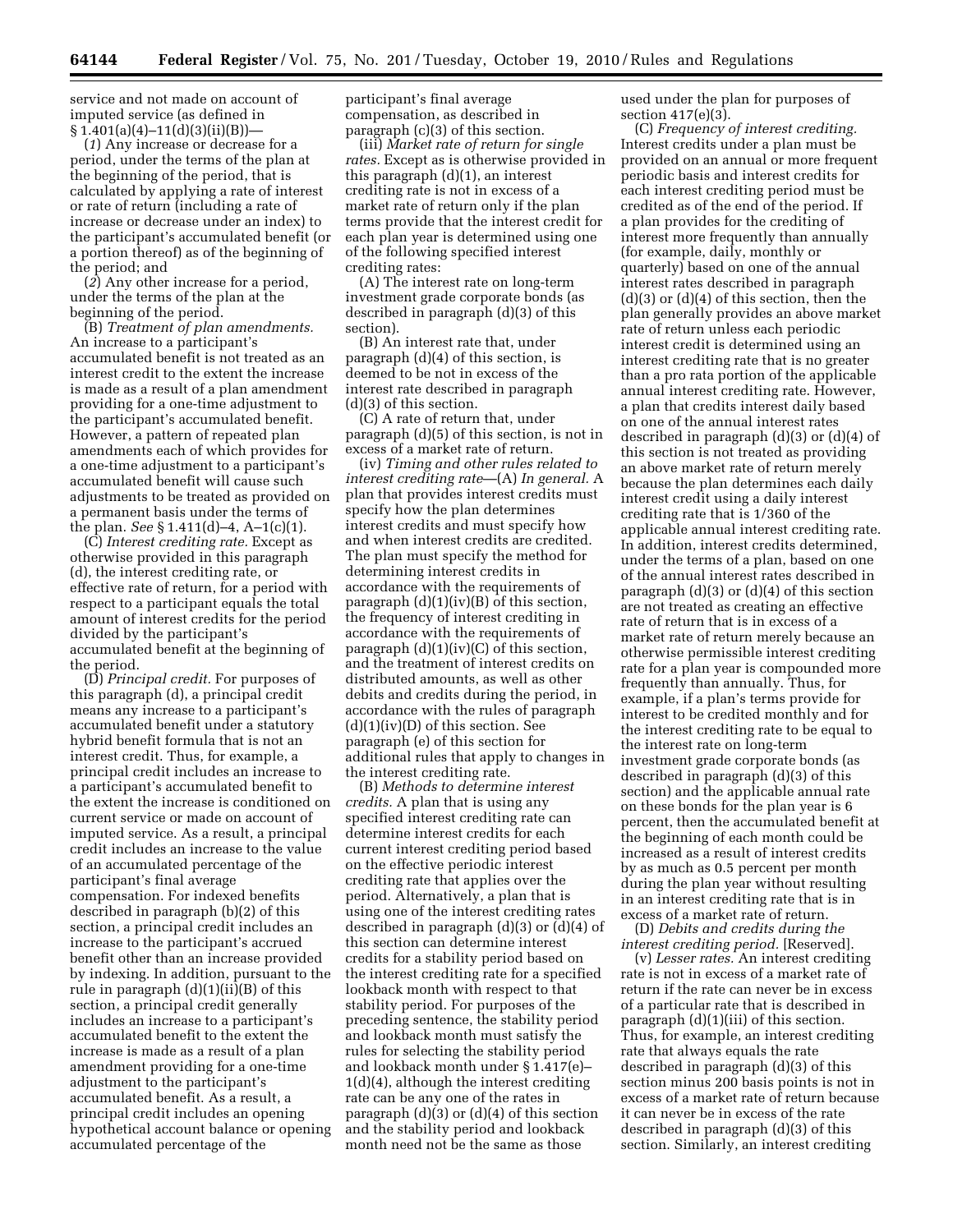rate that always equals the lesser of the yield on 30-year Treasury bonds and a fixed 6 percent interest rate is not in excess of a market rate of return because it can never be in excess of the yield on 30-year Treasury bonds.

(vi) *Greater-of rates.* If a statutory hybrid plan determines an interest credit by applying the greater of 2 or more different rates to the accumulated benefit, the effective interest crediting rate is not in excess of a market rate of return only if each of the different rates would separately satisfy the requirements of this paragraph (d) and the requirements of paragraph (d)(6) of this section are also satisfied.

(vii) *Blended rates.* A statutory hybrid plan does not provide an effective interest crediting rate that is in excess of a market rate of return merely because the plan determines an interest credit by applying different rates to different predetermined portions of the accumulated benefit, provided each rate would separately satisfy the requirements of this paragraph (d) if the rate applied to the entire accumulated benefit.

(2) *Preservation of capital requirement*—(i) *General rule.* A statutory hybrid plan satisfies the requirements of section 411(b)(1)(H) only if the plan provides that the participant's benefit under the statutory hybrid benefit formula determined as of the participant's annuity starting date is no less than the benefit based on the sum of all principal credits (as described in paragraph (d)(1)(ii)(D) of this section) credited under the plan to the participant as of that date (including principal credits that were credited before the applicable statutory effective date of paragraph (f)(1) of this section).

(ii) *Application to multiple annuity starting dates.* [Reserved].

(iii) *Exception for variable annuity benefit formulas. See* paragraph (b)(2)(iii)(B) of this section for an exception to this paragraph (d)(2).

(3) *Long-term investment grade corporate bonds.* For purposes of this paragraph (d), the rate of interest on long-term investment grade corporate bonds means the third segment rate described in section 417(e)(3)(D) or 430(h)(2)(C)(iii) (determined with or without regard to the transition rules of

section 417(e)(3)(D)(ii) or 430(h)(2)(G)). However, for plan years beginning prior to January 1, 2008, the rate of interest on long-term investment grade corporate bonds means the rate described in section 412(b)(5)(B)(ii)(II) prior to amendment by the Pension Protection Act of 2006, Public Law 109–280 (120 Stat. 780) (PPA '06).

(4) *Safe harbor rates of interest*—(i) *In general.* This paragraph (d)(4) identifies interest rates that are deemed to be not in excess of the interest rate described in paragraph (d)(3) of this section. The Commissioner may, in guidance of general applicability, specify additional interest crediting rates that are deemed to be not in excess of the rate described in paragraph (d)(3) of this section. See § 601.601(d)(2)(ii)(*b*).

(ii) *Rates based on bonds with margins*—(A) *In general.* An interest crediting rate is deemed to be not in excess of the interest rate described in paragraph (d)(3) of this section if the rate is equal to the sum of any of the following rates of interest for bonds and the associated margin for that interest rate:

| Interest rate bond index | Associated margin                                                          |
|--------------------------|----------------------------------------------------------------------------|
|                          | 175 basis points.<br>0 basis points.<br>0 basis points.<br>0 basis points. |

(B) *Rule of application.* For purposes of this paragraph (d)(4), the first and second segment rates mean the first and second segment rates described in section 417(e)(3)(D) or 430(h)(2)(C), determined with or without regard to the transition rules of section  $417(e)(3)(D)(ii)$  or  $430(h)(2)(G)$ .

(iii) *Eligible cost-of-living indices.* An interest crediting rate is deemed to be not in excess of the interest rate described in paragraph (d)(3) of this section if the rate is adjusted no less frequently than annually and is equal to the rate of increase with respect to an eligible cost-of-living index described in § 1.401(a)(9)–6, A–14(b), except that, for purposes of this paragraph (d)(4)(iii), the eligible cost-of-living index described in § 1.401(a)(9)–6, A–14(b)(2) is increased by 300 basis points.

(iv) *Fixed rate of interest.* [Reserved].

(5) *Other rates of return*—(i) *General rule.* This paragraph (d)(5) sets forth additional methods for determining an interest crediting rate that is not in excess of a market rate of return.

(ii) *Actual rate of return on plan assets.* In the case of indexed benefits described in paragraph (b)(2) of this section, an interest crediting rate equal to the actual rate of return on the aggregate assets of the plan, including both positive returns and negative returns, is not in excess of a market rate of return if the plan's assets are diversified so as to minimize the volatility of returns. This requirement that plan assets be diversified so as to minimize the volatility of returns does not require greater diversification than is required under section 404(a)(1)(C) of Title I of the Employee Retirement Income Security Act of 1974, Public Law 93–406 (88 Stat. 829 (1974)) with respect to defined benefit pension plans.

(iii) *Annuity contract rates.* The rate of return on the annuity contract for the employee issued by an insurance company licensed under the laws of a State is not in excess of a market rate of

return. However, this paragraph (d)(5)(iii) does not apply if the Commissioner determines that the annuity contract has been structured to provide an interest crediting rate that is in excess of a market rate of return.

(iv) *Rate of return on certain RICs.*  [Reserved].

(6) *Combinations of rates of return*— (i) *In general.* A plan that determines interest credits based, in whole or in part, on the greater of two or more different interest crediting rates provides an effective interest crediting rate in excess of a market rate of return unless the combination of rates is described in paragraph (d)(6)(ii),  $(d)(6)(iii), (e)(3)(iii), or (e)(4)$  of this section. However, a plan is not treated as providing the greater of two or more interest crediting rates merely because the plan satisfies the requirements of paragraph (d)(2) of this section. In addition, a plan is not treated as providing the greater of two or more interest crediting rates merely because a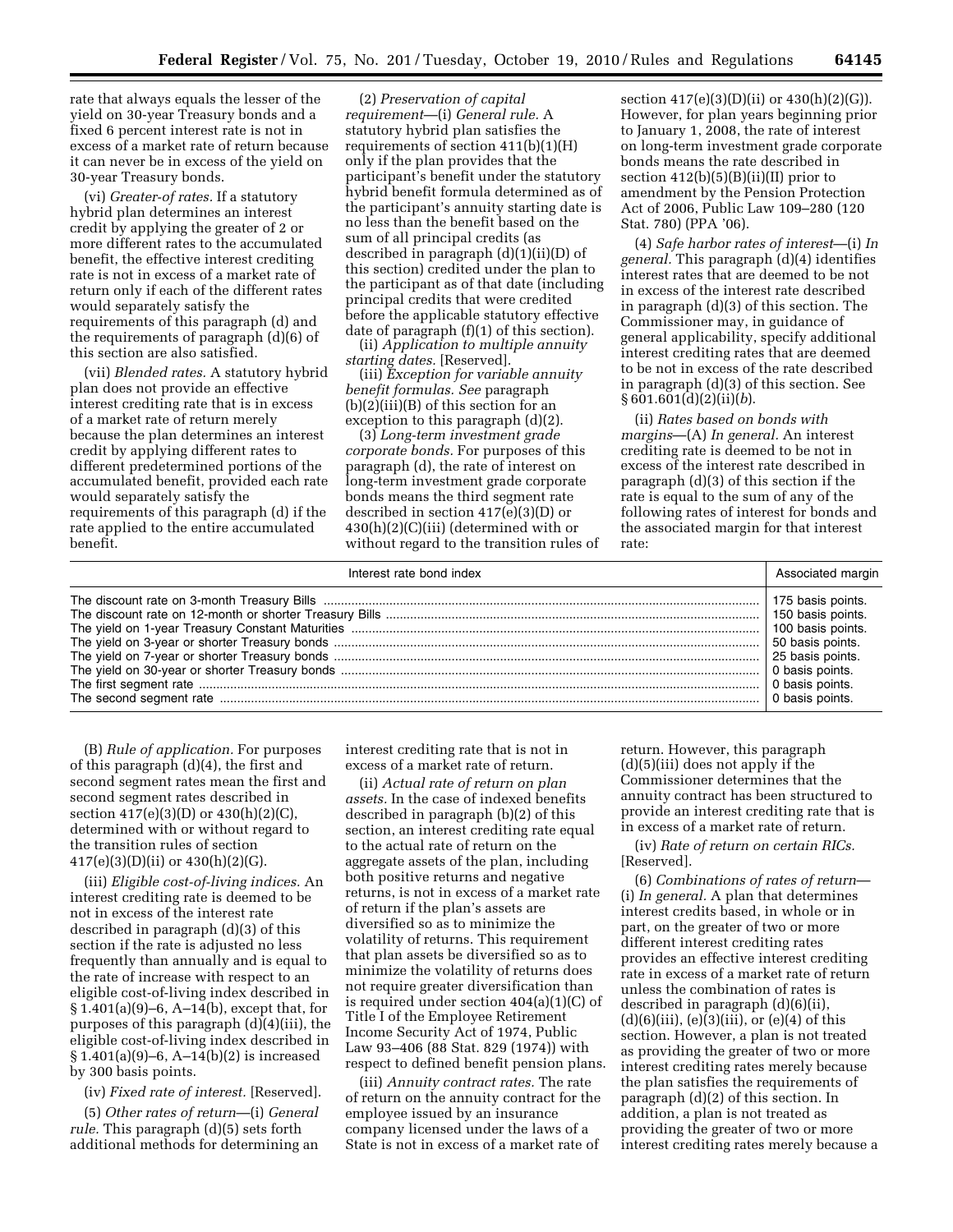rate of return described in paragraph (d)(5)(iii) of this section is itself based on the greater of two or more rates.

(ii) *Annual or more frequent floor applied to bond-based rates.* [Reserved].

(iii) *Cumulative floor applied to* 

*equity-based or bond-based rates.*  [Reserved].

(e) *Other rules regarding market rates of return*—(1) *In general.* This paragraph (e) sets forth additional rules regarding the application of the market rate of return requirement with respect to benefits determined under a statutory hybrid benefit formula.

(2) *Plan termination.* [Reserved]. (3) *Rules relating to section 411(d)(6)*—(i) *General rule.* The right to interest credits in the future that are not conditioned on future service constitutes a section 411(d)(6) protected benefit (as defined in § 1.411(d)– 3(g)(14)). Thus, to the extent that benefits have accrued under the terms of a statutory hybrid plan that entitle the participant to future interest credits, an amendment to the plan to change the interest crediting rate must satisfy section 411(d)(6) if the revised rate under any circumstances could result in interest credits that are smaller as of any date after the applicable amendment date (within the meaning of § 1.411(d)–  $3(g)(4)$ ) than the interest credits that would be provided without regard to the amendment. For additional rules, see § 1.411(d)–3(b). Paragraphs (e)(3)(ii) and (e)(3)(iii) of this section set forth special rules that apply regarding the interaction of section 411(d)(6) and changes to a plan's interest crediting rate. The Commissioner may, in guidance of general applicability, prescribe additional rules regarding the interaction of section 411(d)(6) and section 411(b)(5), including changes to a plan's interest crediting rate. See § 601.601(d)(2)(ii)(*b*).

(ii) *Adoption of long-term investment grade corporate bond rate.* For purposes of applying section 411(d)(6) and this paragraph (e) to an amendment to change to the interest crediting rate described in paragraph (d)(3) of this section, a plan is not treated as providing interest credits that are smaller as of any date after the applicable amendment date than the interest credits that would be provided using an interest crediting rate described in paragraph (d)(4) of this section merely because the plan credits interest after the applicable amendment date using the interest crediting rate described in paragraph (d)(3) of this section, provided—

(A) The amendment only applies to interest credits to be credited after the effective date of the amendment;

(B) The effective date of the amendment is at least 30 days after adoption of the amendment; and

(C) On the effective date of the amendment, the new interest crediting rate is not lower than the interest crediting rate that would have applied in the absence of the amendment.

(iii) *Coordination of section 411(d)(6) and market rate of return limitation.*  [Reserved].

(4) *Actuarial increases after normal retirement age.* [Reserved].

(f) *Effective/applicability date*—(1) *Statutory effective/applicability dates*— (i) *In general.* Except as provided in paragraph (f)(1)(iii) of this section, section 411(b)(5) applies for periods beginning on or after June 29, 2005.

(ii) *Conversion amendments.* The requirements of section 411(b)(5)(B)(ii), 411(b)(5)(B)(iii), and 411(b)(5)(B)(iv) apply to a conversion amendment (as defined in paragraph (c)(4) of this section) that both is adopted on or after June 29, 2005, and takes effect on or after June 29, 2005.

(iii) *Market rate of return*—(A) *Plans in existence on June 29, 2005*—(*1*) *In general.* In the case of a plan that was in existence on June 29, 2005 (regardless of whether the plan was a statutory hybrid plan on that date), section 411(b)(5)(B)(i) applies to plan years that begin on or after January 1, 2008.

(*2*) *Exception for plan sponsor election.* Notwithstanding paragraph  $(f)(1)(iii)(A)(1)$  of this section, a plan sponsor of a plan that was in existence on June 29, 2005 (regardless of whether the plan was a statutory hybrid plan on that date) may elect to have the requirements of section 411(a)(13)(B) and section  $411(b)(5)(B)(i)$  apply for any period on or after June 29, 2005, and before the first plan year beginning after December 31, 2007. In accordance with section 1107 of the PPA '06, an employer is permitted to adopt an amendment to make this election as late as the last day of the first plan year that begins on or after January 1, 2009 (January 1, 2011, in the case of a governmental plan as defined in section 414(d)) if the plan operates in accordance with the election.

(B) *Plans not in existence on June 29, 2005.* In the case of a plan not in existence on June 29, 2005, section 411(b)(5)(B)(i) applies to the plan on and after the later of June 29, 2005, and the date the plan becomes a statutory hybrid plan.

(iv) *Collectively bargained plans*—(A) *In general.* Notwithstanding paragraph (f)(1)(iii) of this section, in the case of a collectively bargained plan maintained pursuant to one or more collective bargaining agreements

between employee representatives and one or more employers ratified on or before August 17, 2006, the requirements of section  $411(b)(5)(B)(i)$ do not apply to plan years that begin before the earlier of—

(*1*) The later of—

(*i*) The date on which the last of those collective bargaining agreements terminates (determined without regard to any extension thereof on or after August 17, 2006); or

(*ii*) January 1, 2008; or

(*2*) January 1, 2010.

(B) *Treatment of plans with both collectively bargained and noncollectively bargained employees.* In the case of a plan with respect to which a collective bargaining agreement applies to some, but not all, of the plan participants, the plan is considered a collectively bargained plan for purposes of this paragraph  $(f)(1)(iv)$  if it is considered a collectively bargained plan under the rules of  $\S 1.436-1(a)(5)(ii)(B)$ .

(2) *Effective/applicability date of regulations*—(i) *In general*—(A) *General effective date.* Except as provided in paragraph  $(f)(2)(i)(B)$  of this section, this section applies to plan years that begin on or after January 1, 2011.

(B) *Special effective date.* Paragraphs  $(d)(1)(iii)$ ,  $(d)(1)(vi)$ , and  $(d)(6)(i)$  of this section apply to plan years that begin on or after January 1, 2012.

(ii) *Conversion amendments.* With respect to a conversion amendment (within the meaning of paragraph (c)(4) of this section), where the effective date of the conversion amendment (as defined in paragraph (c)(4)(vi) of this section) is on or after the statutory effective date set forth in paragraph (f)(1)(ii) of this section, the requirements of paragraph (c)(2) of this section apply only to a participant who has an hour of service on or after the regulatory effective date set forth in paragraph (f)(2)(i) of this section.

(iii) *Reliance before regulatory effective date.* For the periods after the statutory effective date set forth in paragraph (f)(1) of this section and before the regulatory effective date set forth in paragraph (f)(2)(i) of this section, the safe harbor and other relief of section 411(b)(5) applies and the market rate of return and other requirements of section 411(b)(5) must be satisfied. During these periods, a plan is permitted to rely on the provisions of this section for purposes of applying the